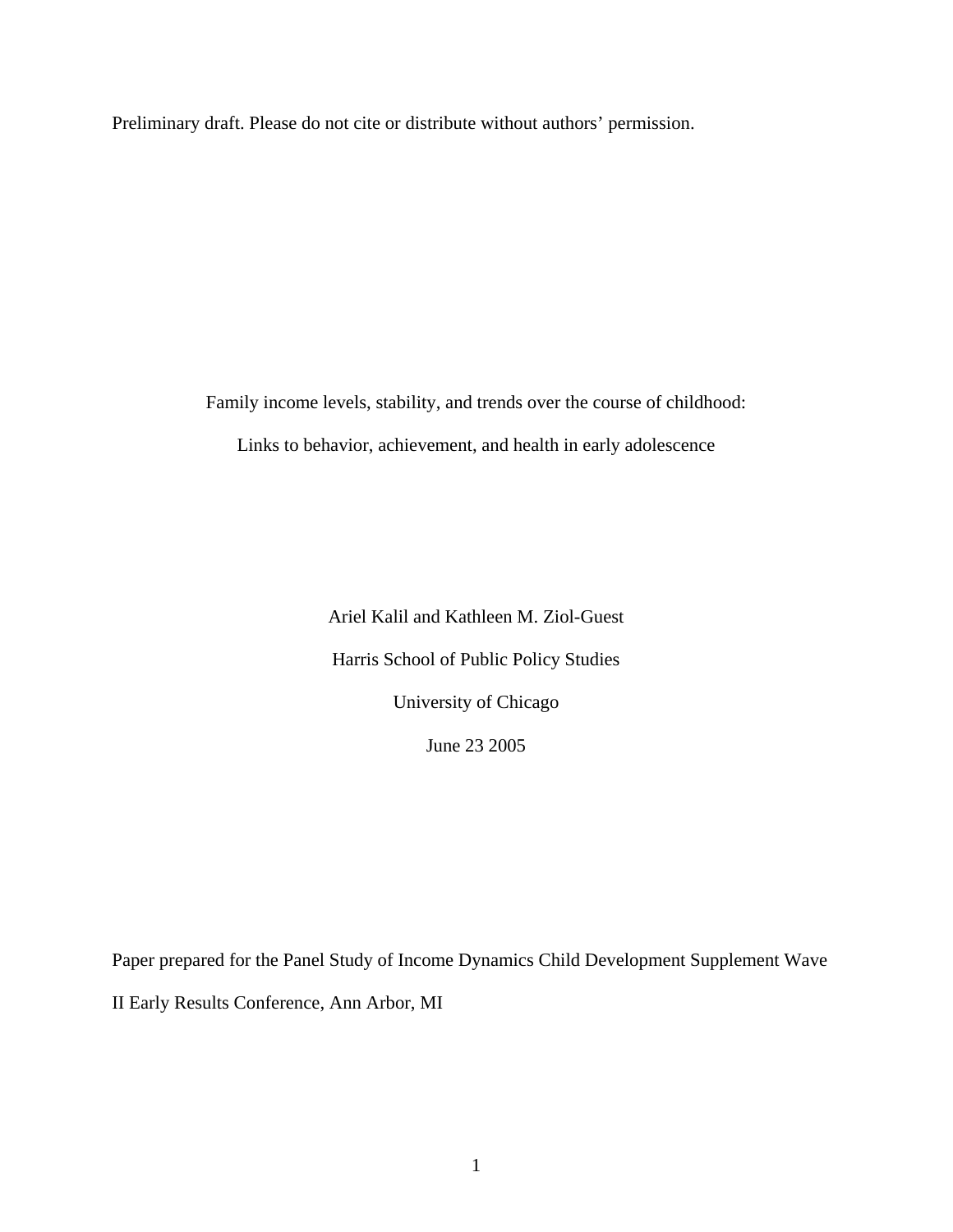### Introduction

The study of economic conditions and child development has burgeoned over the last decade in numerous social science fields. That low-income children have worse developmental outcomes than their higher-income counterparts is not disputed. Researchers in different fields disagree, however, on whether income itself is the source of these differences and, therefore, whether increasing low family income is the right public policy solution to the problems poor families face. Studies also differ in important ways with respect to how income is measured and how the associations between income and child well-being are modeled.

This paper takes up several of these issues using newly available data from the second wave of the Panel Study of Income Dynamics Child Development Supplement (PSID-CDS). These data allow us to assess income from birth, over the whole of childhood, for a large sample of nationally representative children. Using several different characterizations of income (including average level, stability, and growth rate) over the course of childhood and separately within developmental periods, we assess linkages to children's behavior, achievement, and health in early adolescence. We also focus on the size of these correlations relative to the correlations between family background characteristics (including mothers' cognitive abilities and a measure that may reflect her organization or efficiency) and child outcomes. In doing so, we add to what is known about the associations between income and child well-being and make recommendations for how these results might be interpreted in light of the potential for public policy interventions.

#### Background

Many studies have documented correlations between family income and child outcomes. Most research supports the idea that correlations between income and child outcomes are non-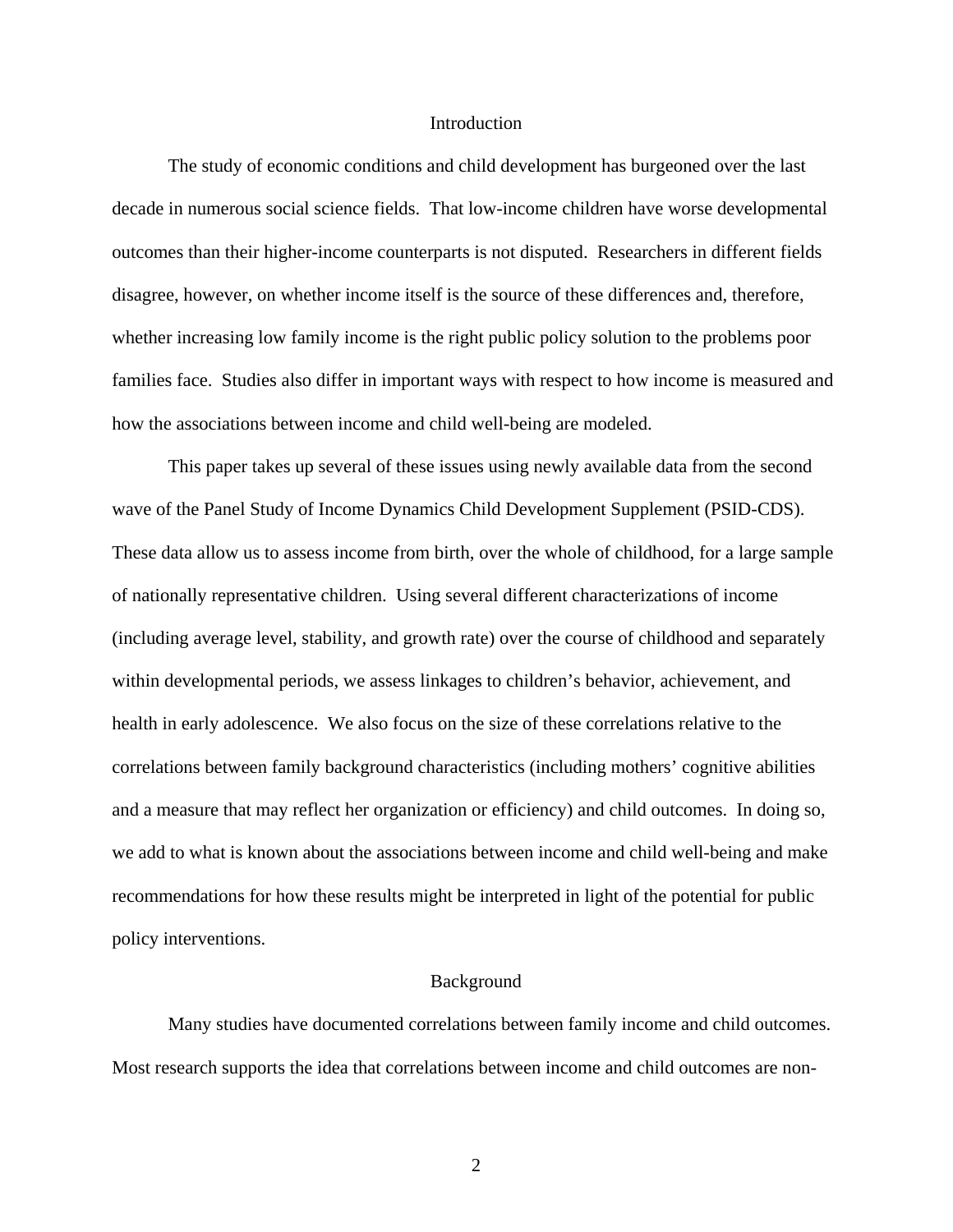linear, with bigger effects at lower income levels (but see Blau, 1999, for an exception). Thus, in developmental psychology in particular, studies have typically compared poor children to their non-poor counterparts across multiple dimensions of development (see McLoyd, 1998 and also Duncan & Brooks-Gunn, 1997 for extensive reviews). All of these studies suggest that poverty in the United States is widespread and that poor children fare worse developmentally on a vast array of outcomes: 34% of all American children have spent at least one year in an impoverished household; this rate rises to 81% for children of single parents and to 63% for children whose parents did not complete high school (McLoyd, 1998). Poverty rates are higher for ethnic minority families and those with young children (McLoyd, 1998).

Growing up in poverty affects children's physical, cognitive, and emotional health, although in general, developmental studies show that cognitive ability and achievement is more likely to be affected (Duncan & Brooks-Gunn, 1997; Duncan, Brooks-Gunn, Yeung, & Smith, 1998). With respect to health, being born to a poor family significantly increases the chances that a child will be low birth weight, which in turn is associated with high risk of infant mortality and with later deficits in physical and cognitive development. Compared with their more affluent peers, poor children are twice as likely to be in poor health, three to four times as likely to suffer lead poisoning, and more likely to have an unmet need for medical and dental care (Aber, Gershoff, & Raver, 2003). Low family income has been found to be a significant predictor of both age-normed stunting (low height-for-weight) as well as wasting (low weightfor-height) (Korenman, Miller, & Sjaastad, 1995). Rates of injury from accidents are also higher among poor than non-poor children (Klerman, 1991).

In terms of academic achievement and attainment, poor children are more likely than non-poor children to experience developmental delays and also learning disabilities, impairments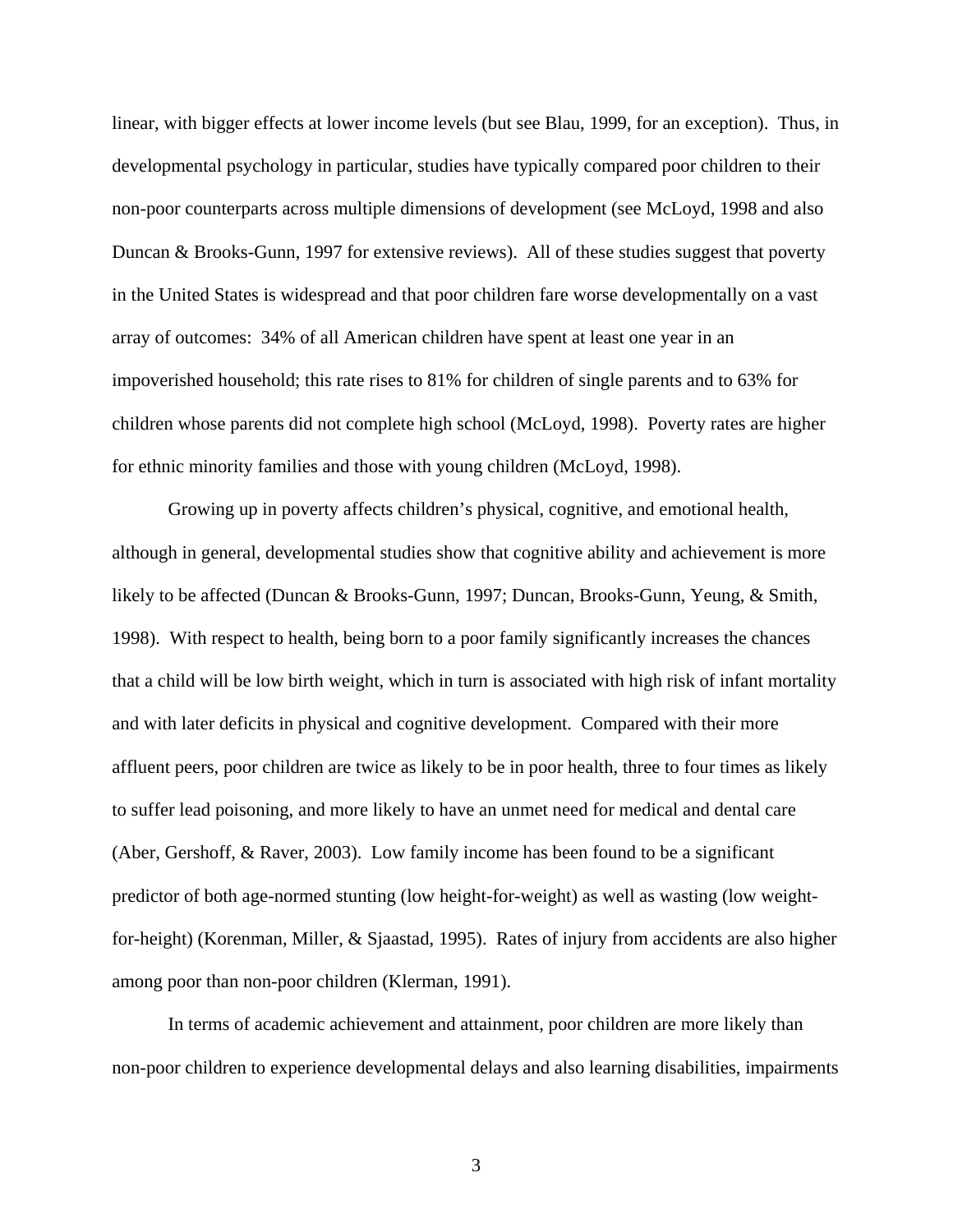that will hamper their abilities in school and beyond. Patterns of early childhood poverty have been found to predict differences in IQ at age 5, with persistent poverty having a significantly stronger impact on IQ than transient poverty (Duncan, Brooks-Gunn, & Klebanov, 1994). Early poverty experiences pose particular risks for children's later academic performance and socioeconomic differences in math and reading test scores between the poor and non-poor appear as early as  $1<sup>st</sup>$  grade. In turn, economic conditions in early childhood predict completed schooling by early adulthood (Duncan et al., 1998). Poor children are also twice as likely as non-poor children to repeat a grade or to drop out of school (Haveman & Wolfe, 1994).

Finally, children from low-income families are at greater risk for suffering from behavioral or emotional problems. The experience of poverty in early childhood, particularly that of long duration, is associated with increased likelihood that children will evidence behavior problems at age 5 (Duncan et al., 1994). Similarly, poor children also show difficulties with aspects of social competence, such as self-regulation and impulsivity, which are associated with social and emotional competence throughout childhood (Aber et al., 2003). Whereas in general, persistent, rather than intermittent, poverty is worse for child outcomes, there is some evidence that for emotional outcomes current low income may be worse; perhaps because this reflects a "difficult adjustment" period when economic pressure is high (McLoyd, 1998).

As noted above, researchers generally do not dispute such correlations between income and child development. However, there is much controversy about whether these income effects are causal (see Mayer, 1997 and Shea, 2000 in particular), whether income itself has been conceptualized properly (see Duncan, 1996), and whether, even if these two criteria have been met, the effects themselves are substantively important and policy relevant (see Blau, 1999).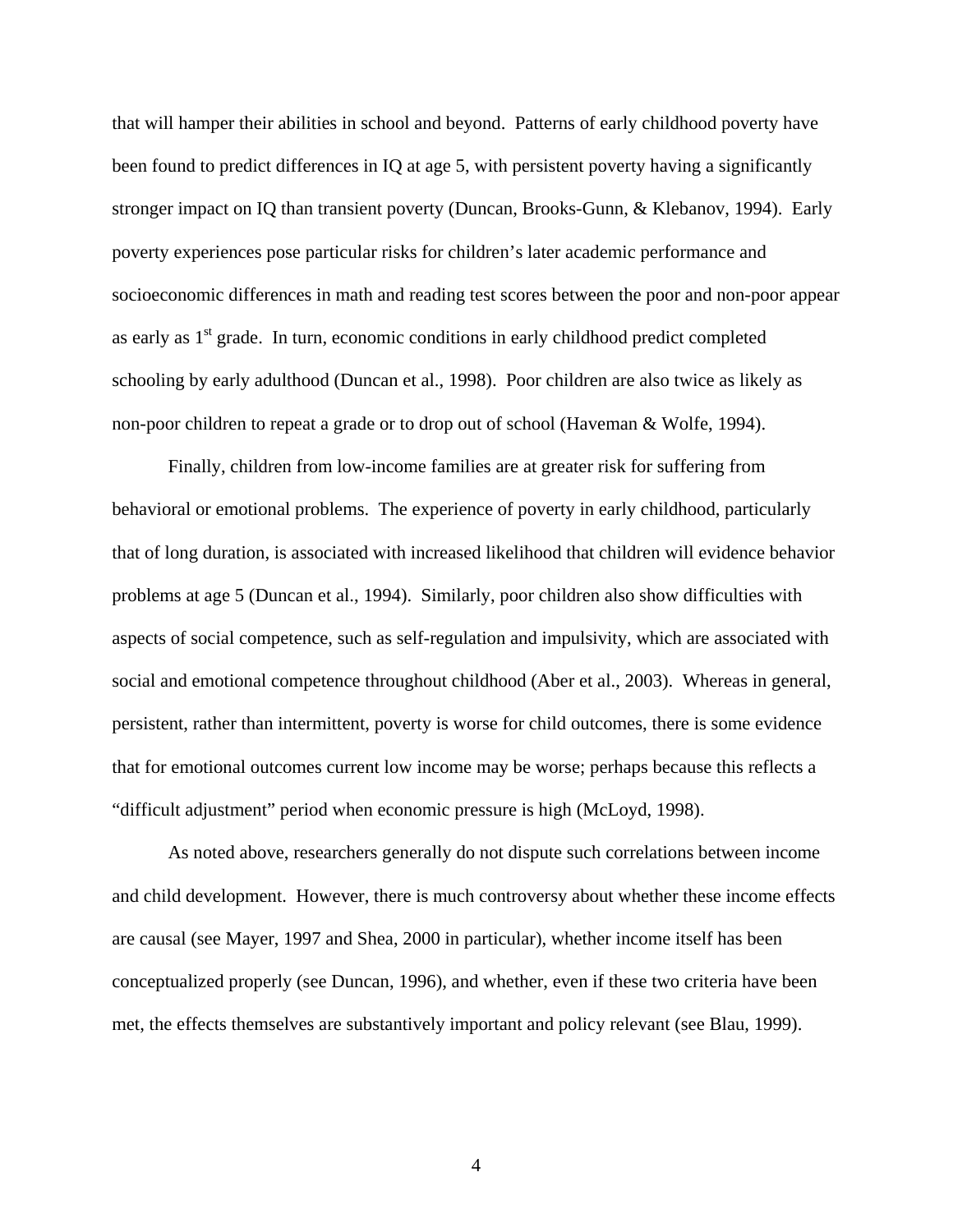The issue at hand in the question of causal impacts is whether observed income effects are spurious, caused by one or more omitted variables that affect family income as well as child outcomes. Economists often discuss such factors as parental mental health, ability, personality, or motivation as likely important omitted variables and worry that their omission produces a serious overstatement of the role that income plays in causing children's development. The best test of this question is with data from a randomized experiment, but until recently, such data were not available for studies of child development. Morris and Gennetian (2003) provide some of the first evidence from experimental data using a sample of school-age children from longterm welfare recipient families. Their results suggest very large effects of experimentallyinduced three-year average income on maternally-reported academic achievement, school engagement, positive behavior, and behavior problems. In that study, a \$1,000 increase in average annual income is associated with an increase in school achievement and reduction in behavior problems of about one-fifth of one standard deviation and increases in school engagement and positive behavior on the order of one third of a standard deviation. These estimates far exceed the criterion for "large" effects laid out in Duncan and Brooks-Gunn (1997), where an additional *\$10,000* would have to amount to a one-quarter standard deviation change in the dependent variable to be deemed substantively important. Morris, Duncan, & Rodriguez (2005) also use experimental data to show that family income has policy-relevant impacts on the school achievement of low-income preschool (but not older) children of single mothers. Specifically, a \$1,000 increase in annual income was associated with 6% of one standard unit change in child achievement.

In non-experimental contexts, researchers have adopted econometric techniques such as within-child and within-family fixed-effects regression analysis as well as instrumental variables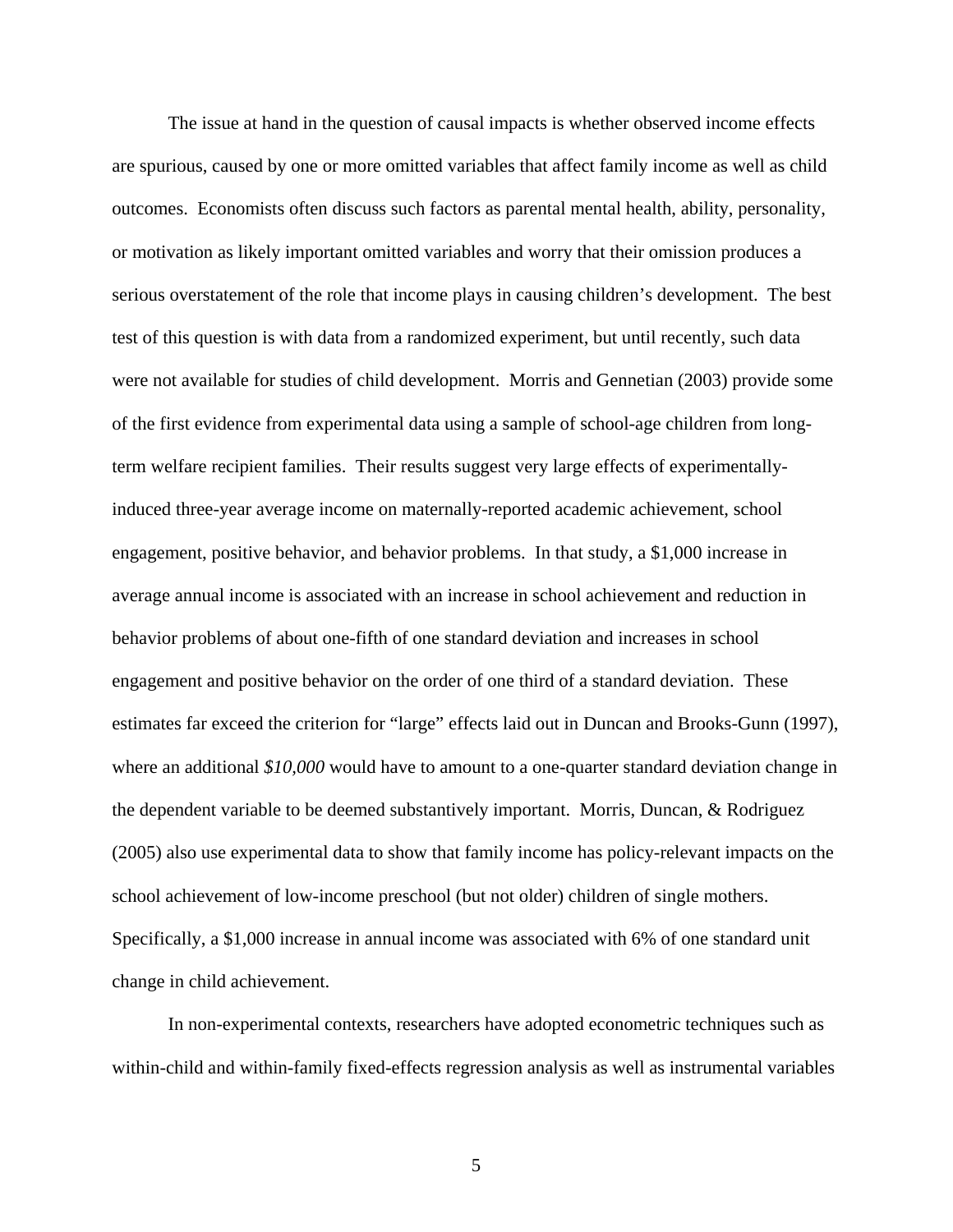analysis to address omitted variables bias (see Blau, 1999; Dahl & Lochner, 2005; Duncan et al., 1998; Taylor, Dearing, & McCartney, 2004; and Votruba-Drzal, 2003, for examples). In general, these estimates have also produced substantively important associations between income and child outcomes, although the size of these effects is typically smaller and sometimes measured imprecisely. Votruba-Drzal's (2003) longitudinal fixed effects estimates, for example, showed that increasing income by \$10,000 annually for a very low-income family is associated with one-fifth of a standard deviation increase in the cognitive stimulation the child receives in the home. Dahl and Lochner (2005) use a fixed effect instrumental variables (FEIV) strategy, capitalizing on large changes in the Earned Income Tax Credit over the last two decades, to identify a causal impact of income on children's math and reading achievement. They find that a \$1,000 increase in income raises math test scores by 2.1% of a standard deviation and reading test scores by 3.6% of a standard deviation, on average. These effects were two to three times as large, however, for children of non-white, unmarried, and less-educated mothers, and thus both substantively important and policy-relevant.

Accepting the premise that income *does* matter for child development still leaves unresolved several important questions about how to conceptualize income. Single-year measures of income show little association with child outcomes (Blau, 1999); the most informative work in this area assesses income over the whole course of childhood and compares the effect of income during different stages of childhood. Studies that have done so generally find that family income experienced in early childhood is more important than that experienced in middle childhood or adolescence (Duncan & Brooks-Gunn, 1997). This is especially true when predicting cognitive achievement, the argument being that income poverty creates disparities in school readiness and early academic success that persist or widen over the course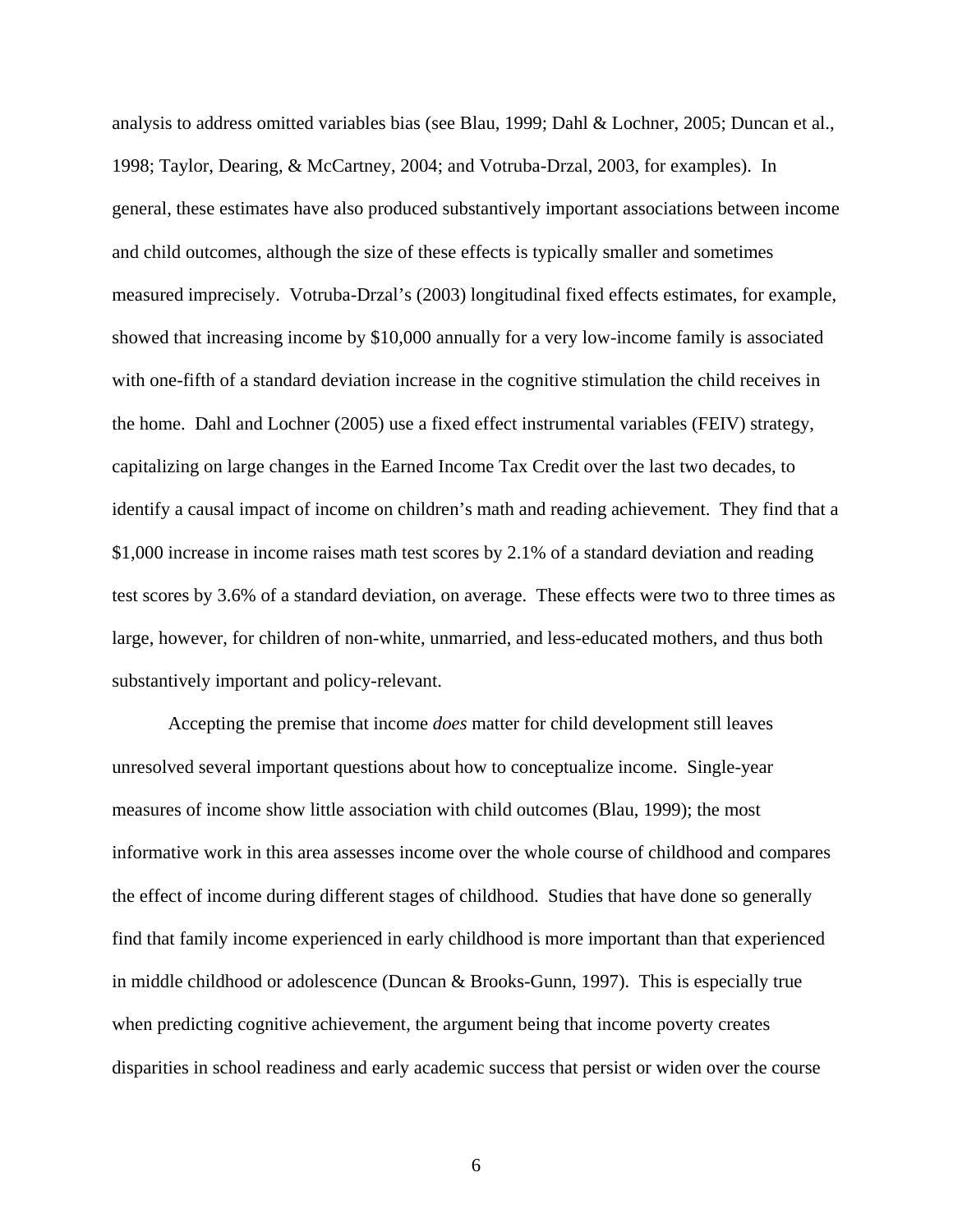of childhood (Duncan et al., 1998; Morris et al., 2005). Second, existing work generally shows that income effects are non-linear and matter most at low levels of income or education (Dahl & Lochner, 2005; Duncan et al., 1998; Shea, 2000; Votruba-Drzal, 2003).

Most current child development studies acknowledge the importance of, and many assess, long-run income, non-linearities in income, and the developmental timing of income. But several dimensions of income are notably under-studied in this literature, including income dynamics and average annual growth (trends) in income. With respect to income dynamics, Duncan (1988; 1996) highlighted the volatility of families' year-to-year income in the Panel Study of Income Dynamics: one-third of families experienced income drops of 50% or more in adjacent years over an 11 year period. The vast majority of these pre-retirement income drops were unexpected. McDonough, Duncan, House, and Williams (199x) linked income instability to adult mortality in the PSID: those who experienced one and two or more 50% drops in income were 1.3 and 1.7 times as likely to die in the subsequent period, respectively, as their counterparts with stable incomes. We know of only a handful of studies that have linked income instability to child development. Kalil and Ziol-Guest (2005) showed that 39% of families in the 1996 panel of the Survey of Income and Program Participation experienced at least one 30 percent drop in income from one four-month period to the next in a two-year period. Income instability in that study was associated with greater odds of children being expelled from school and decreased odds of routine dental visits. Yeung, Linver, & Brooks-Gunn (2002) included a measure of income instability in the second and third year of life (defined as a drop of 30% or more in annual income) in their predictions of 3-5 year old children's cognitive achievement and behavior in the first Wave of the PSID-CDS. 21% of their sample experienced a steep income decline in at least one year between ages 1 and 3 to 5, but there were no associations between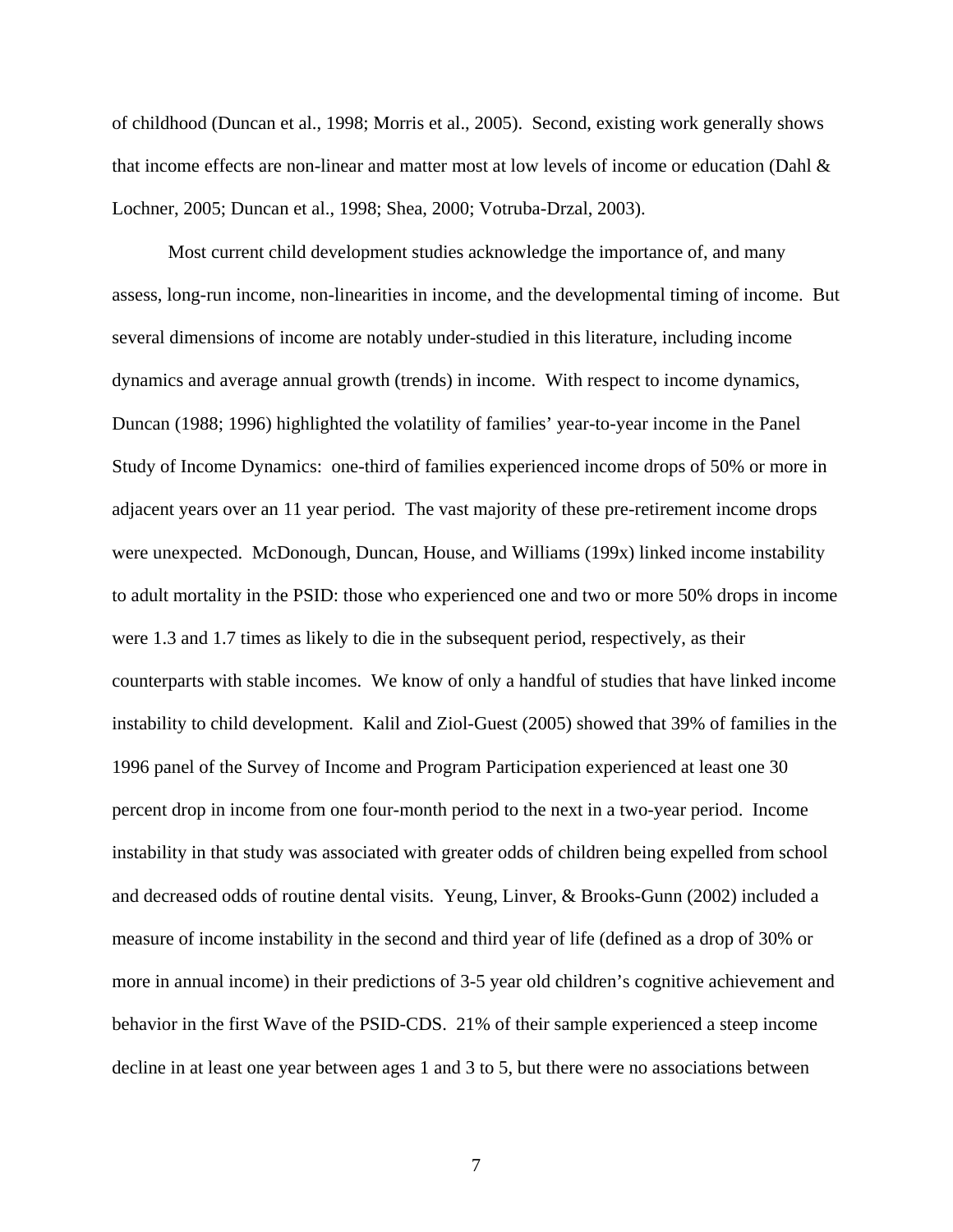income instability and children's outcomes. Mayer (1997) also found a high prevalence (i.e., between one-third to one-half of the sample) of income instability in the NLSY but these income drops also had relatively small effects, except perhaps in predicting children's years of completed education.

Finally, the directionality of income change is a potentially important influence on child development over and above mean income. One needs only to conduct the mental experiment of asking which of two families with mean incomes over five years of \$10,000 per year that one would prefer to live in: Family A with increasing incomes of \$8000, \$9000, \$10,000, \$11,000, and \$12,000 per year or Family B with decreasing incomes of \$12,000, \$11,000, \$10,000, \$9,000, and \$8,000. While permanent income averaged across the 5 year period remains the same for both families, it appears likely that family A's outlook as well as their income improve over time. In contrast, family B's economic hardship is likely to be accompanied by increasing psychological strain, worry, and emotional distress. The developmental effects of these income patterns are likely to be very different for the children in each of these families. We could find no developmental studies that assess how trends in long-run income (positive, negative, or flat) affect child development outcomes.

A final question, not often taken up by developmentalists, is whether income effects are policy relevant (but see Morris & Gennetian, 2003, and Votruba-Drzal, 2003 for exceptions). In other words, let us say that our standard for a "large" effect of income is one that changes the dependent variable by one-quarter of one standard deviation with a \$10,000 annual increase in family income, perhaps especially for a low-income family. Under how many policy scenarios is such an increase likely? Not many. Such an income change would be about 2.5 to 4 times the maximum benefit (depending on the number of children in the family) received by families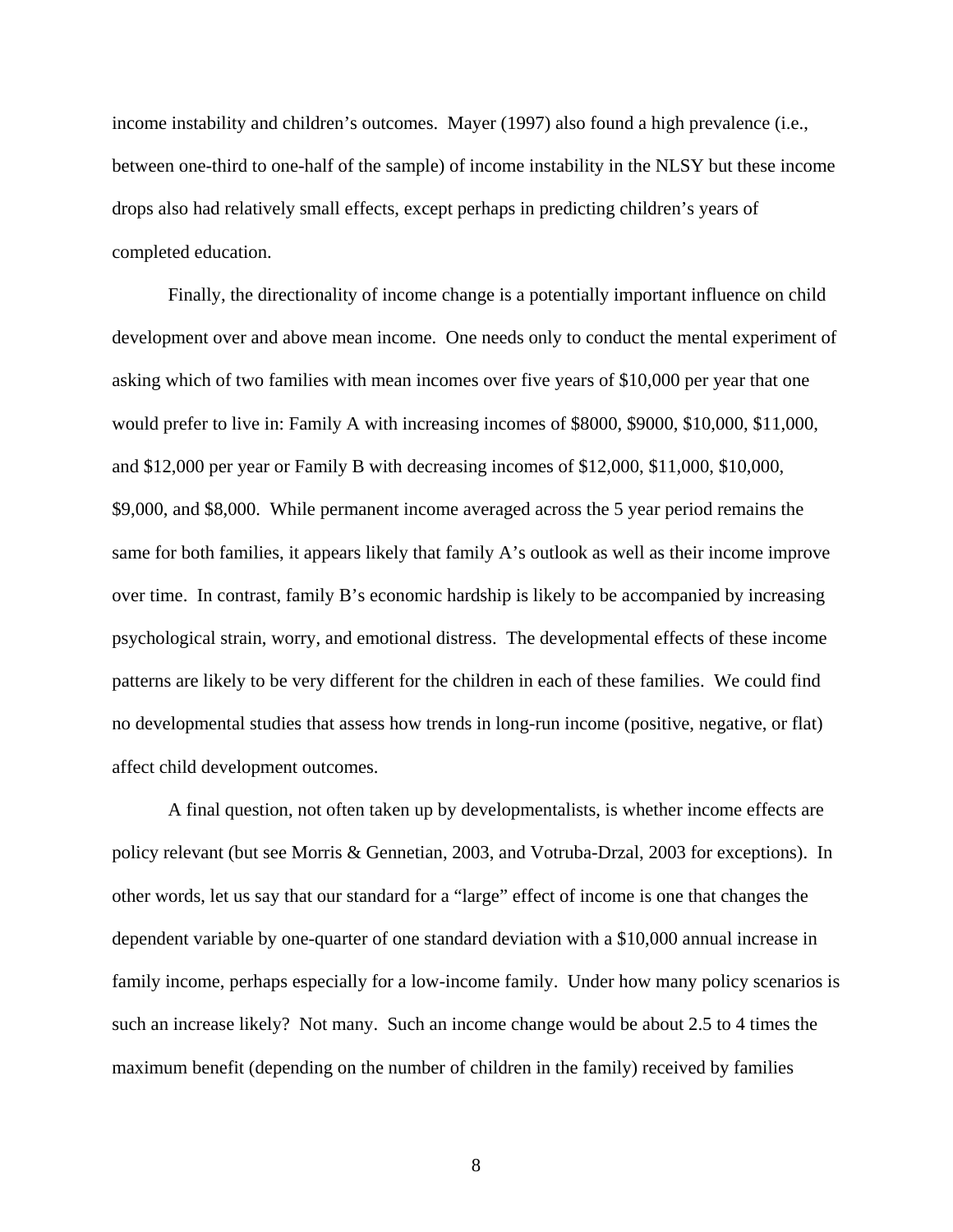under the Federal Earned Income Tax (EITC) program. Although income transfers themselves may have synergistic or spillover effects on other dimensions of family life that could further benefit child development (an analogy is the finding that one dollar of child support received by a single mother is "worth" more than \$1.00 (e.g. Garfinkel, Heinze, & Huang, 2001)), this has not been empirically demonstrated.

Mayer (1997) and Blau (1999) make especially forceful arguments that money is not what matters for child development; rather, they assert, the most important inputs into child development are "fixed factors" such as family background and other family and child characteristics. Blau argues that the best way to help disadvantaged children would be through the public provision of health and education services for young children. Mayer argues that what we need to do is to help parents, but that the things that make a parent warm, steady, and effective are not the things money can buy. These arguments compel us to try to gain additional perspective on this issue by explicitly comparing the effect sizes for income measures versus other family background characteristics, some of which may be "fixed" but others of which may be amenable to intervention. Our paper thus addresses this question.

### Method

### *Sample*

Data for this paper are drawn from the Panel Study of Income Dynamics (PSID) Child Development Supplement II. In 1997, the PSID was supplemented with the CDS-I, a study of children aged 0-12 in a sub-sample of families from the PSID. The purpose of the study was to provide a comprehensive, nationally representative, and longitudinal group of children and their families with which to study the impacts of factors such as maternal employment patterns, family structure changes, and poverty on early human capital formation. The PSID CDS-I was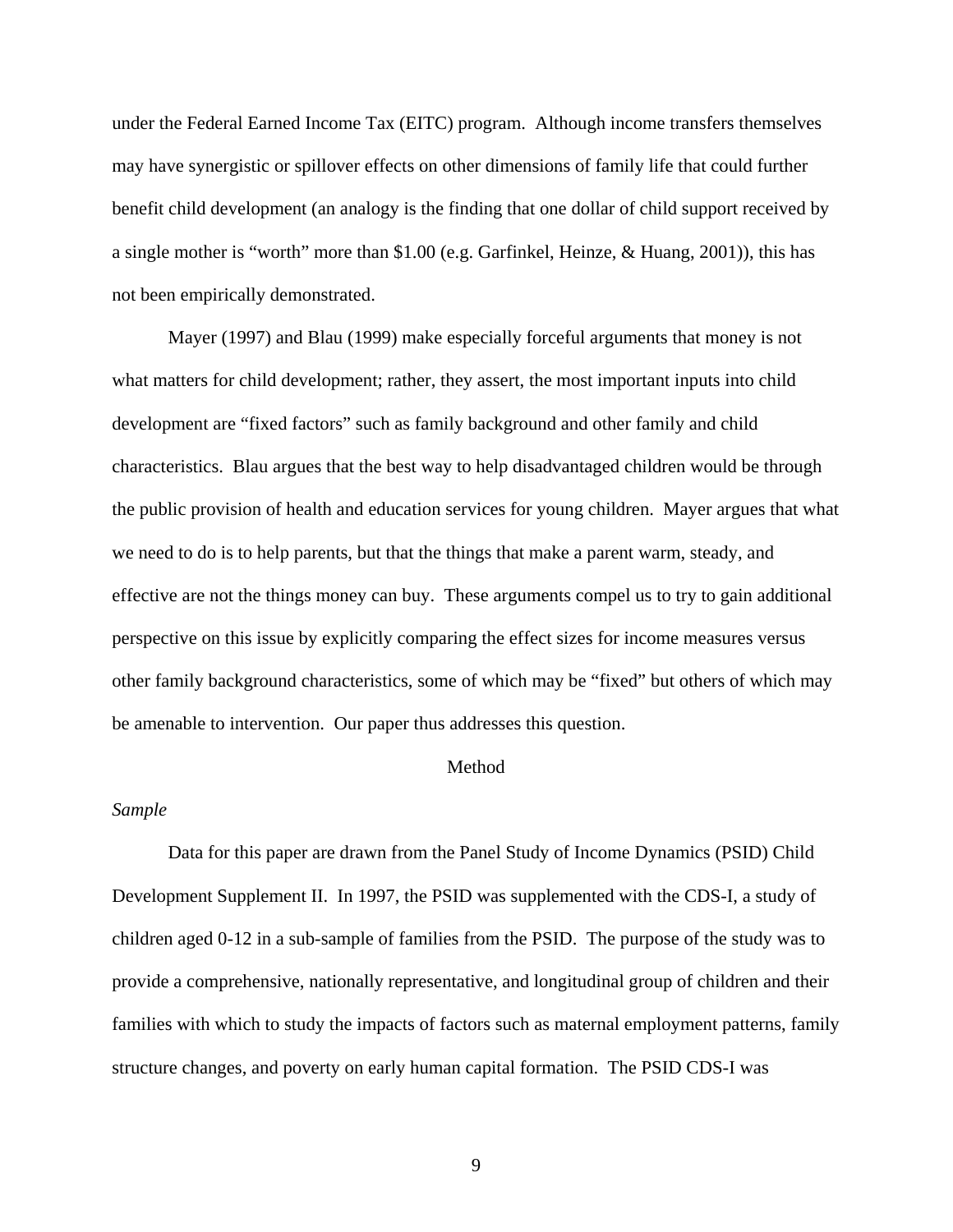completed in 1997 with 2,380 child households with 3,563 children. In 2002-2003, families in the CDS-I who remained active in the PSID panel as of 2001 were re-contacted for the CDS-II. The CDS-II successfully re-interviewed 2,019 families who provided data on 2,907 of the original children and adolescents who were then aged 5-18 years. This analysis uses the CDS-II children and their families.

We limit the sample to households where the child participates in the 2002 Child Development Supplement and was born prior to 1994 (i.e. 1993 or earlier). The birth year limitation is imposed so that income is recorded in each year of a child's early childhood (which we define as ages zero to four). This strategy is necessary because, starting in 1997, the core PSID was administered only every other year, instead of annually. Therefore, the youngest children who were first observed in the 1997 CDS would have early childhood income measures from only two core PSID assessments (1999 and 2001 core, which would have asked about income in 1998 and  $2000$ <sup>1</sup>[.](#page-9-0) Given the importance of having multi-year income measures and the empirically-demonstrated importance of income during the earliest years, we trade-off a bigger sample size for more uniform and precise estimates of family income over the first four years of life. Further, any child observation missing any of the control variables are eliminated. Once the sample is limited there are 1,305 children in 974 families. The unit of analysis for this study will be the 1,305 children.

#### *Dependent Variables*

*Behavior problems*. The Behavior Problems Index (BPI) was assessed based on responses by the primary caregiver as to whether a set of 32 problem behaviors was often, sometimes, or never true of the child. Behaviors included having sudden mood changes,

<span id="page-9-0"></span><sup>&</sup>lt;sup>1</sup> For children whose middle childhood years are between 1997 and 2000 we only have income data for two of those years, 1998 and 2000.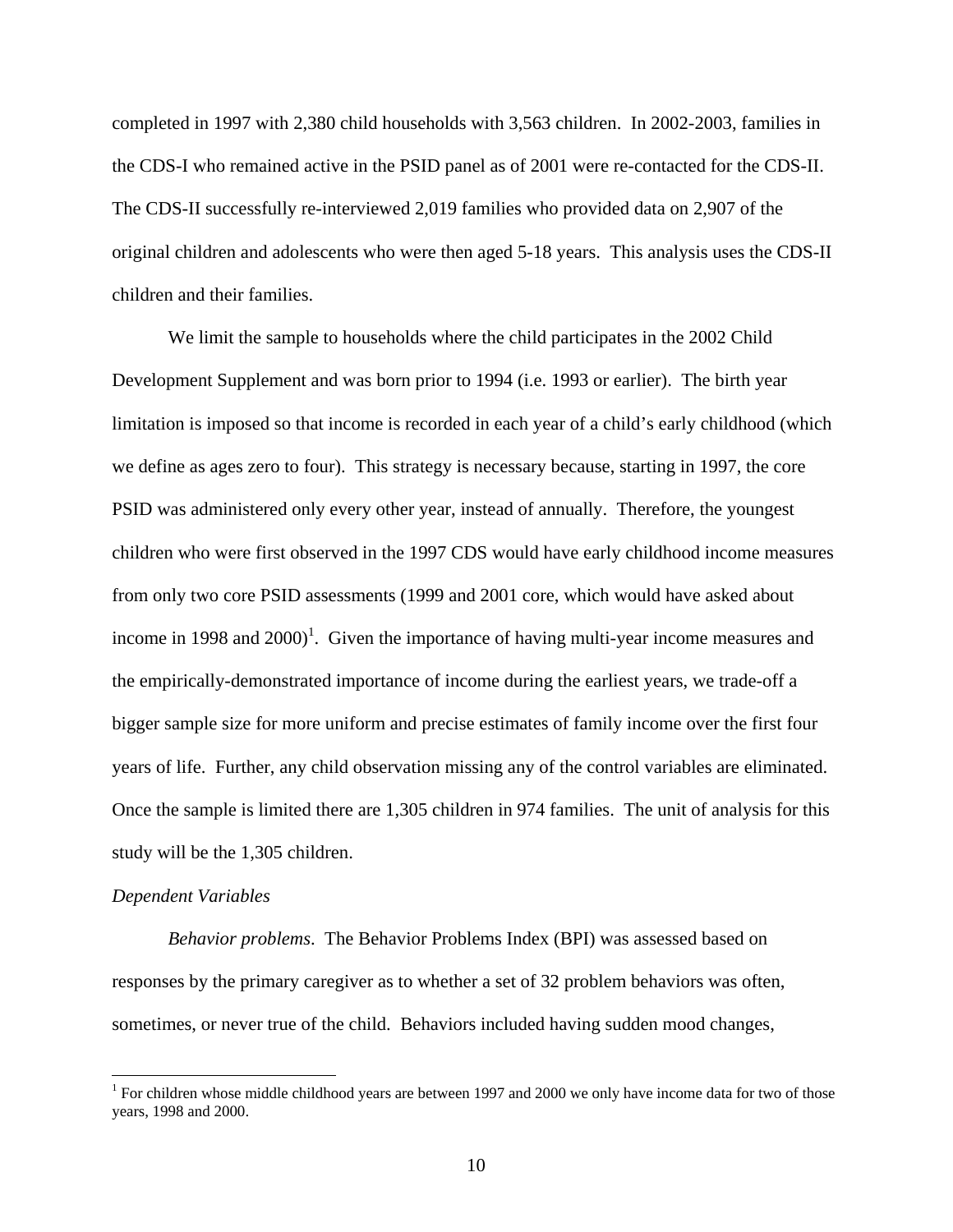anxiousness, meanness towards others, and obsessiveness. Behaviors were divided into two subscales, a measure of externalizing or aggressive behavior and a measure of internalizing, withdrawn or sad behavior. There were 16 individual components that comprised the externalizing sub-scale and 13 individual components that comprised the internalizing sub-scale (measures identified as in Table 6, Chapter 6, 1997 User Guide). Scores for the externalizing and internalizing are summary scores. Higher scores on these measures imply a greater level of behavior problems.

*Cognitive assessments*. The CDS-II children were assessed using the Woodcock-Johnson Revised Tests of Achievement (WJ-R), Form B (Woodcock & Johnson, 1989). Three<sup>[2](#page-10-0)</sup> separate sub-tests were administered, two broadly identifying reading skills and one broadly examining mathematical skills. The Letter-Word Identification sub-test measures symbolic learning (matching pictures with words), as well as reading identification skills such as identification of letters and words. The Passage Comprehension sub-test measures comprehension and vocabulary skills using a format of multiple choice questions, as well as fill-in-the-blank problems. The Applied Problems sub-test measures the child's skill in solving practical problems in mathematics. All three of the sub-tests scores are standardized scores. The standardized scores are constructed based on the child's raw score on the test (essentially the number of correct items completed) and the child's age to the nearest month. Raw scores are charted on normative tables based on the child's age and what percentile the child falls into.

The Memory for Digit Span test from the WISC-III is used to assess children's short-term memory (Wechsler, 1974). In the first part of the test, the child is asked to listen and repeat a sequence of numbers stated by the interviewer. In the second part, the child is asked to repeat

<span id="page-10-0"></span> $2^2$  The Calculation sub-test was a second mathematics sub-scale that measures the child's performance on math calculations such as addition and subtraction, as well as overall quantitative ability. This sub-test was administered in 1997, but not in the 2002 version.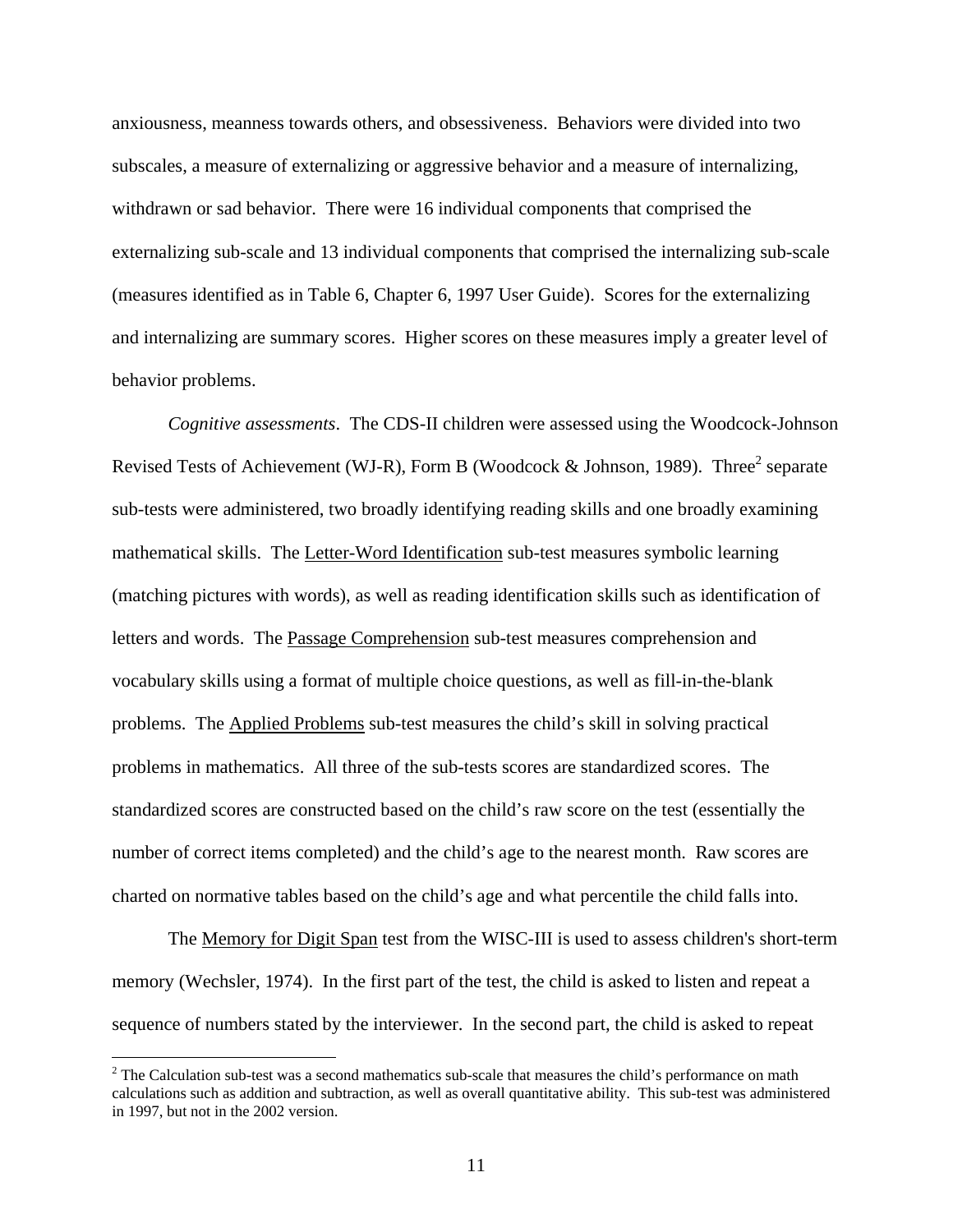the numbers in reverse order. The sequence increases in length until the child can no longer repeat the sequence correctly. This analysis uses the total digit span raw score, which is a combination of the Digit Span Forward and Digit Span Backward.

*Health outcomes.* The primary caregiver reports on the child's health status. Specifically, the primary caregiver is asked in general whether the child's health is excellent, very good, good, fair, or poor. We use this measure in its Likert scale form; additional analyses assess children's poor health, characterized as such if the primary caregiver responds that the child's health in general is "good", "fair" or "poor".

#### *Independent Variables*

 $\overline{a}$ 

*Measures of income.* Lifetime income, income instability, and income growth were constructed from the core PSID surveys. The child's lifetime income is created by taking the average household income in each year since and including the child's birth, up to the year  $2000$ .<sup>3</sup> The previous year's income is reported in each PSID core (i.e., 1984 income is reported in 1985, etc.). Each year's reported total income is first bottom-coded to one dollar to ensure consistency of reporting over time. Income is then converted to year 2000 dollars to adjust for inflation. The child's lifetime average income is computed as the average of all available years of household income. For example, a child who is 13 years old in 2002 (the time of assessment) was born in 1989. His average lifetime income would be the average of household income in 1989 up to 2000 (all set to 2000 dollars).

To examine potential non-linearities in the effect of income we include a series of dichotomous measures derived from average lifetime income. Specifically, six dichotomous variables were created representing whether the average child's lifetime income was less than

<span id="page-11-0"></span> $3$  As of the writing of this paper, the 2003 core data that would provide income information for the years 2001 and 2002 were not yet available for public download.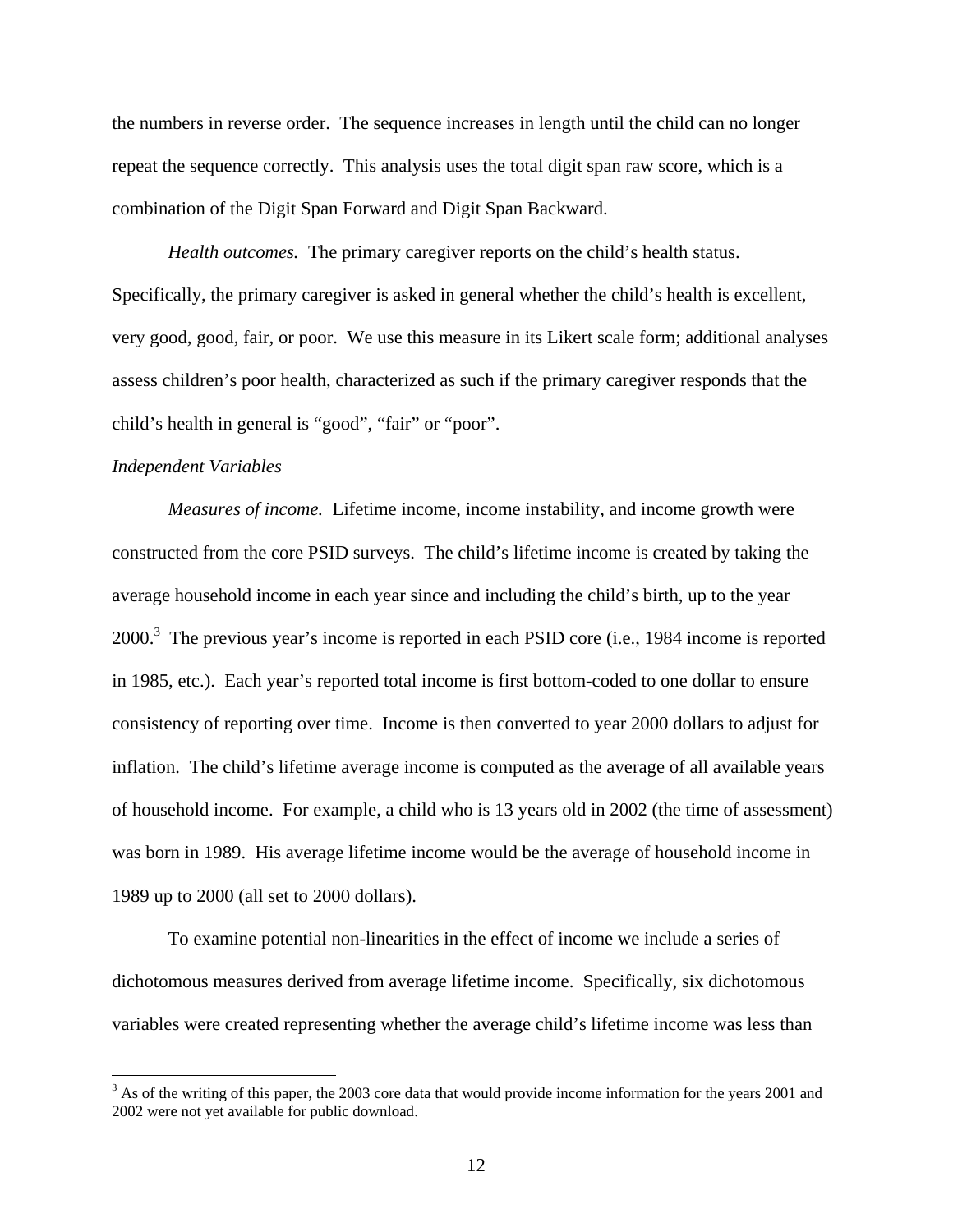\$15,000, between \$15,000 and \$25,000, between \$25,000 and \$45,000, between \$45,000 and \$60,000, between \$60,000 and \$75,000, and over \$75,000. In regressions, the lowest income group is omitted.

Our second characterization of income is with income instability. Lifetime income instability is characterized with a series of mutually exclusive dichotomous variables representing different levels of income instability. We characterize income instability as follows: (a) family income never decreased by at least 50 percent in any two adjacent years; (b) family income decreased by at least 50 percent in any two adjacent years, but did so only once in the child's lifetime; (c) family income decreased by at least 50 percent in any two adjacent years, and did so two or more times in the child's life. In regressions, never experiencing at least a 50 percent income decline is the omitted group.

Our final measure of income resources throughout the child's life is income growth. Income growth is a continuous measure constructed by calculating the percent change (either positive or negative) in total household income in adjacent years. For example, if in the first year of the child's life income is \$10,000 and in the second year of the child's life income is \$12,000, that child would have experienced income growth of 20 percent. Similarly, a child with \$12,000 in total household income in the first year and \$10,000 in the following year would experience -16 percent income growth between those two years. To calculate lifetime income growth, we average all adjacent-year income growth. Families who experienced average income growth of over 100 percent were top-coded at 100 percent to minimize skewnness. This occurs for only 10 percent of the children.

*Developmental timing of economic conditions.* Based on previous research suggesting that income in the preschool years is especially important (Morris et al., 2005), we construct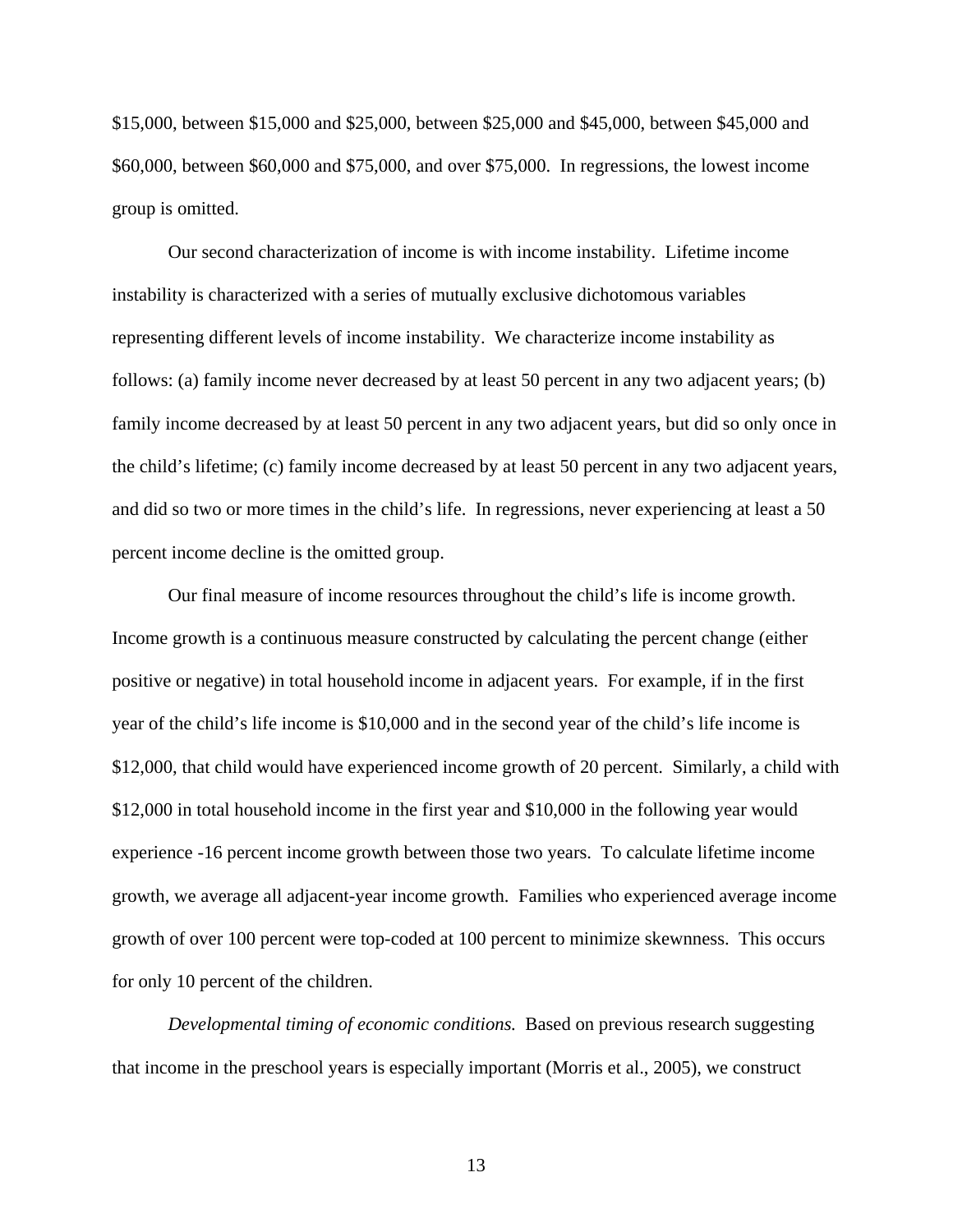early and middle childhood measures of average income, income instability, and income growth. Early childhood income (and income instability and growth) is the average of household income characteristics when the child is 0 to 4 years of age; middle childhood income (and income instability and growth) is the average of household income characteristics when the child is 5 to 8 years of age.

Our sample of 1,305 children has complete annual information on income characteristics for the first 8 years of childhood. A smaller subset  $(n = 736)$  of older PSID-CDS children also had income information at ages 9-12 and in preliminary analyses we examined whether income characteristics measured between the ages of 9-12 were associated with developmental outcomes after age 12 for this subset of children. Our initial analyses found that they were not, and so henceforth we retain the larger sample of 1,305 PSID children (i.e., those children nine years old and older for whom we observe income up to age 8).

In the analyses of the developmental timing of income, income instability represents whether or not the family income ever decreased by more than 50 percent in any two adjacent years within the early childhood period and within the middle childhood period, respectively (the smaller sample size in these subgroup analyses does not allow us to distinguish those with one drop from those with more than one income drop of this magnitude). Similarly, income growth is constructed as it was in the lifetime measure, but separately for the early and middle childhood periods.

*Control variables: household characteristics at child's birth.* Analyses control for a set of characteristics associated with the household at the time of the child's birth. First, we control for the child's mother's marital status at his or her birth. This variable was created by the PSID from marriage and birth history information pertaining to this child's mother and collected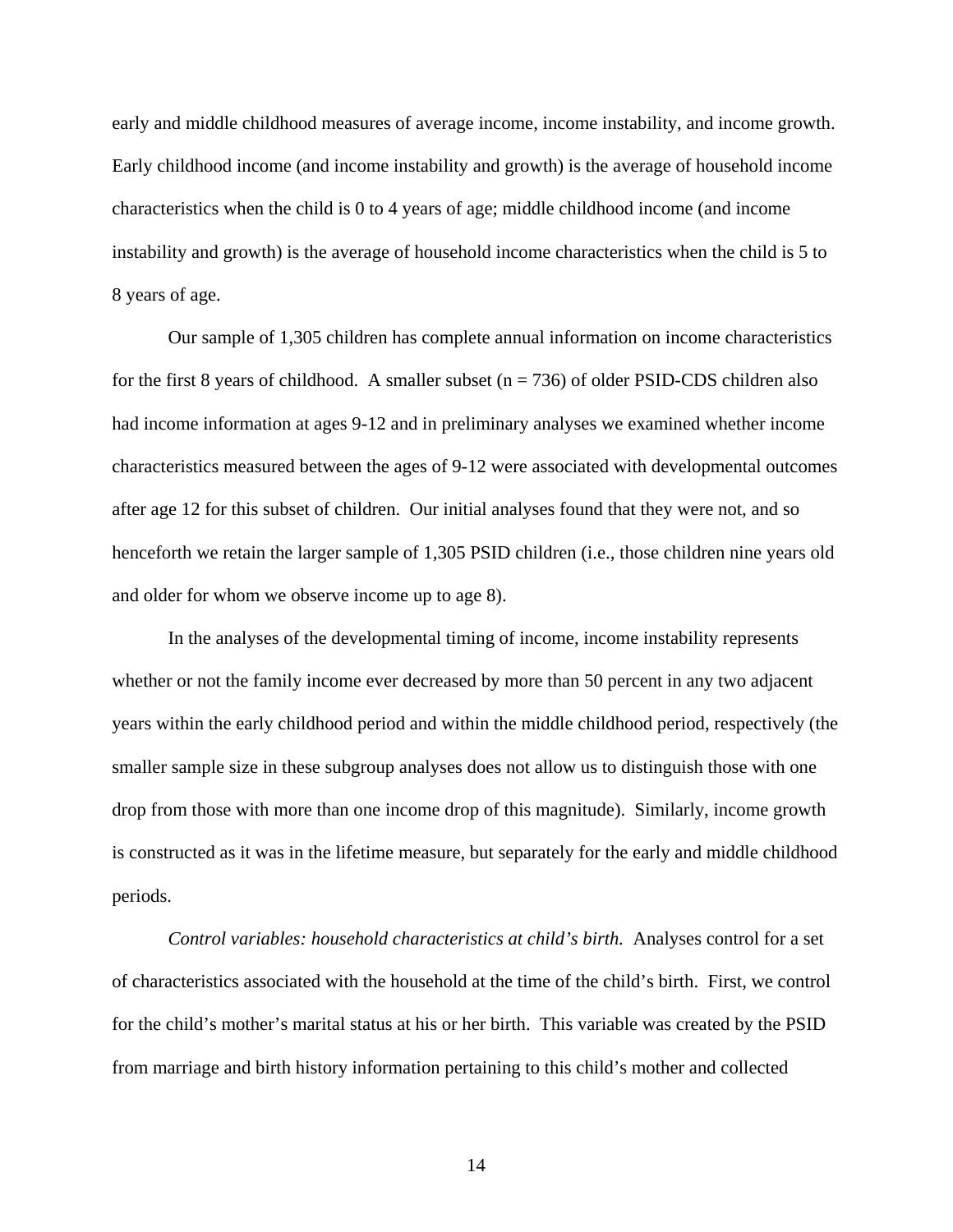during waves 1985-2001. It was constructed by comparing the mother's marriage history dates with this individual's birth date as reported in the mother's birth history. We construct a dichotomous variable representing the mother was single (never married, divorced, or separated) at the child's birth, where married at the time of the child's birth is omitted. Second, we control for whether the home that the child resided in is owned in the year of his or her birth (home not owned is omitted). Third, a dichotomous variable was constructed representing whether the child was low birth weight when born. This measure is assessed retrospectively and asked of the primary caregiver in the CDS I. The primary caregiver reports the pounds and ounces at the child's birth, and if this amount is less than or equal to 5.5 pounds, the child was categorized as being low birth weight.

Finally, two variables that control for the head of household characteristics are included in all analyses. First, a dichotomous variable was created to measure whether or not the head of the household was employed in the year of the child's birth (not employed is omitted). Second, the educational attainment of the head of the household in the year that the child was born was constructed; the omitted category references heads who had more than a high school education.

*Control variables: primary caregiver characteristics.* All analyses control for the primary caregiver's age (assessed in the 1997 CDS-I), entered linearly. All analyses further control for the primary caregivers' scores on the Passage Comprehension sub-scale of the Woodcock-Johnson Revised Tests of Achievement (WJ-R), which was also assessed in the 1997 CDS I. The score reported is the raw score.

Finally, we include a variable drawn from the 1997 CDS I that reflects the interviewers' observations of how clean the respondents' household is, as well as a variable representing the amount of time the head and (when applicable) the head's spouse spend cleaning the house. This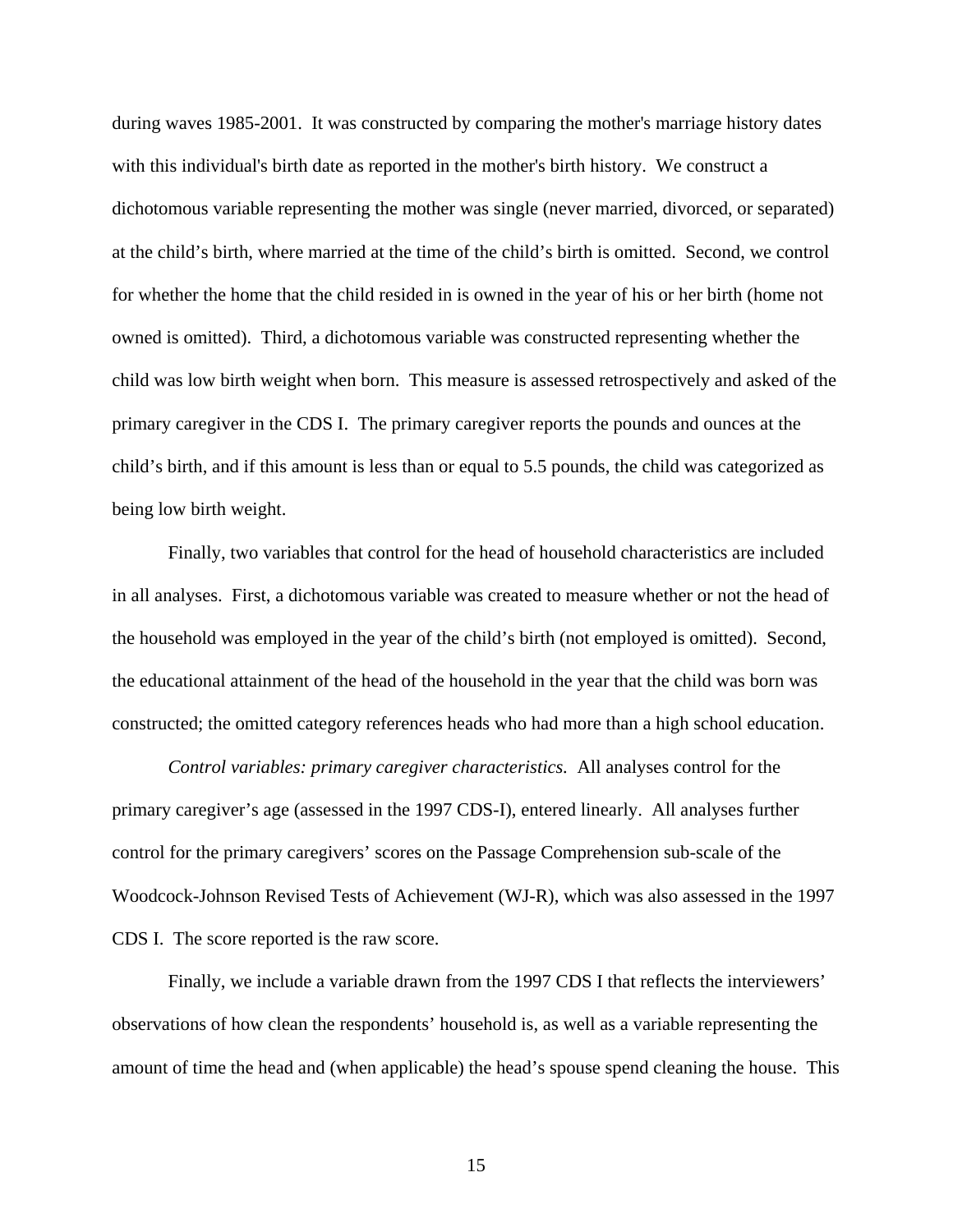measure is typically used as part of the physical environment subscale of the HOME environment scale. Interviewers recorded whether or not all visible rooms in the house/apartment were clean or cluttered, with responses ranging (on a five-point scale) from very cluttered and not at all clean to not at all cluttered and very clean. Our measure is the average of these two variables (Pearson  $R = .78$ ). In addition in the 1997 Core interview, the head was asked about how much time he or she spent on housework (time spent cooking, cleaning, and doing other work around the house). This question was also asked of the head about the spouse. These weekly averages were summed and divided by seven to get the average daily hours spent doing housework<sup>[4](#page-15-0)</sup>. Dunifon, Duncan, & Brooks-Gunn (2004) argued persuasively that this measure could be indicative of parents' personality or motivation, because by and large it is not constrained by parental resources. More specifically, Dunifon et al. argued that a measure of home cleanliness, if purged of the amount of time that parents and others spend doing housework, represents a parental characteristic or organization and efficiency. If true, then this measure is a good proxy one for the types of omitted variables that economists are often concerned about. Interestingly, in Yeung et al.'s (2002) analysis of the PSID-CDS I, the measure of the physical environment of the home (in their case, a four-item variable assessing safety, cleanliness, clutter, and monotony) had the largest total effect on preschool children's math test scores; the effect was almost twice as big compared to the effect of average lifetime income on that outcome measure.

*Control variables: child's characteristics.* All analyses control for several child-level characteristics measured at the time of assessment in 2002. Control variables include whether the child is a boy or a girl (girl is omitted), the child's age in years at assessment, and the child's race as White or non-White (non-White is omitted).

<u>.</u>

<span id="page-15-0"></span> $4 \text{ A variable that captured whether or not the family hired help to clean was not available in 1997.}$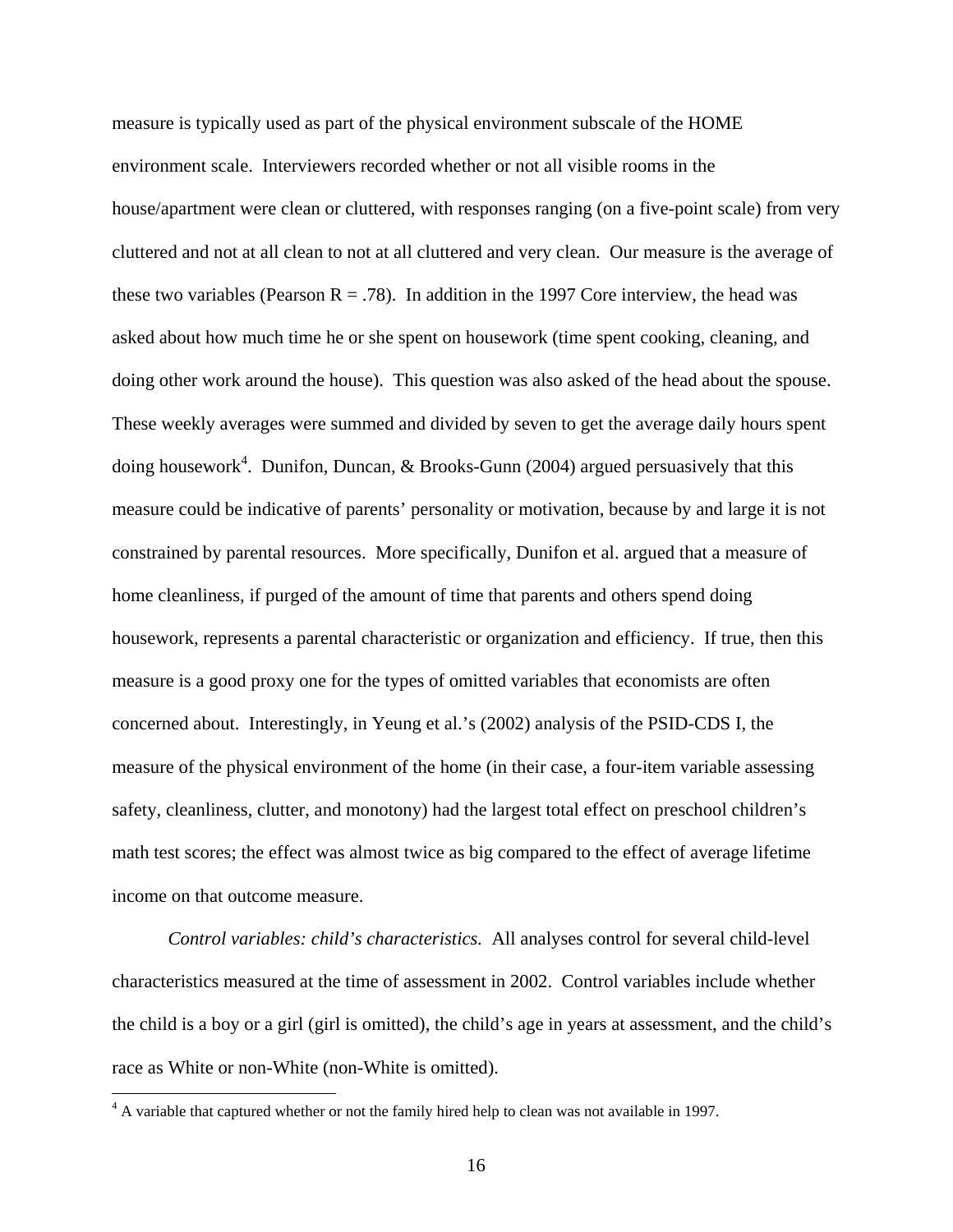#### Results

### *Sample Description*

Table 1 presents the overall means and standard deviations of all variables in the analysis at the child level. One-third of the children were born to single mothers and half of the children were born to families where the home was owned. Nine percent of the children were born weighing less than 5.5 pounds. The majority of the heads of the households were employed in the year in which children were born (80 percent), but half of the heads had not earned more than a high school diploma. The primary caregiver had an average Passage Comprehension score in of 31, where the possible raw score range is 0 to 43. Interviewers reported that houses were on average "clean," with household heads and spouses spending an average of 3.6 hours per day cleaning, cooking, and doing general housework. Half of the sample of children is male and 52 percent are White.

The children included here range in age from nine to 19; their average age is about 13 years in 2002. Approximately 10% each of these children are in nine age groups spanning ages 10-18; an additional 5% of the children are age 9 and 5% are age 19 in 2002.

The average annual household income for these children during their lifetime (between birth and age 8) is \$54,116 (in \$2000), with a median of \$44,724 (data not shown). With respect to the six dichotomous variables representing the average child's annual income over the lifetime (between birth and age 8), we find that the modal category was between \$25,000 and \$45,000 (25 percent), the next largest category reflected annual incomes greater than \$75,000 (20 percent), and the smallest category reflected average annual incomes less than \$15,000 (11 percent). The remainder had average annual incomes between \$15,000 and \$25,000 (13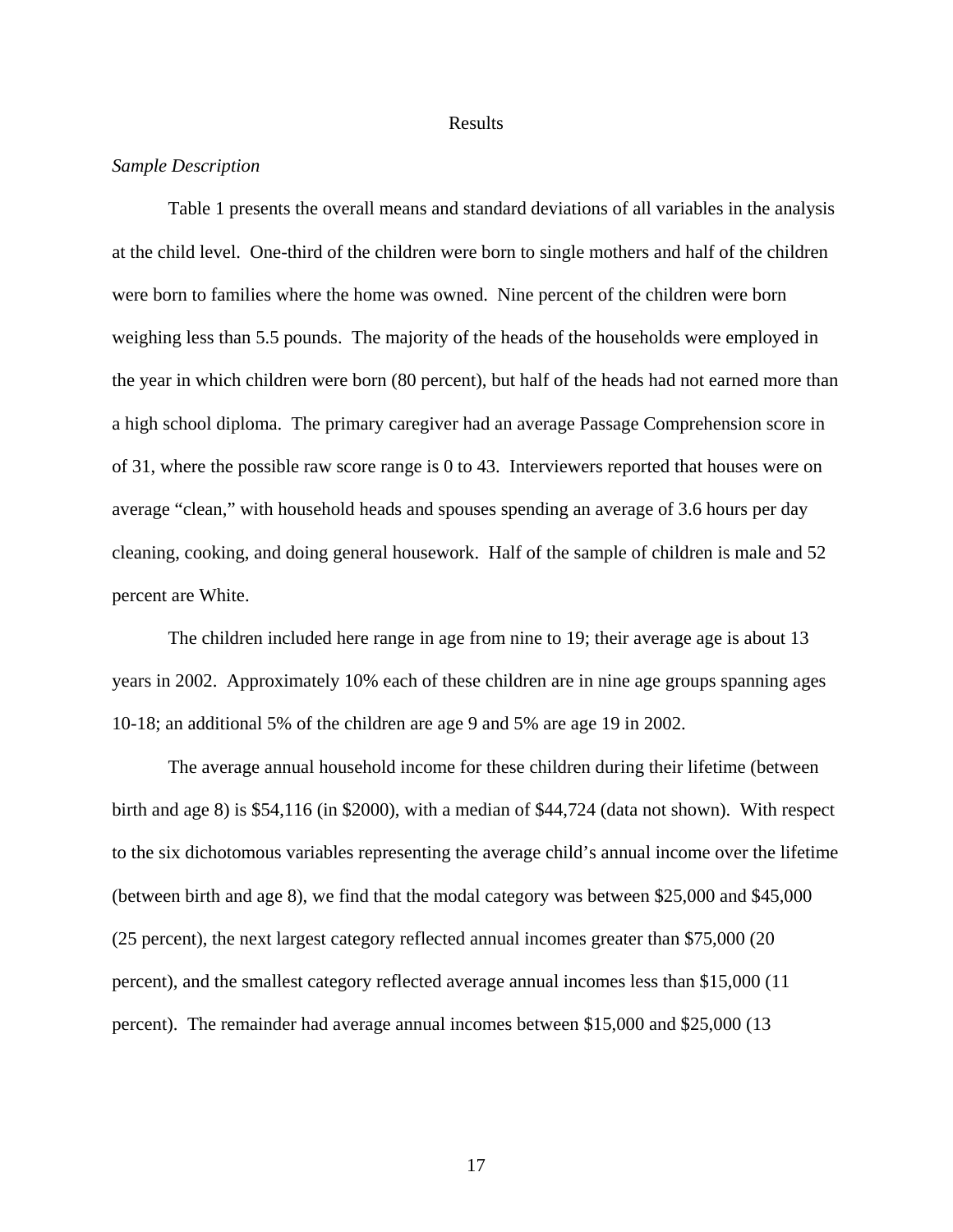percent), between \$45,000 and \$60,000 (18 percent), and between \$60,000 and \$75,000 (12 percent of the sample).

The majority of children (53 percent) do not experience any income instability as we have defined it. However, just over one-fourth of the children experience at least one 50 percent drop in income in any two adjacent years during their lifetime and 20% experience a drop of this magnitude two or more times. The average number of drops experienced by those who experience more than one drop in income of 50 percent or more is 2.6, with the majority experiencing two drops (data not shown).

On average, lifetime average annual income growth is 26 percent, ranging from -47 percent to 100 percent. Nine percent of the children experience years of negative income growth (data not shown), and the median growth rate in the sample is 11 percent (data not shown).

With respect to the developmental timing of income characteristics, the average early childhood income is \$48,318, while the average middle childhood household income is \$54,387. The largest income category in both early and middle childhood represents those with between \$25,000 and \$45,000 (27 and 23 percent, respectively) in annual income. Twenty-five percent of the sample experienced at least one 50 percent or greater drop in income in middle and early childhood. Eleven percent of the children experience these drops in both early and middle childhood (data not shown). On average, children experience income growth in both the early and middle childhood years, with average (median) growth in early childhood of 18 (8) percent and in middle childhood of 20 (8) percent. Twenty-four percent of the children experience negative income growth in early childhood, whereas 27 percent of the children experience negative growth in middle childhood (data not shown).

*Child Outcomes*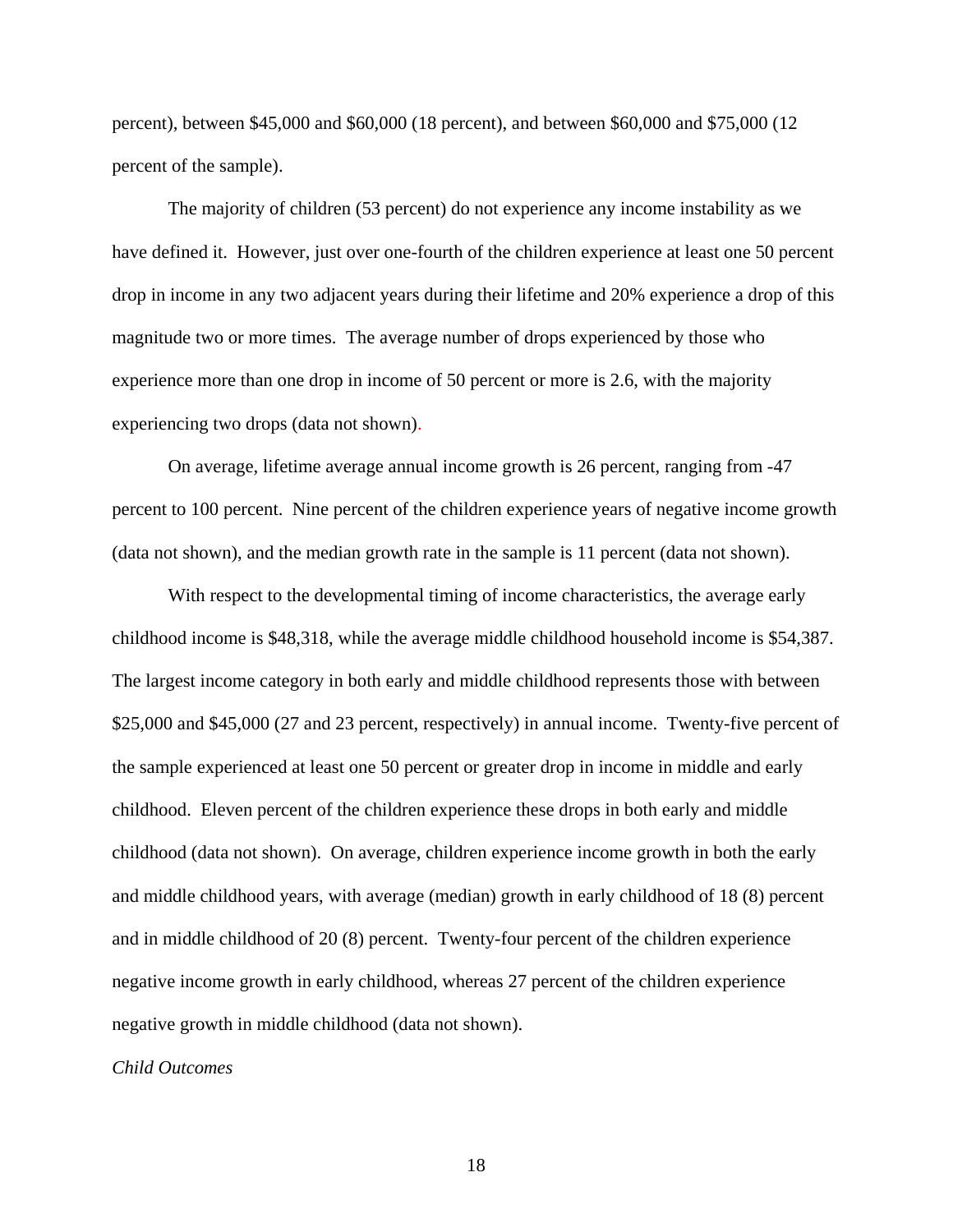Table 1 also presents the summary statistics of the child's behavior, cognitive, and health outcomes. Average externalizing raw scores are 23, while average internalizing raw scores are 17. Externalizing scores can range from 16-48, while internalizing raw scores can range from 13-39. Letter-word identification, passage comprehension, and applied problems sub-tests average approximately 102 each, while the digit span total score is 16 on average. Children's general health on average is between excellent and very good, with the majority (55 percent) of primary caregivers reporting that the child's general health is excellent (data not shown). Finally, 15 percent of the children's primary caregiver's classified them as in poor health. *Regression Analyses* 

Two sets of regressions were run for the children's outcomes. The first set of regressions includes controls for all of the demographic and family-level characteristics, as well as the six dichotomous variables for average lifetime level of income (lowest income group is omitted), two dichotomous variables for income instability (one 50 percent drop in the lifetime and more than one 50 percent drop in the lifetime), and income growth. The second set of regressions control for the same demographic and family-level characteristics; as well as separate measures for average early and middle childhood levels of income, income instability in early and middle childhood, and income growth during these two stages of childhood.

Ordinary least squares (OLS) regression was run for all child outcomes, including a linear probability model for the "poor child health" measure. The standard errors are corrected (using the cluster option in STATA) in all analyses to account for the presence of siblings in the data (clustering on the family).

*Behavior problems*. Table 2 presents the regression results for the child's behavior problems, both externalizing and internalizing. Both models for externalizing behavior problems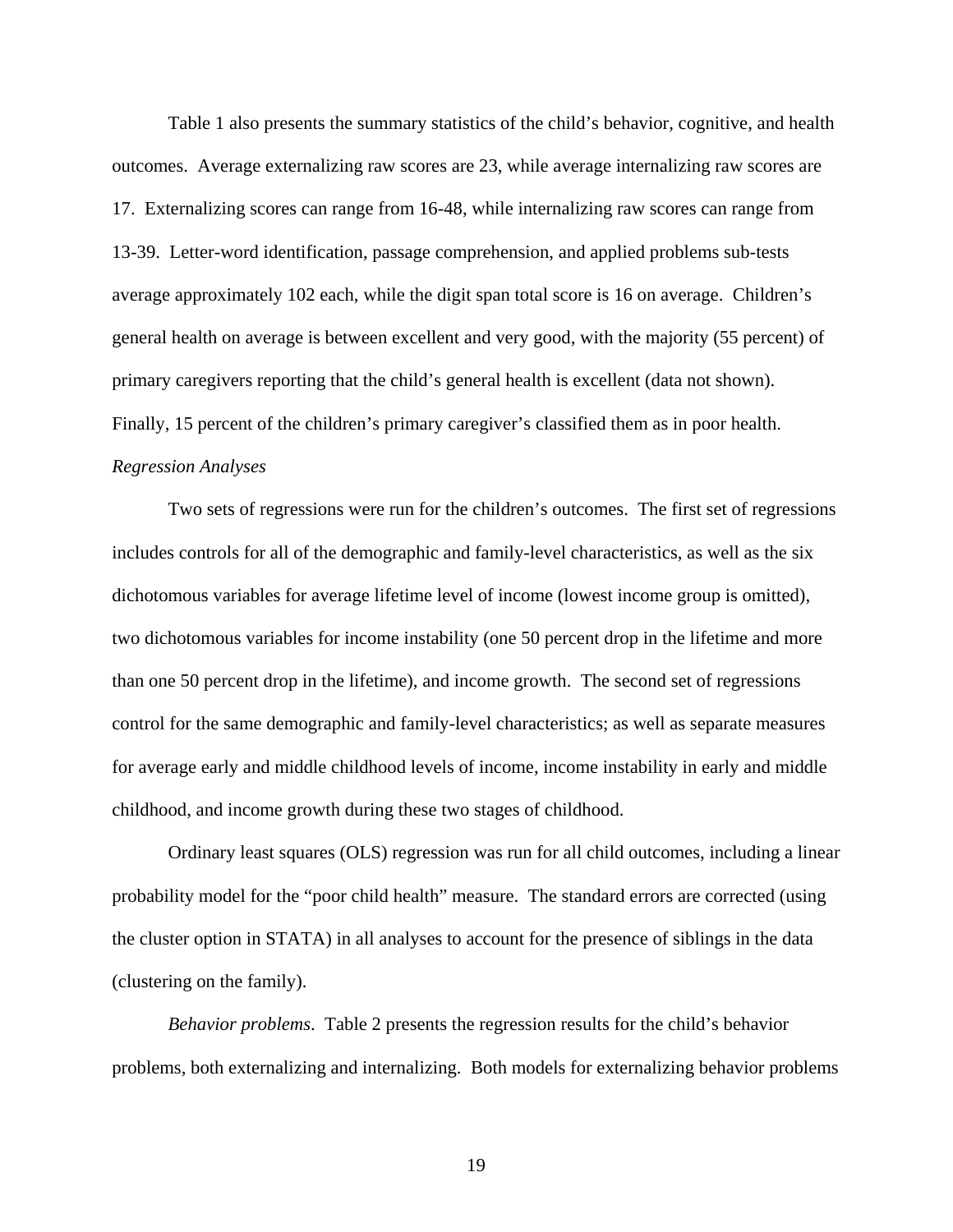are statistically significant. Being born to a single mother is associated with a 1/5 of one standard deviation increase in externalizing behavior problems. Interviewer reported cleanliness of the home is associated with lower externalizing behavior problems; specifically, a one unit increase in the observed cleanliness is associated with a 1/8 standard deviation decrease in externalizing behavior problems.

Income levels are associated with externalizing behavior problems as well. However, relative to being in the lowest income group, the only significant coefficient is obtained in the highest income group (average lifetime income of over \$75,000), being in the highest group is associated with a 1/3 of one standard deviation lower levels of externalizing behavior problems. Neither income instability nor income growth is significantly associated with externalizing behavior problems. Model 2 illustrates the findings for the analysis controlling for the developmental timing of income, income instability, and income growth. None of the income level coefficients are statistically significant in Model 2 (although here the coefficient for the highest income group in middle childhood is the largest and is approaching significance).

Both models for internalizing behavior problems are also statistically significant. As in the externalizing behavior problems analysis, the clean home measure is associated with lower levels of internalizing behavior problems. Here, a one unit increase in home cleanliness is associated with a 1/8 standard deviation decrease in internalizing behavior problems. White children have higher levels of internalizing behavior problems compared to non-White children. As illustrated in Model 1, relative to being in the poorest income group, children whose average annual incomes are in any of the top three income groups (\$45,000 -\$60,000; \$60,000-\$75,000; and greater than \$75,000) all have lower levels of internalizing behavior problems, and each of these coefficients is about the same magnitude of about 1/3 of one standard deviation. Again,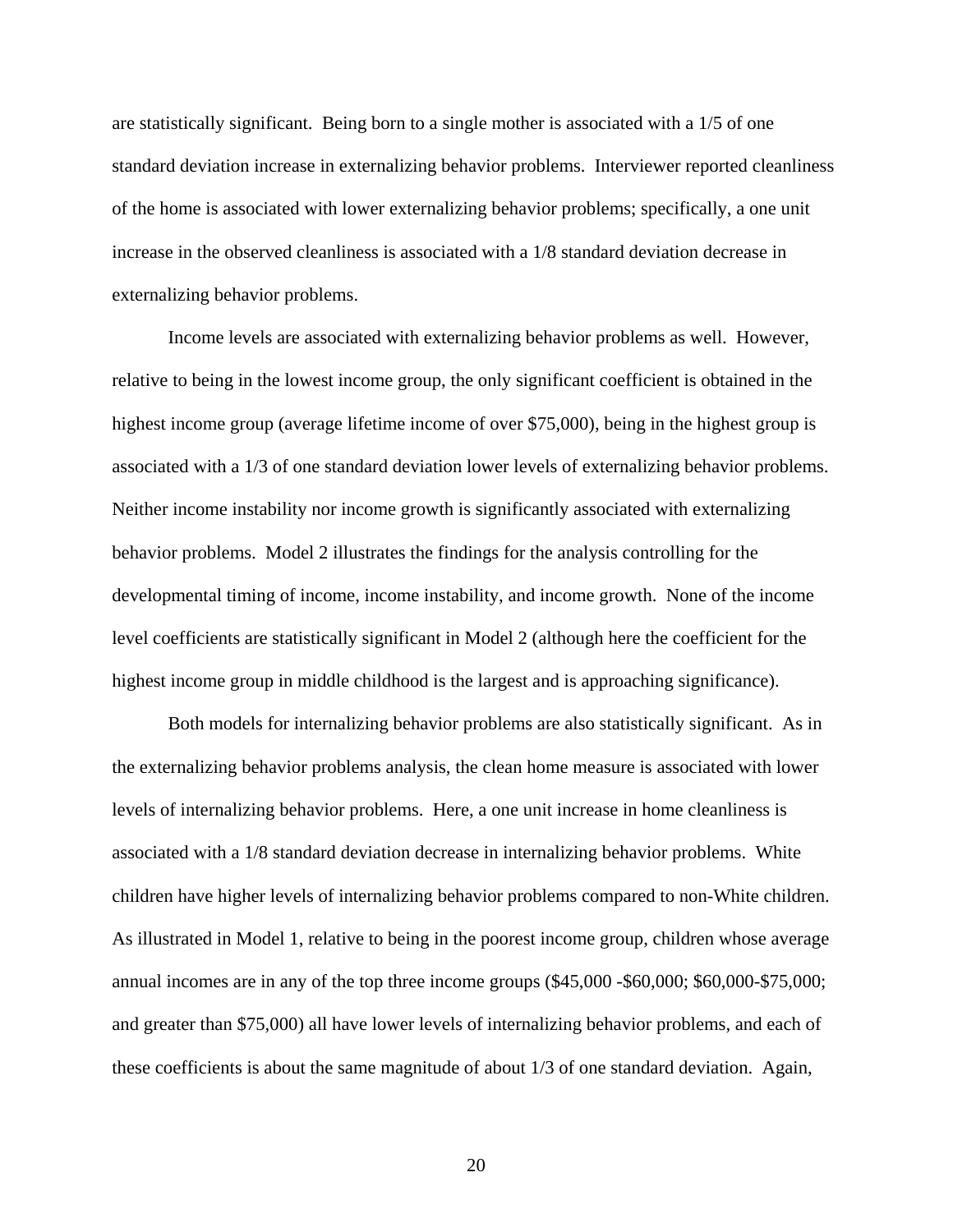neither income instability nor growth is significantly associated with internalizing behavior problems. Model 2 suggests more specific effects in that each of the four highest early childhood income groups is statistically significantly different from the lowest early childhood income group; here, each of these coefficients is associated with lower levels of internalizing behavior problems and all of these effects are on the order of about 1/3 of one standard deviation. In contrast, there is only one significant association for middle childhood income: here, having an annual average income of \$15,000 to \$25,000 is associated with lower levels of internalizing behavior problems, relative to being in the poorest group, but the size of this effect is somewhat smaller  $(1/5)$  of one standard deviation) compared to the income coefficients for early childhood.

*Cognitive assessments.* Table 3 presents the findings from the two regression Models for the four cognitive outcomes. Both Models predicting letter-word scores are statistically significant. As might be expected, the head of household's education in the year the child was born is significantly associated with the child's eventual letter-word score. Specifically, children in families where the head has earned not more than a high school diploma have letter-word scores 1/5 standard deviation lower than their counterparts where the head has obtained more than a high school diploma at the time of the child's birth. In addition, the primary caregiver's passage comprehension score and the clean home measure are positively associated with the child's letter-word score. A one standard deviation increase in the passage comprehension score of the primary caregiver is associated with an increase of .17 of one standard deviation in child letter-word score, and a one unit increase in home cleanliness is associated with a 1/8 of one standard deviation increase. In both Models, boys have higher scores compared to girls (1/5 standard deviation), and Whites have higher scores compared to non-Whites (1/5 standard deviation). Child's age is also negatively associated with letter-word scores.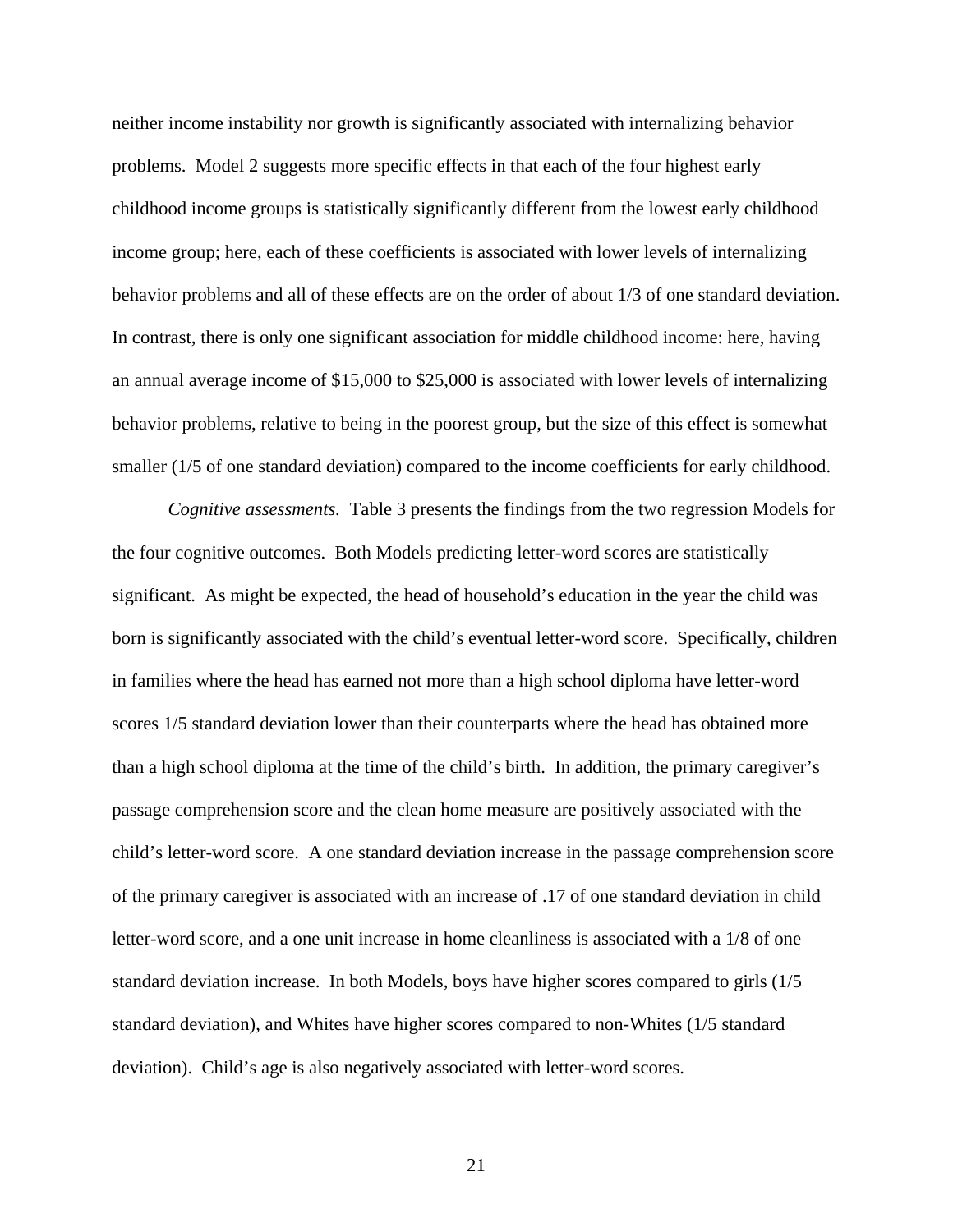Model 1 also shows that relative to being in the lowest average annual income group, those in almost all other groups (with the exception of the second poorest (\$15,000-\$25,000) group) have significantly higher letter-word scores. The sizes of these effects are about the same (about ¼ of one standard deviation) until the highest income group, where the relative difference is .41 standard deviation unit higher scores on this test. Additionally, experiencing more than one income drop of at least 50 percent in the child's life is associated with lower letter-word scores on the order of .17 standard deviation units.

However, findings from Model 2 provide more specificity and suggest that it is low income in early childhood, but not middle childhood, that is associated with lower letter-word scores; similarly, income instability in early childhood, but not middle childhood, is associated with lower letter-word scores. Moreover, in the early childhood analyses, each of the five higher income groups has statistically significantly higher letter-word scores than the poorest group, and the difference is greater at higher levels of income.

The findings from the Models predicting the child's passage comprehension are also presented in Table 3. Two of the household characteristics at the child's birth are significantly associated with passage comprehension, in both Models. Being born to a single mother is associated with lower passage comprehensions scores compared to children who were born to married mothers. The magnitude of the effect is equivalent to approximately 1/4 standard deviation. Further, children who were born into a household where the head had only a high school education have lower passage comprehension scores. Also, as in the other models, the greater the primary caregiver's passage comprehension and the cleaner the home, the higher the child's passage comprehension. A one standard deviation increase in the primary caregiver's passage comprehension is associated with a 1/5 standard deviation increase in the child's passage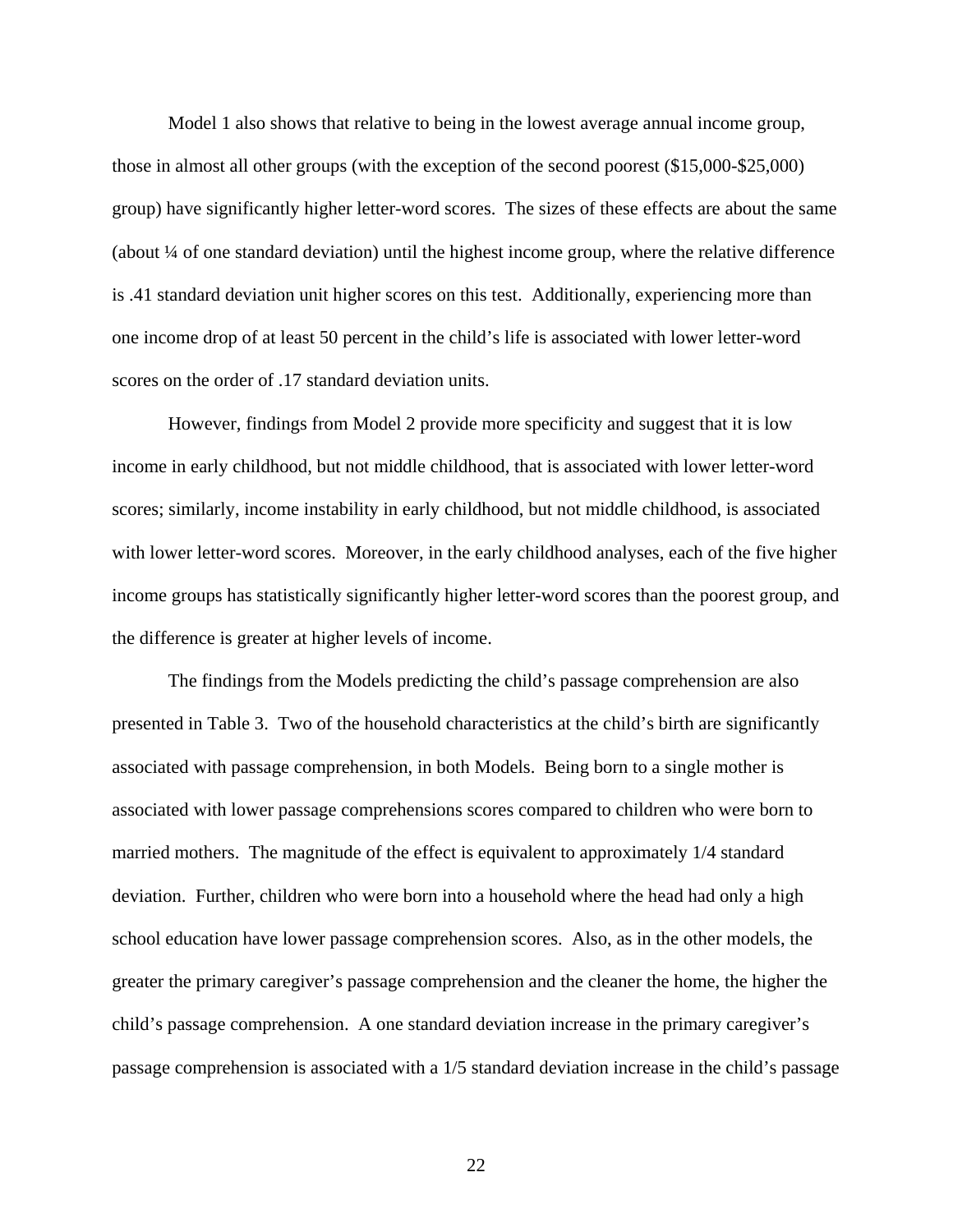comprehension, and a one unit increase in the interviewer observed home cleanliness measure is associated with .09 standard deviation increase in passage comprehension. All of the childspecific characteristics are also significantly associated with passage comprehension.

Fewer of the income characteristics are associated with passage comprehension scores relative to the letter-word test scores. The only significant association for income levels here is in Model 2, where, relative to being in the poorest group, those with incomes between \$15,000 and \$25,000 in early childhood have better scores; this effect is about 1/5 of one standard deviation. However, Model 1 shows that experiencing more than one income drop over the lifetime is associated with a .23 standard deviation reduction in passage comprehension scores. Model 2 shows that income instability in both early and middle childhood are associated with decreases of .18 standard deviation in passage comprehension scores.

Table 3 also presents findings from regressions predicting applied problems test scores. Both models are statistically significant. Again, children who were born to households where the head had only a high school education have lower test scores. As with the reading scores presented above, primary caregiver passage comprehension and interviewer reported home cleanliness are associated with higher scores. A one standard deviation increase in the primary caregiver's passage comprehension is associated with a .15 standard deviation higher score on the applied problems test, and a one unit increase in observed home cleanliness is associated with an almost 1/8 standard deviation increase. Boys have lower applied problems scores compared to girls and Whites have higher scores compared to non-Whites.

In terms of level income, the lifetime average analyses presented in Model 1 show a statistically significant difference only for those in the highest income group; relative to those in the poorest group they have math test scores that are .38 standard deviation units higher. Model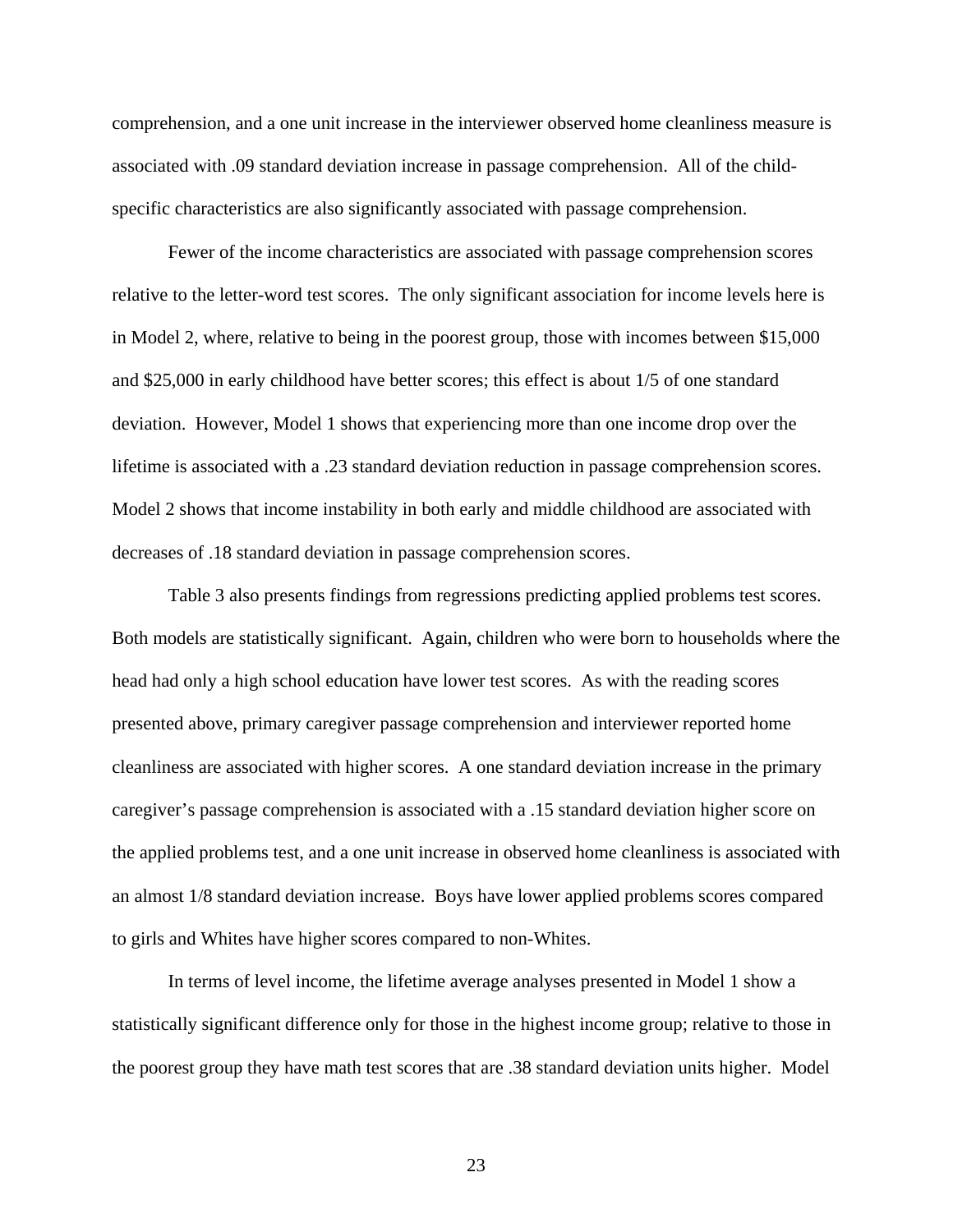2 shows that in general, this pattern applies to average income during both developmental periods, although the coefficients tend to be somewhat larger in the group of middle childhood income dummies. In neither analysis is income instability or growth related to applied problems scores.

Finally, both Models predicting digit span scores are statistically significant and are also presented in Table 3. Across all models, primary caregiver's passage comprehension is positively associated with digit span scores, where a one standard deviation increase in the primary caregiver passage comprehension is associated with a .14 standard deviation increase in the child's digit span. Additionally, child's age is positively associated with increases in digit span. Model 1 shows that greater lifetime income is positively associated with digit span, although the biggest effect (.30 standard deviation units) is in the comparison between those in the highest income group relative to the poorest. This correlation is not apparent in the subgroup analyses presented in Model 2. Further, income instability and income growth are not significantly associated with digit span.

*Child health.* Table 4 presents the findings for analyses predicting linear scores in child health as well as the dichotomous variable for poor child health. Both Models predicting the linear measure of child health are statistically significant. In these Models, two of the characteristics at birth are significantly associated with poorer caregiver-assessed general child health. Not surprisingly, children who are born low birth weight have poorer assessed general health in both Models, with effect sizes of about  $\frac{1}{4}$  of one standard deviation. Further, those children where the head of household had only a high school education at the child's birth had worse health (1/6 standard deviation). The clean home measure is negatively associated with the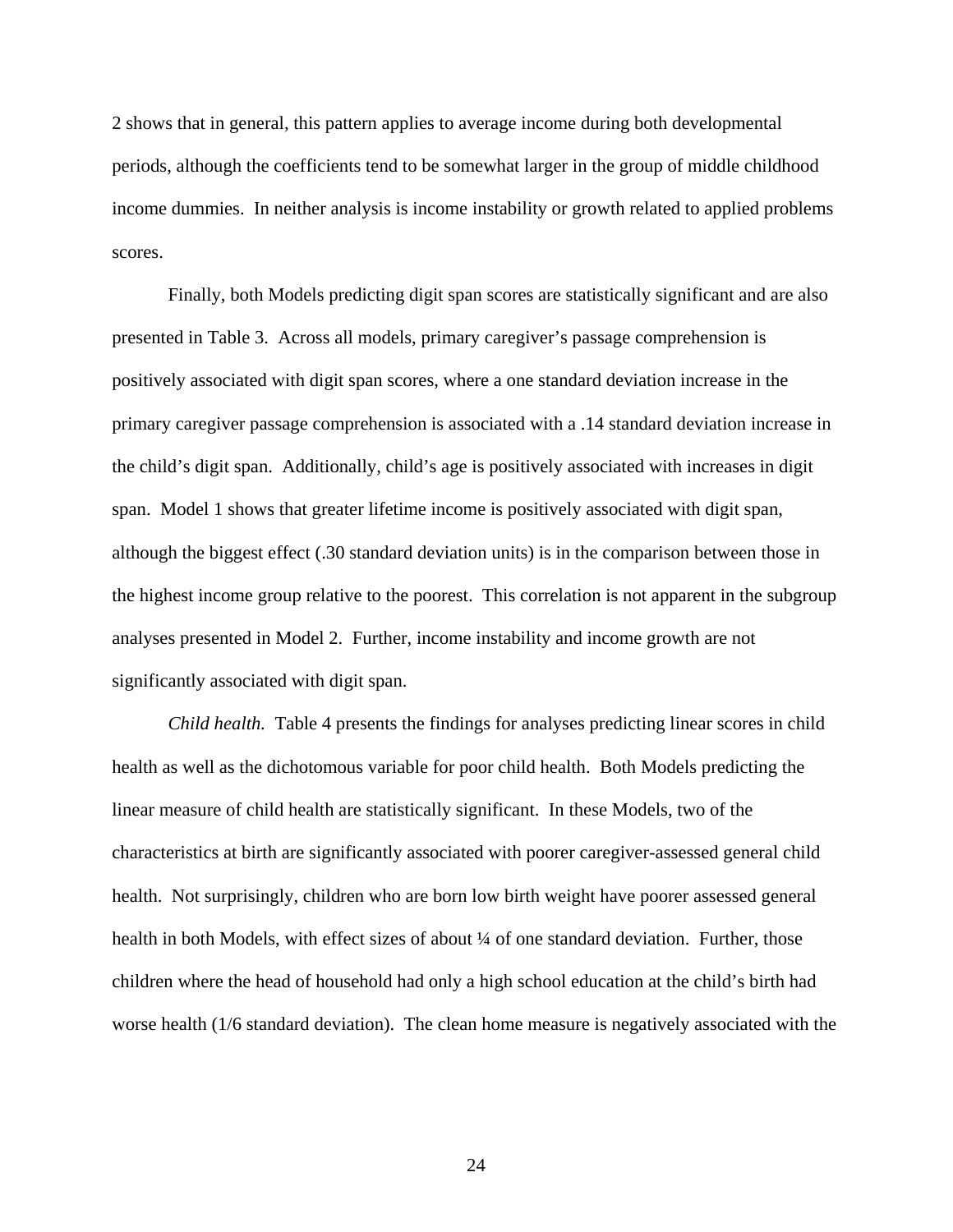dichotomous measure of poor child health, with a one unit increase in interview assessed home cleanliness resulting in a 1/12 standard deviation decrease in poor child health.

With respect to the income characteristics, Model 1 shows that the lifetime average annual income is negatively associated with poor child health (i.e., positively associated with better assessed child health). Each of the coefficients is statistically significant, and as income increases the association gets stronger. For example, being one income group away from the poorest group (i.e., the \$15,000 to \$25,000) is associated with a .25 standard deviation decrease in ill health. Being in the highest income group, however, has an effect size of .66. Having two or more drops in income of 50 percent over the lifetime is associated with worse child health (effect size of 1/6 standard deviation). The results presented in Model 2, however, suggest that most of the significant effects are related to early childhood income; the effects here are also non-linear (stronger at higher levels of income) although somewhat weaker than in the fullsample analysis. In Model 2, the only significant income level effect for middle childhood is being in the highest income group relative to the poorest. The findings for the dichotomous poor health variable, also presented in Table 4, are essentially the same.

### *Extensions*

Finally, we performed one extension to these primary analyses. These extensions focused on whether the effects of income instability and income growth differed depending on different average levels of lifetime annual income. To do so, we created three groups of average lifetime income by separating the two lowest income groups from the two middle income groups from the two highest level groups. The Appendix tables present the significant findings for the income characteristics of interest from these sub-group analyses.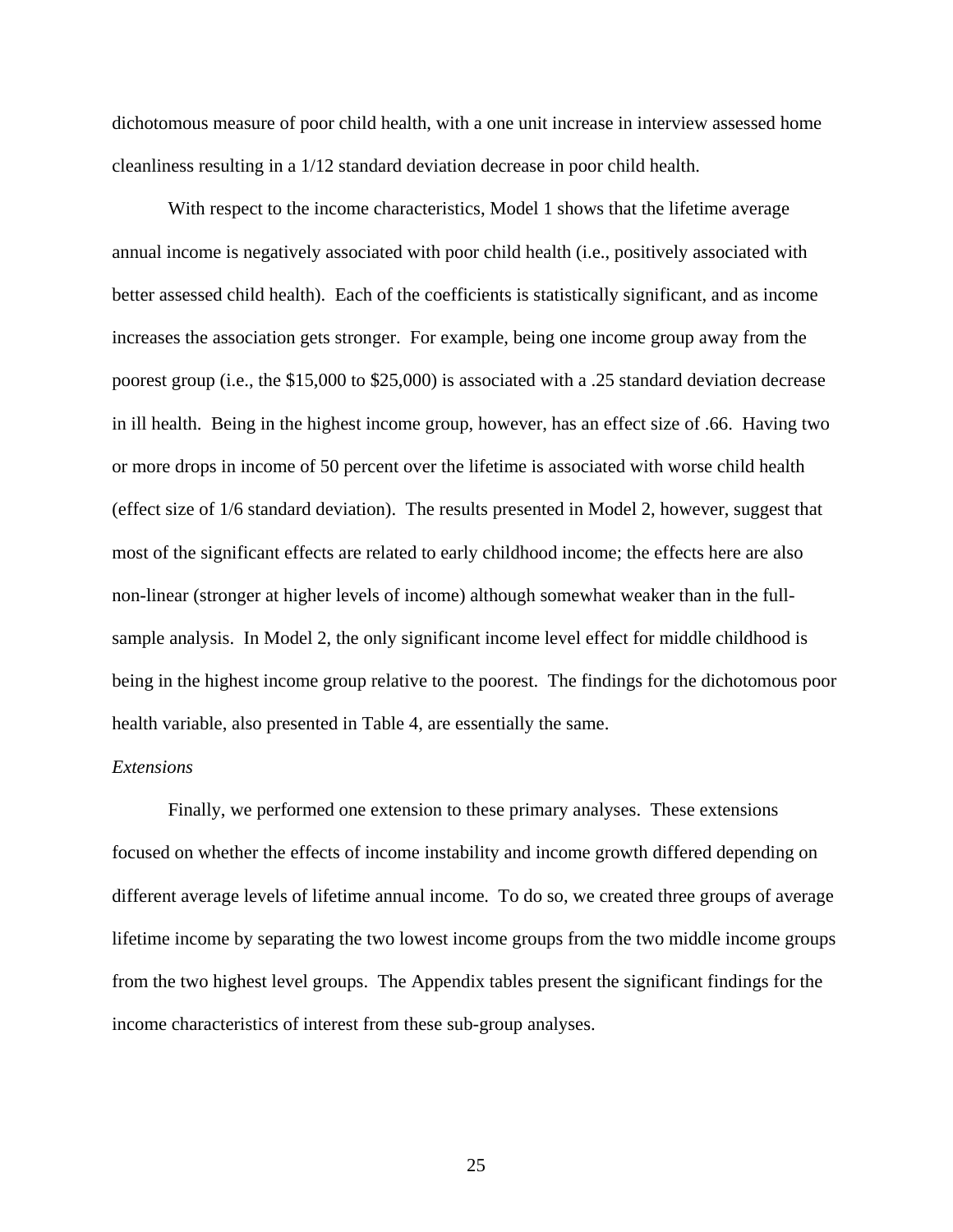For those in the lowest lifetime income group (i.e., less than \$25,000 annual average) high levels of income instability is associated with many of the child outcomes. Experiencing multiple income drops over the child's lifetime is associated with sizeable increases in internalizing behavior problems, lower reading scores, and increased probability of poor child health. For internalizing behavior problems and reading test scores, income instability in early childhood is particularly detrimental. However, as in the primary analyses, income has little impact on math test scores or externalizing behavior problems. Surprisingly, income growth in middle childhood among the low-income group is negatively associated with passage comprehension scores, where a 10 percent average income growth during middle childhood is associated with a small decline in passage comprehension (2% of one standard deviation). Similarly, middle childhood income growth is negatively associated with applied problems scores, again with small effect sizes (an average of a 10 percent increase in income in middle childhood associated with 4% of one standard deviation in the applied problems score).

For those children whose average annual lifetime income is in the "middle" of the distribution (between \$25,000 and \$60,000), there are very few associations between any of the income characteristics and the child outcomes. Here, a 10 percent income growth during this period (experienced by 81 percent of the middle income sample) is associated with a very small (3 percent of one standard deviation) increase in letter-word scores. Additionally, experiencing income instability in middle childhood is associated with 1/5 of one standard deviation decline in passage comprehension scores.

There are again more statistically significant associations for children whose average income over the lifetime is in the highest income category (more than \$60,000 per year on average). Experiencing income instability in early childhood for those in the highest income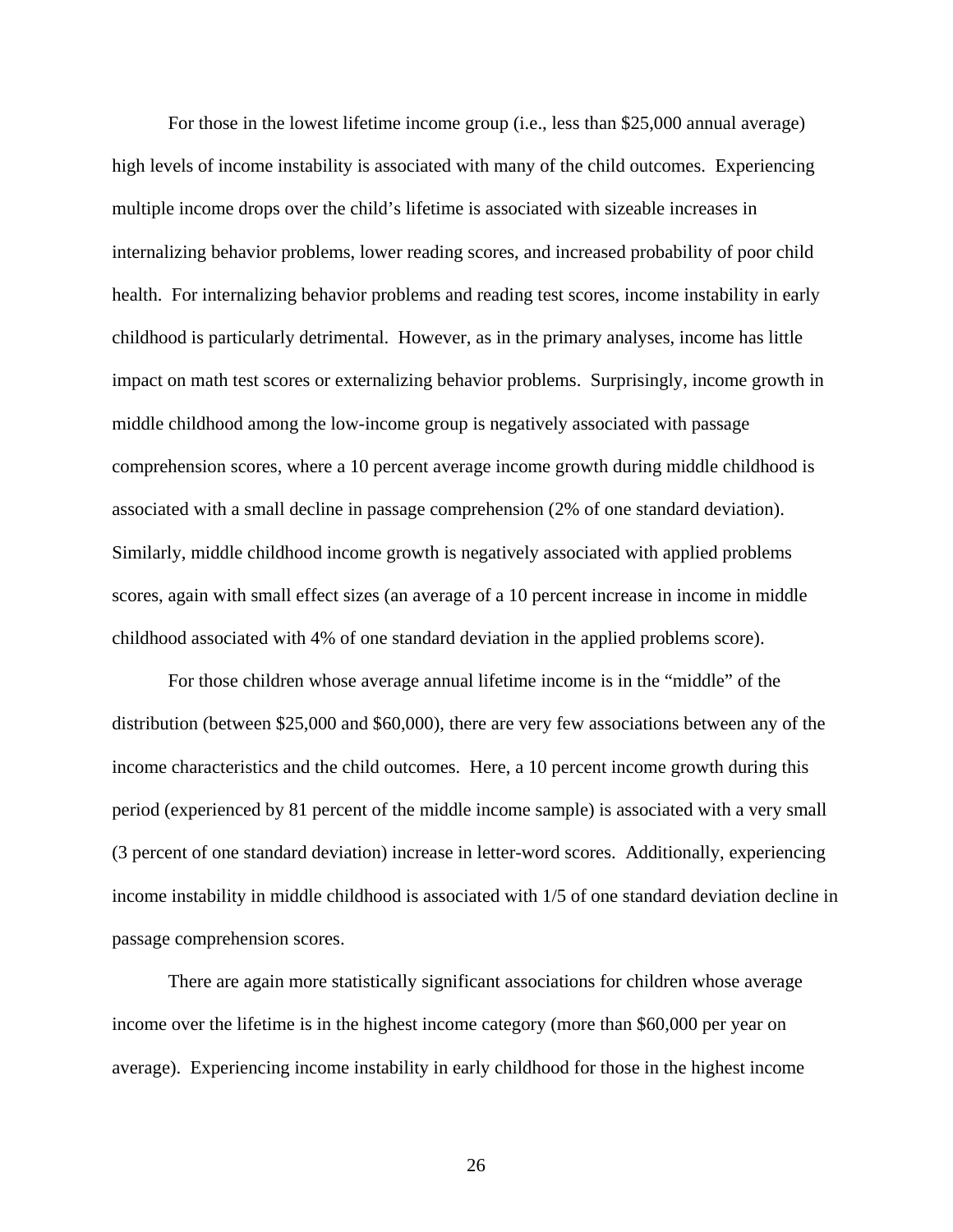group is associated with .43 of one standard deviation increase in externalizing behavior problems. Further, income growth in early childhood is associated with small reductions in externalizing behavior problems among the wealthiest children. Specifically, a 10 percent increase in income over the early childhood period (experienced by 63 percent of those in the highest income category) is associated with 6 percent of one standard deviation decrease in externalizing behavior problems. There are no associations with internalizing behavior problems or letter-word scores. Lifetime income growth has a small positive association with passage comprehension scores among these children. Specifically, a 10 percent average income growth over the child's lifetime (63 percent of this higher income sample experiences average growth over 10 percent) is associated with a 4 percent of one standard deviation increase in passage comprehension.

Among the highest income children, the income instability and income growth measures have the most consistent and strongest associations with the health outcomes. Any income instability in the lifetime is associated with worse child health, particularly early childhood income instability (shown in Model 2), whereas growth in income during middle childhood is associated with reductions in poor health among these children. The effects of middle childhood income growth, however, are quite small (a 10 percent growth rate is associated with reductions in ill health of 3 percent of one standard deviation). Income growth in middle childhood is associated with a reduced probability of poor health, although the effect sizes are quite small (10 percent increase associated with reducing the probability of poor health by 1 percentage point).

#### Discussion

This study examined how lifetime income, income instability, and income growth, measured both across the lifetime and in early and middle childhood influenced a range of child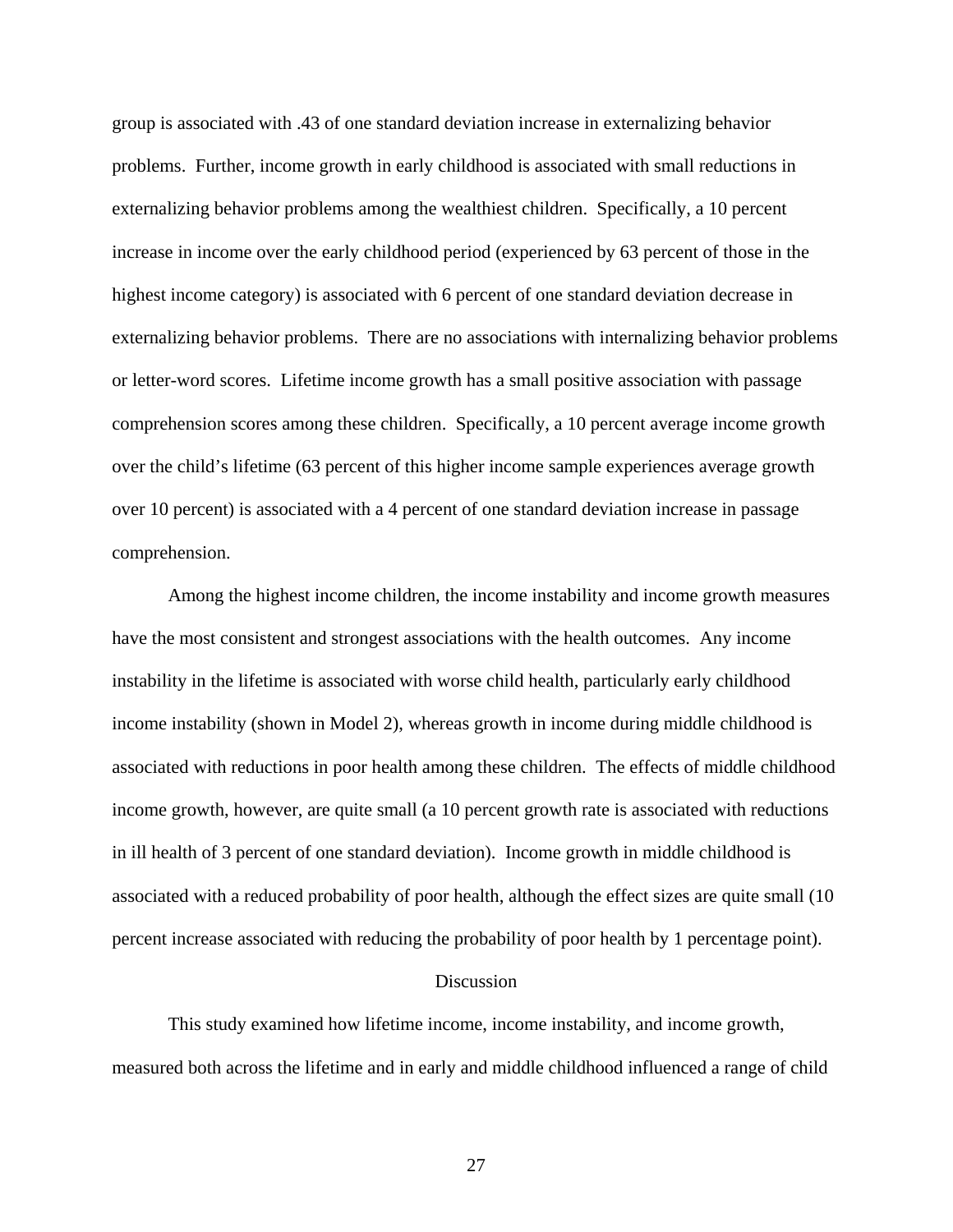outcomes. We are able to examine behavioral, cognitive, and health measures for children across a wide range of ages and socioeconomic groups. The analyses control for several measures that are not often available in other datasets that are highly associated with income. The extensions to the main analysis illustrate further the importance of income instability, particularly among those with the lowest incomes.

Among the control variables, the most consistent finding across all of the models is the role of home cleanliness in children's behavior, cognitive, and health outcomes. A cleaner and less cluttered home in 1997 is associated with reduced externalizing and internalizing behavior problems, improved cognitive assessments, and reduced probability of poor health in 2002. This measure has been purged of the amount of time spent doing housework, and thus may be indicative of parental characteristics of organization and efficiency. The inclusion of this variable may be important by serving as a proxy variable for those measures usually omitted in the analysis.

As expected, the primary caregiver's own measure of cognitive skills, passage comprehension, is associated with higher cognitive outcomes among children in 2002. Also not surprising, low birth weight is positively associated with increases the likelihood of poor health. Finally, being born to a single mother is associated with increased externalizing behavior problems and decreased math test scores (both applied problems and digit span scores).

Despite these robust associations between a wide range of background characteristics and control variables, we also found consistent associations between the child's lifetime income and these child outcomes. Early childhood income and income instability most consistently influence letter-word (reading) scores and physical health (and, to a slightly lesser extent, internalizing behavior problems). Our analysis compares children whose average annual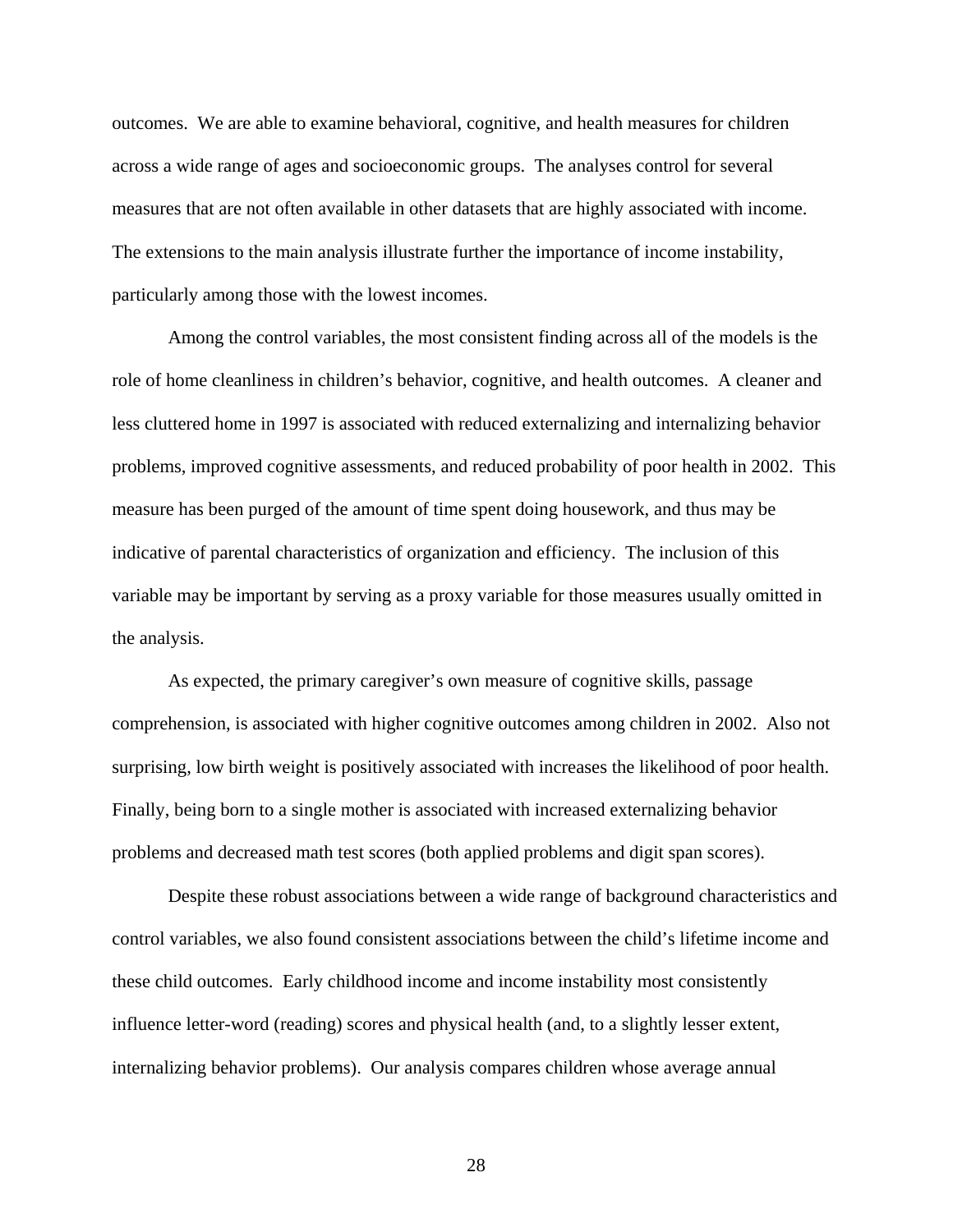incomes left them near or below the poverty line (less than \$15,000 per year in 2000 dollars) to their higher-income counterparts. These low family incomes correspond to the samples analyzed by Morris and colleagues in several studies. Perhaps the most relevant thought experiment is to consider by how much children's outcomes would be improved if all of these poor children were moved up to the adjacent income group (\$15,000 to \$25,000); this is about the income level increase that might be expected in the current policy environment (e.g., with earnings increases that could be achieved with increased work effort plus benefits from Earned Income Tax Credits). From this perspective, our results tell some consistent stories. First, these improvements in income could be associated with substantive improvements in reading test scores and physical health, especially if the increases were achieved in early childhood. In contrast, income improvements would have far weaker impacts during middle childhood, and increases in income at this level would do little to improve children's math test scores, where the substantively important advantages were enjoyed primarily by children in the highest income group. With respect to children's behavior problems, our results again suggest that income during early childhood is relatively more important than income during middle childhood; at the same time, it would take income increases of a greater magnitude (i.e., moving from the poorest group to a level of at least \$25,000 annually) to achieve a substantively important reduction in internalizing problems. Improvements in income would do little to affect levels of externalizing behavior problems.

The extensions to the main analysis suggest, moreover, that income instability is an important factor in the well-being of children in the lowest income group. High levels of income instability were associated with low-income children's internalizing behavior problems, reading test scores (both tests) and health, again especially if early childhood incomes were unstable.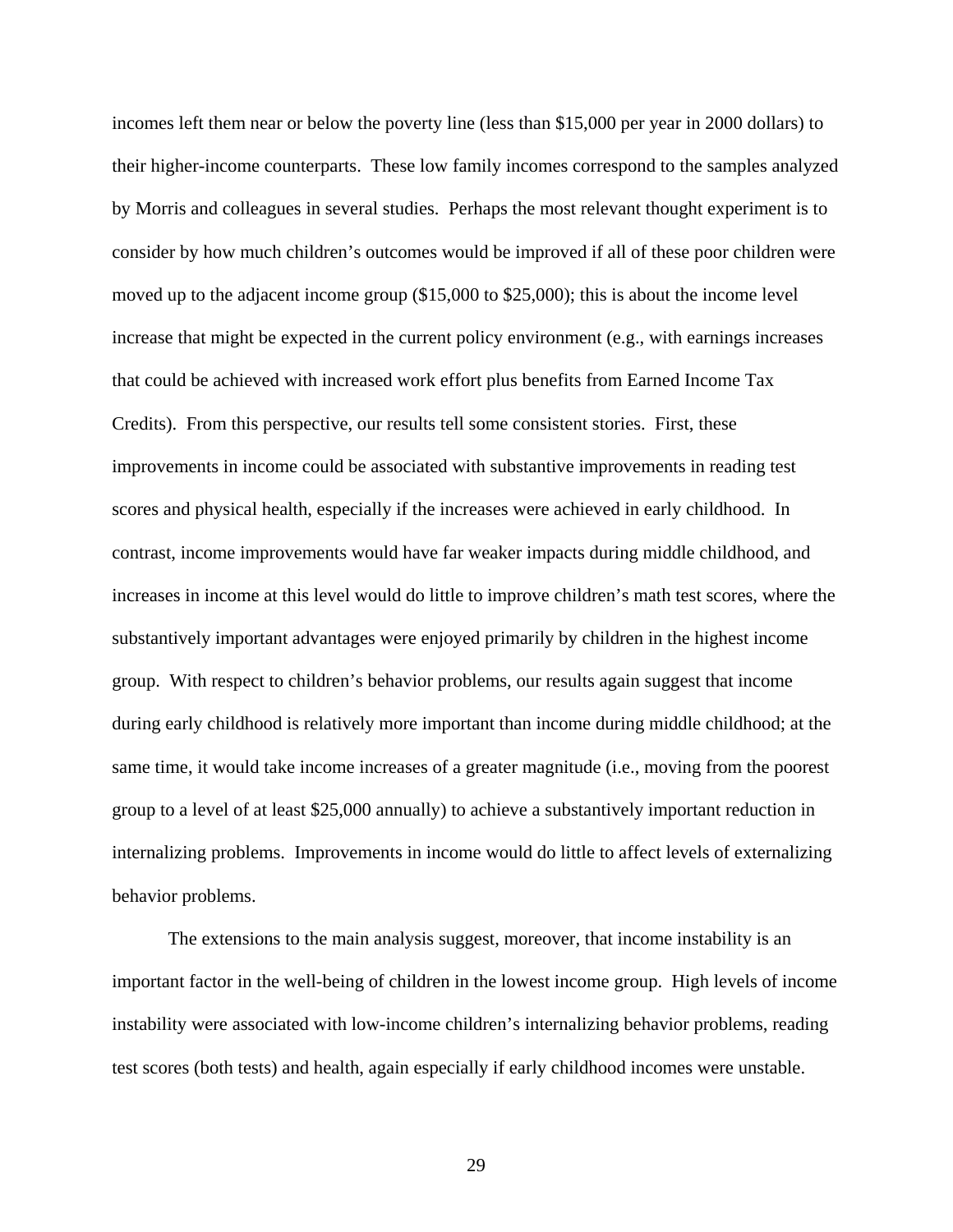We found very few associations among the middle income children and a slightly less consistent pattern of associations for the highest-income children.

These results correspond to those reported in previous studies and extend what is known about the role of income, especially income instability. With respect to children's cognitive test scores, it is interesting to consider why income (especially during early childhood) is associated most consistently with reading scores and not math scores in later life (i.e., after age 8). It is possible that trajectories of reading achievement are set in motion at an early age, in the home, and that the lowest-income parents do not have the resources to instill advantageous school readiness skills (generally conceived of as pre-reading skills) in their young children. The results we see for reading achievement in early adolescence could reflect these early and persistent patterns of disadvantage. The fact that they persist until early adolescence (and controlling for later income) is worrisome and policy relevant.

In contrast, an advantage in the realm of math test scores is not seen except among the wealthiest children in the sample, which could reflect a flatter distribution of math test scores or simply that a big advantage is not seen except among children whose wealth affords them significant advantages (such as better schools with more challenging math curricula or perhaps outside tutoring, etc.).

We also see a different pattern of income effects for behavior problems depending on the nature of the problem. Again, early income matters, and the effects are substantively important only for children's internalizing, but not externalizing, problems (think a little more theoretically about this).

Limitations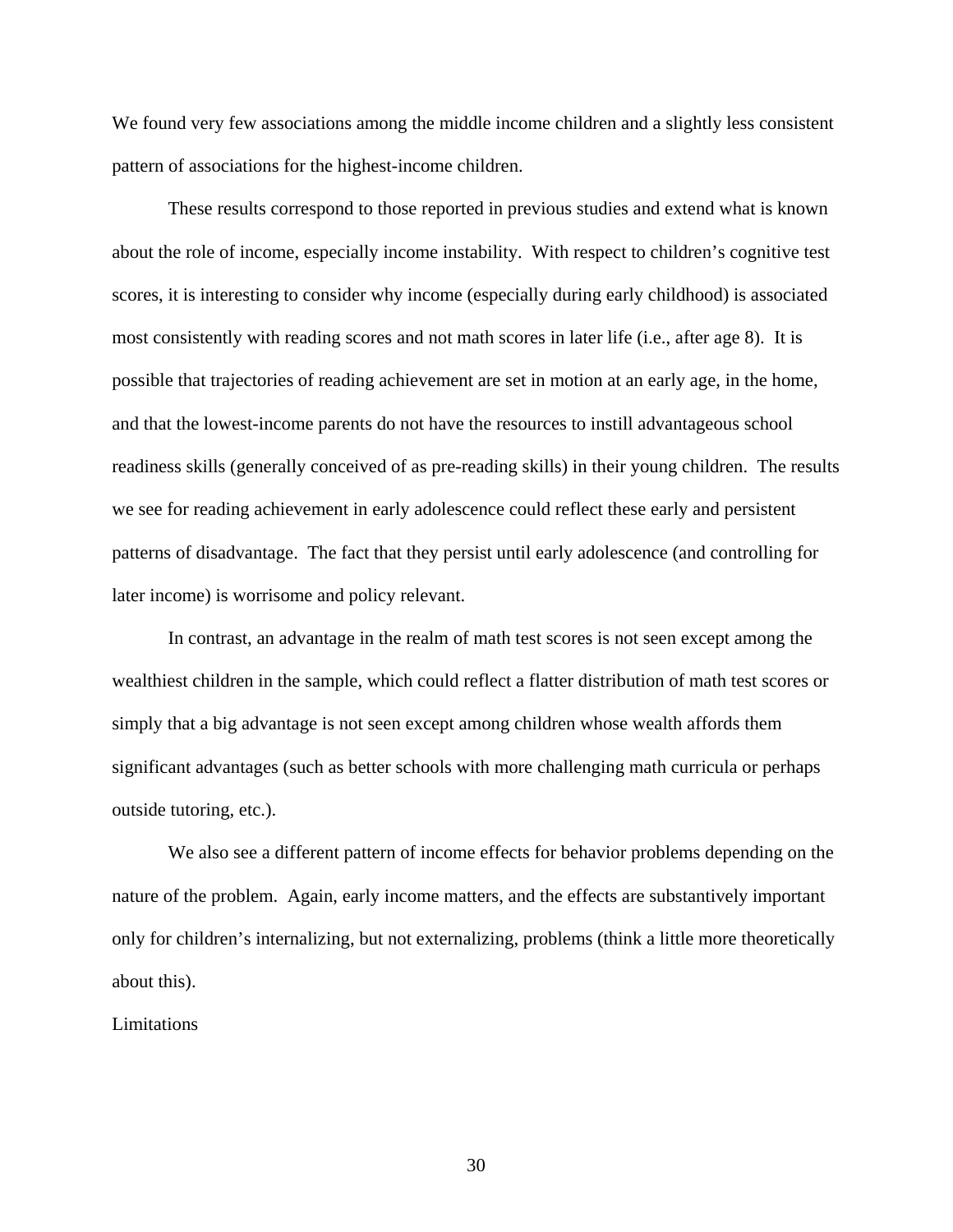In analyses such as these, one must always worry about the threat of omitted variable bias. It is useful to consider that the size of these effects (for the cognitive achievement outcomes in particular) maps onto to recent statistically sophisticated experimental (Morris et al. 2005) and econometric (Dahl & Lochner, 2005) analyses. We might want to consider fixedeffects analysis, but the income data between 1997 and 2002 is weakest in PSID (because the core moved to every other year in 1997) and is not available at this time in any event. Moreover, this 5-year window would be a shorter period of time than what we can observe for the eight complete years of each child's lifetime here.

No effects of income growth – why? Didn't change under different specifications.

Also note that we do a much less good job of explaining behavior problems anyway – the R-squares are much lower than in predictions of the cognitive tests or the health outcomes.

Are these findings policy-relevant? Relative to other background characteristics, we do find that income has substantively important correlations with an important array of child outcomes; as large or larger effects than parents' education and own test scores and a possible proxy for their motivation. These findings are bolstered by the fact that we use a nationallyrepresentative sample with all income groups represented, not just a low-income sample with a restricted range of income (and possibly child outcomes).

Bigger income impact on letter-word and digit span (effects big and big relative to controls) and very tiny impacts on passage comprehension and applied problems and small compared to controls  $\rightarrow$  learned skills versus endowments?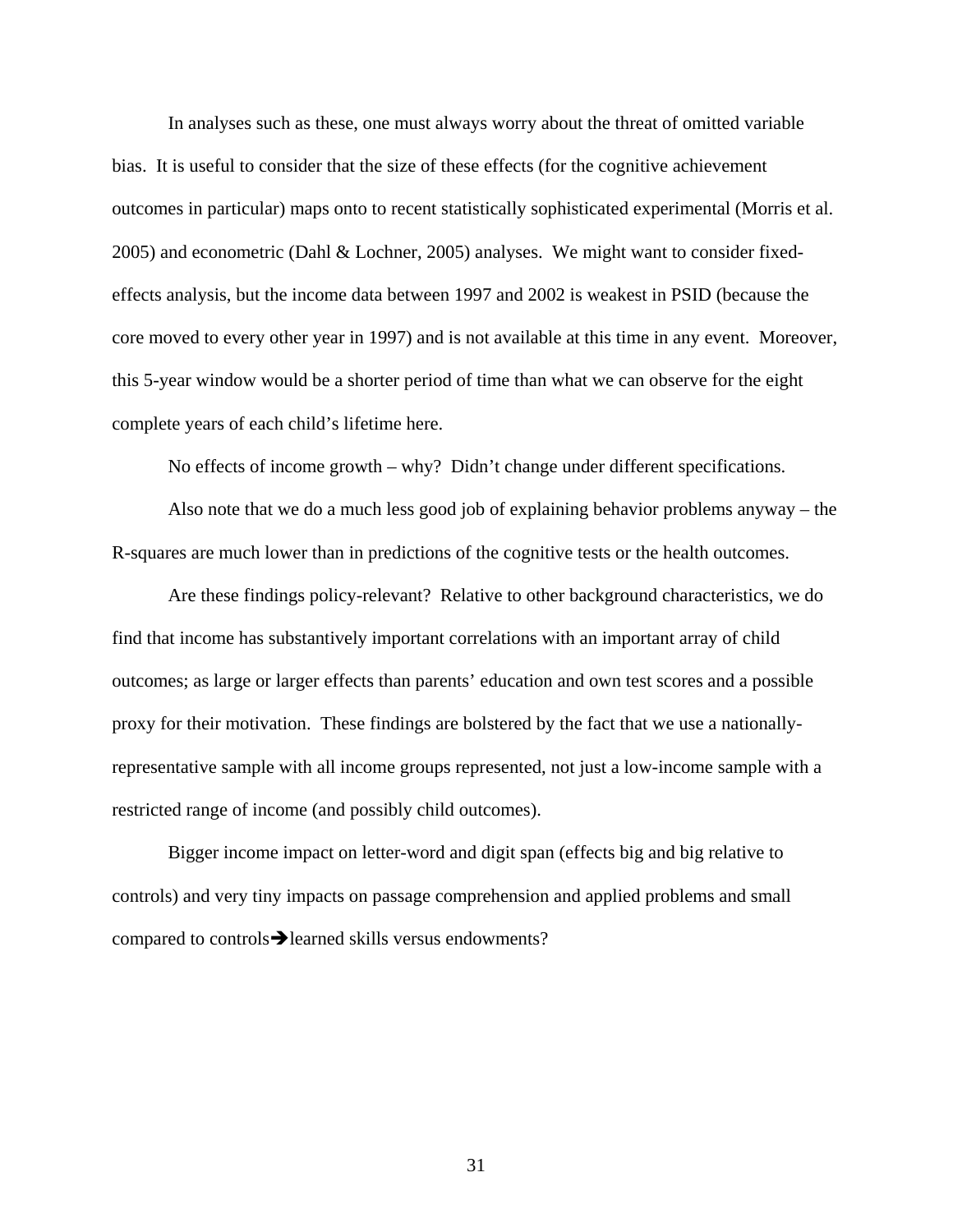#### References

Aber, L., Gershoff, E., & Raver. C. (2003).

- Blau, D. (1999). The effect of income on child development. The Review of Economics and Statistics, 81, 261-276.
- Dahl, G., & Lochner, L. (2005). The impact of family income on child achievement. National Bureau of Economic Research, Working Paper # . Cambridge, MA.
- Duncan, G. (1988). Years of poverty, years of plenty. Ann Arbor: University of Michigan Press.
- Duncan, G. (1996). Income dynamics and health. International Journal of Health Services, 26, 419-444.
- Duncan, G. & Brooks-Gunn, J. (Eds.). (1997). Consequences of Growing up Poor. New York: Russell Sage Foundation.
- Duncan, G., Brooks-Gunn, J., & Klebanov, P. (1994). Child Development.
- Duncan, G., Brooks-Gunn, J., Yeung, W., & Smith, J. (1998). How much does childhood poverty affect the life chances of children? American Sociological Review, 63, 406-423.
- Garfinkel, I., Heinze, T., & Huang, C-C. (2001). *Child support enforcement: Incentives and wellbeing.* Joint Center for Poverty Research Working Paper 215.
- Haveman, R. & Wolfe, B. (1994). Succeeding Generations: On the Effects of Investments in Children. New York: Russell Sage Foundation.
- Korenman, S., Miller, J., & Sjaastad, J. (1995). Long-term poverty and child development in the United States: Results from the NLSY. Children and Youth Services Review, 17, 127- 155.
- Mayer, S. (1997). What Money Can't Buy. Cambridge: Harvard University Press.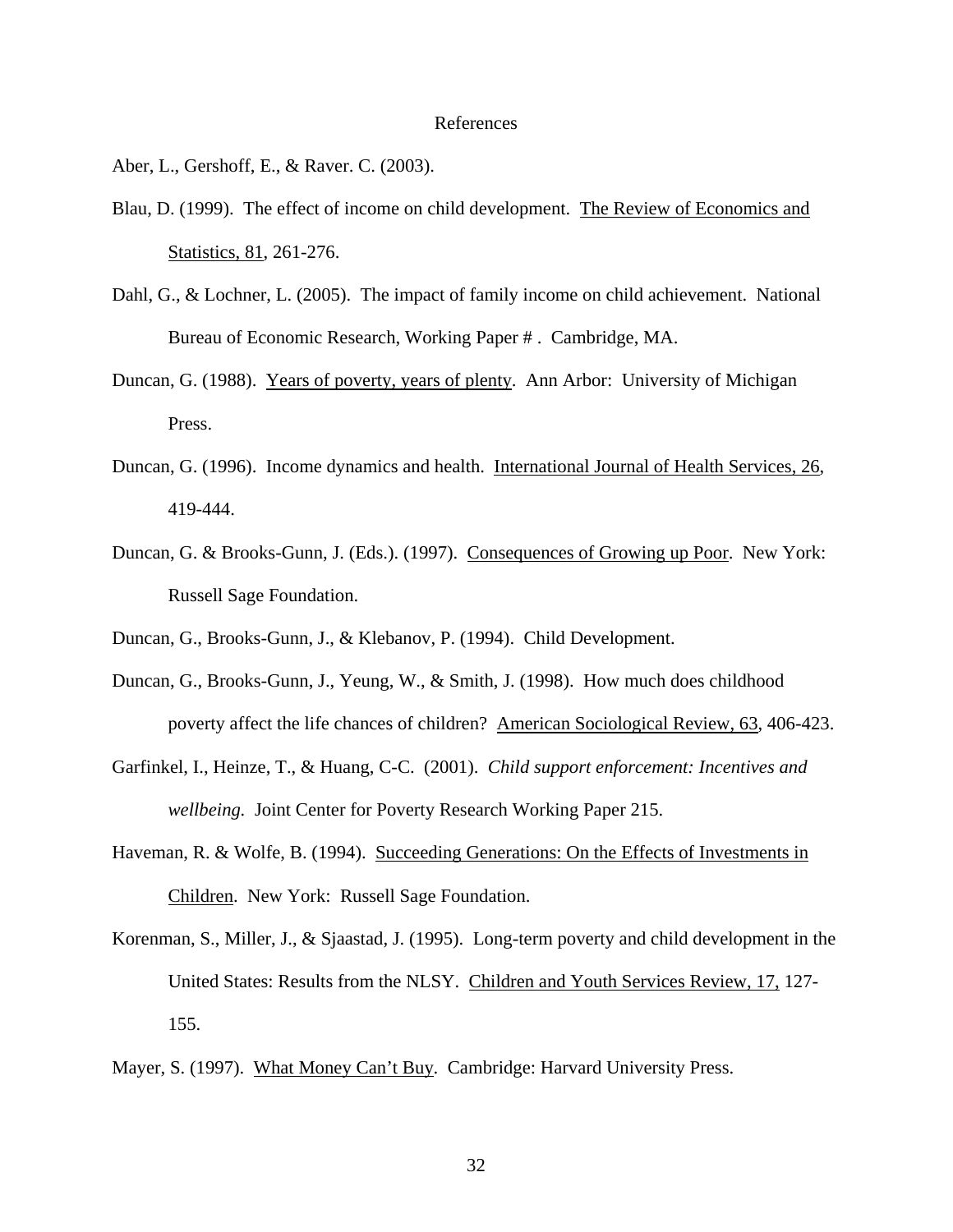McLoyd, V. (1998). American Psychologist.

- Morris, P., Duncan, G., & Rodriguez, C. (2005). Does money really matter? Estimating impacts of family income on children's achievement with data from random-assignment experiments. Paper under review.
- Morris, P. & Gennetian, L. (2003). Identifying the effects of income on children's development using experimental data. Journal of Marriage and Family, 65, 716-729.

Shea, J. (2000). Does parents' money matter? Journal of Public Economics, 77, 155-184.

Votruba-Drzal, E. (2003). Income changes and cognitive stimulation in young children's home learning environments. Journal of Marriage and Family, 65, 341-355.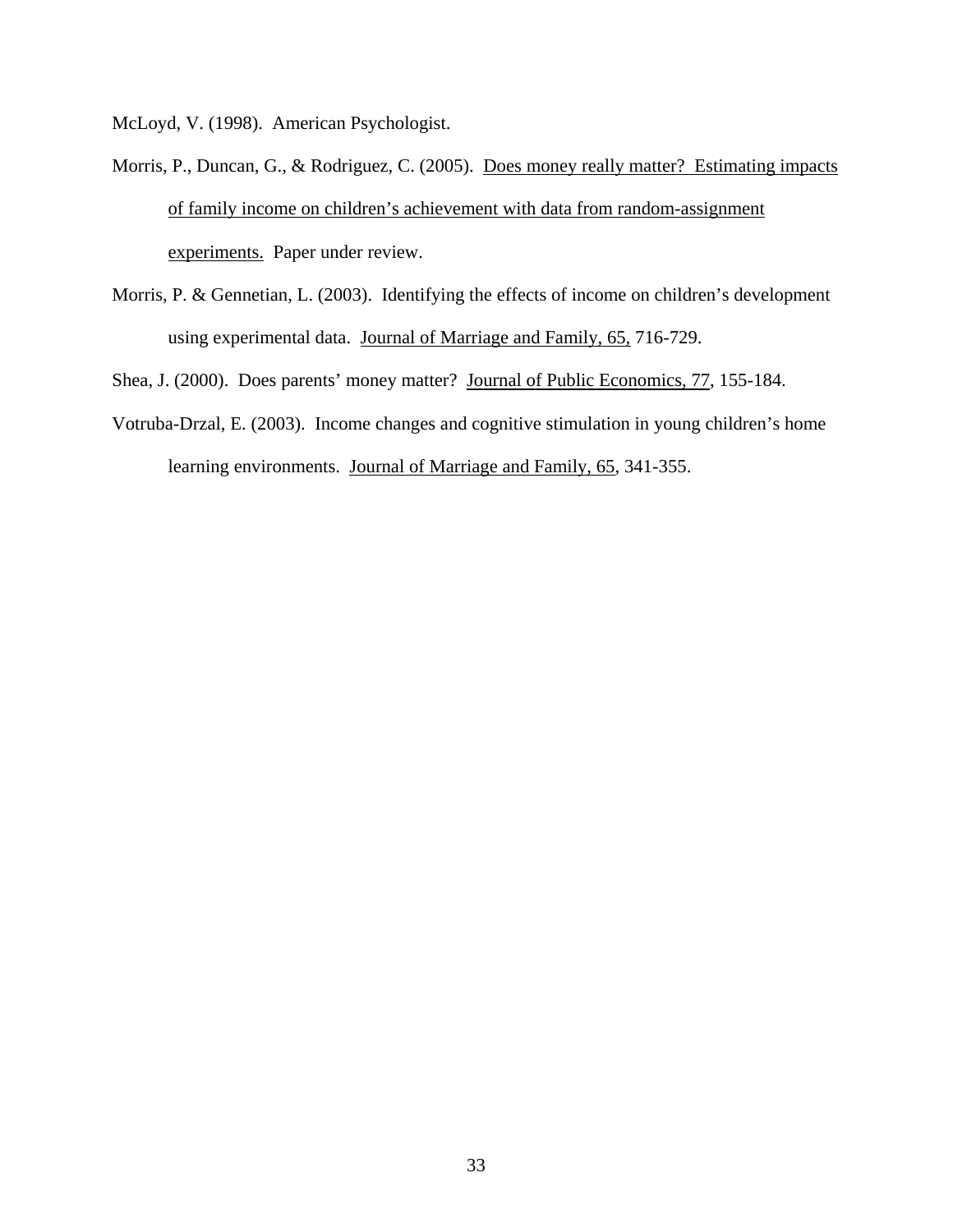Table 1 *Descriptive Statistics of Study Variables (N=1,305)*

|                                          | Mean or    |           |
|------------------------------------------|------------|-----------|
|                                          | Proportion | <b>SD</b> |
| Household characteristics at child birth |            |           |
| Single mother at birth                   | 33%        |           |
| Owns home                                | 49%        |           |
| Low birth weight                         | 9%         |           |
| Head employed                            | 80%        |           |
| Head high school education or less       | 50%        |           |
| <b>Primary caregiver characteristics</b> |            |           |
| Age (years)                              | 35.24      | 7.41      |
| Passage comprehension (1997)             | 30.99      | 5.43      |
| Cleanliness of home (1997)               | 4.08       | 1.05      |
| Average daily hours cleaning (1997)      | 3.61       | 2.35      |
| Child characteristics                    |            |           |
| <b>Boy</b>                               | 49%        | ---       |
| Age (years in 2002)                      | 13.79      | 2.85      |
| White                                    | 53%        | ---       |
| Economic characteristics                 |            |           |
| Lifetime income (2000\$)                 | 54277.72   | 47804.95  |
| $\leq$ \$15,000                          | 11%        | ---       |
| $> $15,000 \<= $25,000$                  | 13%        |           |
| $> $25,000 \<= $40,000$                  | 25%        | ---       |
| $>$ \$45,000 & <=\$60,000                | 18%        |           |
| $>$ \$60,000 & <=\$75,000                | 12%        |           |
| $>$ \$75,000                             | 20%        |           |
| Never 50% drop                           | 53%        |           |
| At least 50% drop once                   | 27%        |           |
| At least 50% drop more than once         | 20%        |           |
| Average income growth                    | 26%        | 32.91     |
| Period economic characteristics          |            |           |
| Early childhood income (2000\$)          | 48413.06   | 40500.29  |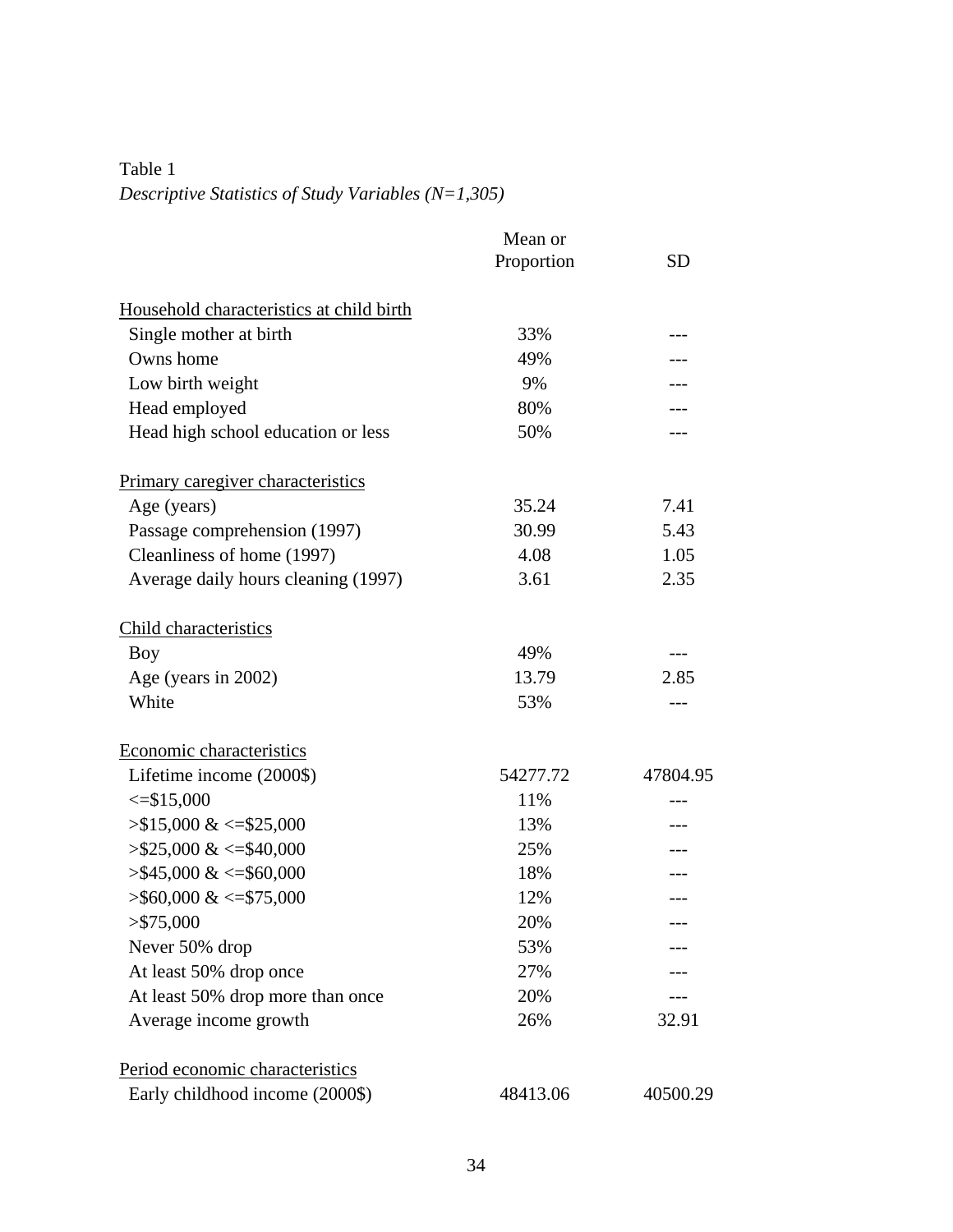| Middle childhood income (2000\$)   | 54619.81 | 52396.63 |
|------------------------------------|----------|----------|
| Early $\le$ \$15,000               | 15%      |          |
| Early > \$15,000 & <= \$25,000     | 13%      |          |
| Early > \$25,000 & <= \$40,000     | 27%      |          |
| Early > \$45,000 & <= \$60,000     | 18%      |          |
| Early> $$60,000 \<= $75,000$       | 11%      |          |
| Early $> $75,000$                  | 16%      |          |
| Middle $\le$ = \$15,000            | 14%      |          |
| Middle $> $15,000 \<= $25,000$     | 13%      |          |
| Middle > $$25,000 \<= $40,000$     | 23%      |          |
| Middle > \$45,000 & <= \$60,000    | 18%      |          |
| Middle> $$60,000 \<= $75,000$      | 11%      |          |
| Middle $> $75,000$                 | 21%      |          |
| Instability in early childhood     | 24%      |          |
| Instability in middle childhood    | 26%      | ---      |
| Average growth in early childhood  | 18%      | 31.56    |
| Average growth in middle childhood | 20%      | 36.63    |
| Child outcomes                     |          |          |
| Externalizing behavior problems    | 22.74    | 5.81     |
| Internalizing behavior problems    | 16.55    | 3.90     |
| Letter-word identification         | 103.02   | 19.04    |
| Passage comprehension              | 102.31   | 15.12    |
| Applied problems                   | 102.74   | 16.13    |
| Digit span                         | 15.93    | 4.16     |
| General child health               | 1.63     | 0.80     |
| Poor health                        | 15%      | ---      |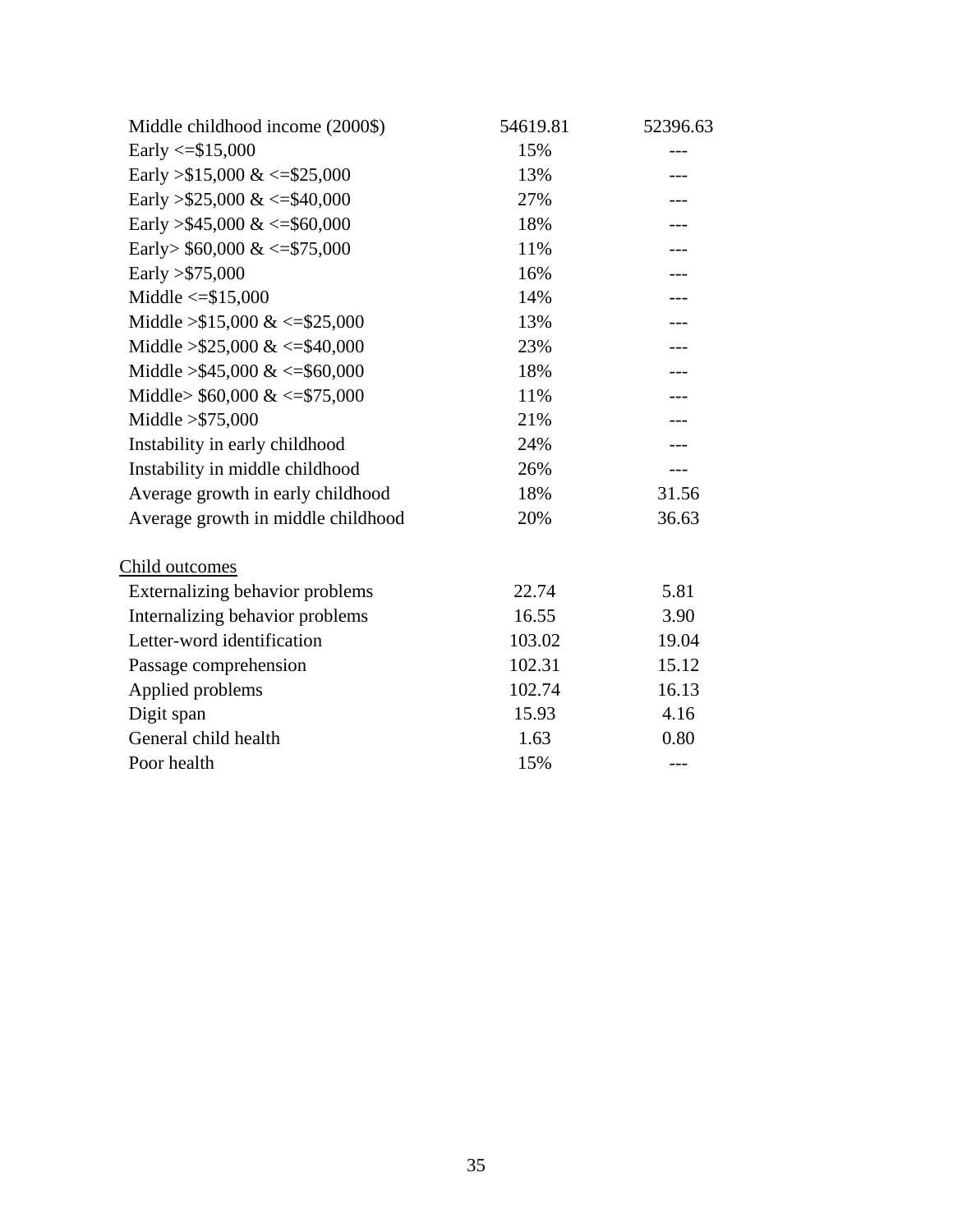## Table 2

## *Regression Analyses: Behavior Problems*

|                                          | <b>Externalizing Behavior</b> |         |           |         |        |           |
|------------------------------------------|-------------------------------|---------|-----------|---------|--------|-----------|
|                                          | Model 1                       | Model 2 |           |         |        |           |
|                                          | B                             |         | <b>SE</b> | B       |        | <b>SE</b> |
| Single mother at birth                   | 0.91                          | $\ast$  | 0.51      | 1.01    | $\ast$ | 0.51      |
| Owns home                                | 0.00                          |         | 0.36      | 0.00    |        | 0.37      |
| Low birth weight                         | $-0.44$                       |         | 0.56      | $-0.36$ |        | 0.56      |
| Head employed                            | $-0.70$                       |         | 0.54      | $-0.71$ |        | 0.55      |
| Head high school education or less       | $-0.43$                       |         | 0.36      | $-0.41$ |        | 0.36      |
| Primary caregiver age                    | $-0.04$                       |         | 0.03      | $-0.04$ |        | 0.03      |
| PCG Passage comprehension                | $-0.06$                       |         | 0.04      | $-0.06$ |        | 0.04      |
| Cleanliness of home                      | $-0.72$                       | ***     | 0.18      | $-0.74$ | ***    | 0.18      |
| Average daily hours spent cleaning       | $-0.03$                       |         | 0.07      | $-0.02$ |        | 0.07      |
| Boy                                      | $-0.34$                       |         | 0.31      | $-0.36$ |        | 0.32      |
| Age (years)                              | $-0.12$                       | $\ast$  | 0.06      | $-0.11$ | $\ast$ | 0.06      |
| White                                    | 0.70                          | $\ast$  | 0.41      | 0.71    | $\ast$ | 0.40      |
| Lifetime income > \$15,000 & <= \$25,000 | $-0.68$                       |         | 0.81      |         |        |           |
| Lifetime income>\$25,000 & <= \$40,000   | $-0.54$                       |         | 0.79      |         |        |           |
| Lifetime income > \$45,000 & <= \$60,000 | $-0.99$                       |         | 0.84      | $---$   |        |           |
| Lifetime income > \$60,000 & <= \$75,000 | $-0.81$                       |         | 0.95      | ---     |        |           |
| Lifetime income > \$75,000               | $-1.75$                       | $\ast$  | 0.90      |         |        |           |
| At least 50% drop once                   | $-0.34$                       |         | 0.41      |         |        |           |
| At least 50% drop more than once         | 0.73                          |         | 0.56      | $---$   |        |           |
| Average income growth                    | 0.00                          |         | 0.01      | $---$   |        |           |
| Early income $> $15,000 \<= $25,000$     |                               |         |           | $-1.17$ |        | 0.77      |
| Early income>\$25,000 & <=\$40,000       | ---                           |         |           | $-1.22$ |        | 0.80      |
| Early income > \$45,000 & <= \$60,000    |                               |         |           | $-0.61$ |        | 0.95      |
| Early income > \$60,000 & <= \$75,000    |                               |         |           | $-1.29$ |        | 0.98      |
| Early income $>\$ 575,000                | ---                           |         |           | $-0.86$ |        | 1.01      |
| Middle income $> $15,000 \<= $25,000$    |                               |         |           | $-0.94$ |        | 0.74      |
| Middle income> $$25,000 \<= $40,000$     |                               |         |           | $-0.07$ |        | 0.82      |
| Middle income $> $45,000 \<= $60,000$    |                               |         |           | 0.18    |        | 0.89      |
| Middle income > \$60,000 & <= \$75,000   |                               |         |           | $-0.43$ |        | 0.98      |
| Middle income $>\$ 575,000               |                               |         |           | $-1.39$ |        | 0.99      |
| Instability in early childhood           |                               |         |           | 0.68    |        | 0.48      |
| Instability in middle childhood          |                               |         |           | $-0.25$ |        | 0.42      |
| Average growth in early childhood        |                               |         |           | 0.00    |        | 0.01      |
| Average growth in middle childhood       |                               |         |           | 0.01    |        | 0.00      |
| Constant                                 | 30.05                         | ***     | 2.14      | 29.92   | ***    | 2.10      |
| Number of observations                   |                               | 1,302   |           |         | 1,302  |           |
| F-Test                                   | 5.08                          | ***     |           | 4.18    | ***    |           |
| R-Squared                                | 0.08                          |         |           | 0.09    |        |           |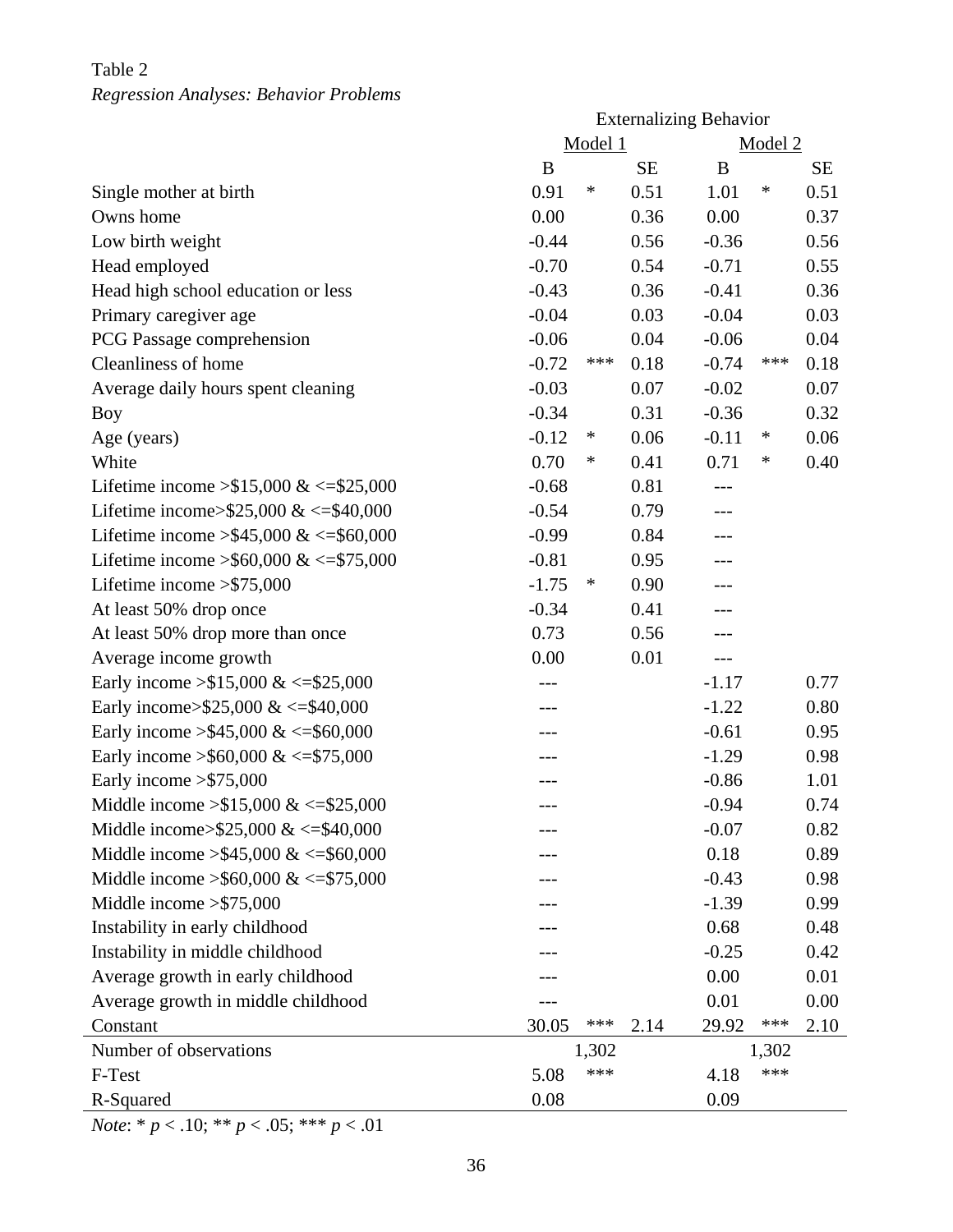## Table 2 cont.

|                                            | <b>Internalizing Behavior</b> |                    |           |         |         |           |  |
|--------------------------------------------|-------------------------------|--------------------|-----------|---------|---------|-----------|--|
|                                            |                               | Model 1            |           |         | Model 2 |           |  |
|                                            | B                             |                    | <b>SE</b> | B       |         | <b>SE</b> |  |
| Single mother at birth                     | 0.40                          |                    | 0.37      | 0.37    |         | 0.37      |  |
| Owns home                                  | 0.22                          |                    | 0.26      | 0.25    |         | 0.27      |  |
| Low birth weight                           | 0.18                          |                    | 0.40      | 0.24    |         | 0.41      |  |
| Head employed                              | $-0.22$                       |                    | 0.36      | $-0.13$ |         | 0.37      |  |
| Head high school education or less         | 0.11                          |                    | 0.24      | 0.11    |         | 0.24      |  |
| Primary caregiver age                      | $-0.02$                       |                    | 0.02      | $-0.02$ |         | 0.02      |  |
| PCG Passage comprehension                  | $-0.02$                       |                    | 0.03      | $-0.02$ |         | 0.03      |  |
| Cleanliness of home                        | $-0.48$                       | $\ast\!\ast\!\ast$ | 0.13      | $-0.51$ | ***     | 0.13      |  |
| Average daily hours spent cleaning         | 0.01                          |                    | 0.06      | 0.01    |         | 0.06      |  |
| Boy                                        | $-0.06$                       |                    | 0.21      | $-0.06$ |         | 0.21      |  |
| Age (years)                                | 0.06                          |                    | 0.04      | 0.08    | $\ast$  | 0.04      |  |
| White                                      | 0.89                          | **                 | 0.29      | 0.89    | **      | 0.28      |  |
| Lifetime income $> $15,000 \<= $25,000$    | $-0.65$                       |                    | 0.57      | $---$   |         |           |  |
| Lifetime income>\$25,000 & <= \$40,000     | $-0.86$                       |                    | 0.52      |         |         |           |  |
| Lifetime income > \$45,000 & <= \$60,000   | $-1.25$                       | **                 | 0.55      |         |         |           |  |
| Lifetime income > \$60,000 & <= \$75,000   | $-1.05$                       | $\ast$             | 0.63      | ---     |         |           |  |
| Lifetime income $>\$ 575,000               | $-1.29$                       | $\ast\ast$         | 0.59      |         |         |           |  |
| At least 50% drop once                     | $-0.01$                       |                    | 0.30      |         |         |           |  |
| At least 50% drop more than once           | 0.61                          |                    | 0.40      |         |         |           |  |
| Average income growth                      | 0.00                          |                    | 0.00      | $---$   |         |           |  |
| Early income $> $15,000 \<= $25,000$       |                               |                    |           | $-0.83$ |         | 0.55      |  |
| Early income>\$25,000 & <= \$40,000        |                               |                    |           | $-1.23$ | **      | 0.52      |  |
| Early income > \$45,000 & <= \$60,000      | ---                           |                    |           | $-1.18$ | $\ast$  | 0.63      |  |
| Early income > \$60,000 & <= \$75,000      |                               |                    |           | $-1.21$ | $\ast$  | 0.66      |  |
| Early income $>\$ 575,000                  |                               |                    |           | $-1.23$ | ∗       | 0.67      |  |
| Middle income $>15,000 \<=15,000$          | ---                           |                    |           | $-0.81$ | ∗       | 0.46      |  |
| Middle income> $$25,000 \<= $40,000$       |                               |                    |           | $-0.41$ |         | 0.51      |  |
| Middle income $> $45,000 \<= $60,000$      |                               |                    |           | $-0.23$ |         | 0.58      |  |
| Middle income $\geq$ \$60,000 & <=\$75,000 |                               |                    |           | $-0.63$ |         | 0.63      |  |
| Middle income $>\$ 575,000                 |                               |                    |           | $-0.55$ |         | 0.64      |  |
| Instability in early childhood             |                               |                    |           | 0.51    |         | 0.33      |  |
| Instability in middle childhood            |                               |                    |           | $-0.23$ |         | 0.29      |  |
| Average growth in early childhood          |                               |                    |           | 0.00    |         | 0.00      |  |
| Average growth in middle childhood         |                               |                    |           | 0.00    |         | 0.00      |  |
| Constant                                   | 18.21                         | ***                | 1.50      | 17.98   | ***     | 1.47      |  |
| Number of observations                     |                               | 1,296              |           |         | 1,296   |           |  |
| F-Test                                     | 2.81                          | ***                |           | 2.69    | ***     |           |  |
| R-Squared                                  | 0.06                          |                    |           | 0.06    |         |           |  |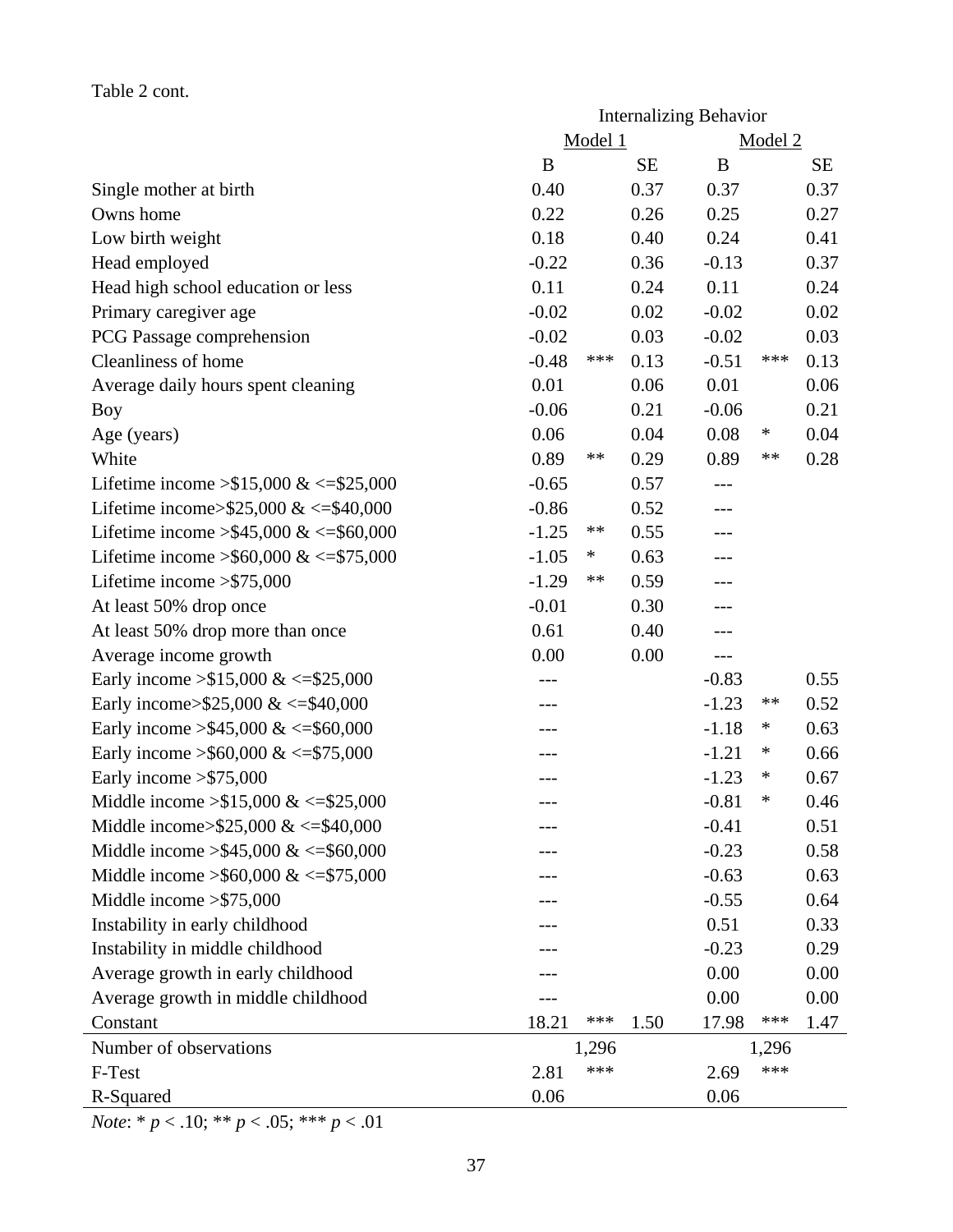# Table 3 *Regression Analyses: Cognitive Assessments*

|                                          | Letter-Word |       |           |         |            |           |
|------------------------------------------|-------------|-------|-----------|---------|------------|-----------|
|                                          | Model 1     |       |           | Model 2 |            |           |
|                                          | B           |       | <b>SE</b> | B       |            | <b>SE</b> |
| Single mother at birth                   | $-1.55$     |       | 1.41      | $-1.25$ |            | 1.38      |
| Owns home                                | 0.58        |       | 1.09      | 0.39    |            | 1.11      |
| Low birth weight                         | $-1.18$     |       | 1.75      | $-1.48$ |            | 1.71      |
| Head employed                            | $-0.09$     |       | 1.38      | $-0.11$ |            | 1.37      |
| Head high school education or less       | $-4.04$     | **    | 1.16      | $-4.05$ | **         | 1.17      |
| Primary caregiver age                    | 0.12        |       | 0.07      | 0.11    |            | 0.07      |
| PCG Passage comprehension                | 0.58        | ***   | 0.11      | 0.59    | ***        | 0.11      |
| Cleanliness of home                      | 2.15        | ***   | 0.48      | 2.18    | ***        | 0.48      |
| Average daily hours spent cleaning       | 0.19        |       | 0.21      | 0.18    |            | 0.21      |
| Boy                                      | 3.74        | ***   | 0.95      | 3.74    | ***        | 0.96      |
| Age (years)                              | $-0.42$     | $***$ | 0.18      | $-0.47$ | **         | 0.18      |
| White                                    | 3.96        | **    | 1.44      | 4.17    | $***$      | 1.43      |
| Lifetime income $> $15,000 \<= $25,000$  | 2.59        |       | 1.69      |         |            |           |
| Lifetime income> $$25,000 \<= $40,000$   | 5.12        | **    | 1.70      |         |            |           |
| Lifetime income > \$45,000 & <= \$60,000 | 5.03        | **    | 2.23      | $---$   |            |           |
| Lifetime income > \$60,000 & <= \$75,000 | 5.52        | **    | 2.68      |         |            |           |
| Lifetime income $>\$ 575,000             | 7.78        | **    | 2.45      |         |            |           |
| At least 50% drop once                   | 0.47        |       | 1.29      |         |            |           |
| At least 50% drop more than once         | $-3.24$     | ∗     | 1.66      | ---     |            |           |
| Average income growth                    | 0.02        |       | 0.02      | $---$   |            |           |
| Early income $> $15,000 \<= $25,000$     | ---         |       |           | 4.14    | $\ast\ast$ | 1.92      |
| Early income>\$25,000 & <=\$40,000       | ---         |       |           | 3.36    | $\ast$     | 1.98      |
| Early income > \$45,000 & <= \$60,000    |             |       |           | 4.88    | **         | 2.48      |
| Early income > \$60,000 & <= \$75,000    | ---         |       |           | 6.67    | **         | 2.95      |
| Early income $>\$ 575,000                | ---         |       |           | 8.52    | $\ast\ast$ | 2.87      |
| Middle income $> $15,000 \<= $25,000$    |             |       |           | 1.20    |            | 1.84      |
| Middle income> $$25,000 \<= $40,000$     |             |       |           | 1.83    |            | 2.18      |
| Middle income $> $45,000 \<= $60,000$    |             |       |           | 0.32    |            | 2.60      |
| Middle income > \$60,000 & <= \$75,000   |             |       |           | 0.22    |            | 2.93      |
| Middle income $>\$ 575,000               |             |       |           | $-0.91$ |            | 3.08      |
| Instability in early childhood           |             |       |           | $-3.84$ | **         | 1.26      |
| Instability in middle childhood          |             |       |           | $-1.14$ |            | 1.23      |
| Average growth in early childhood        |             |       |           | 0.01    |            | 0.02      |
| Average growth in middle childhood       |             |       |           | 0.02    |            | 01        |
| Constant                                 | 78.56       | ***   | 5.68      | 79.46   | ***        | 5.63      |
| Number of observations                   |             | 1,207 |           |         | 1,207      |           |
| F-Test                                   | 18.89       | ***   |           | 15.43   | ***        | 0.26      |
| R-Squared                                | 0.25        |       |           | 0.26    |            |           |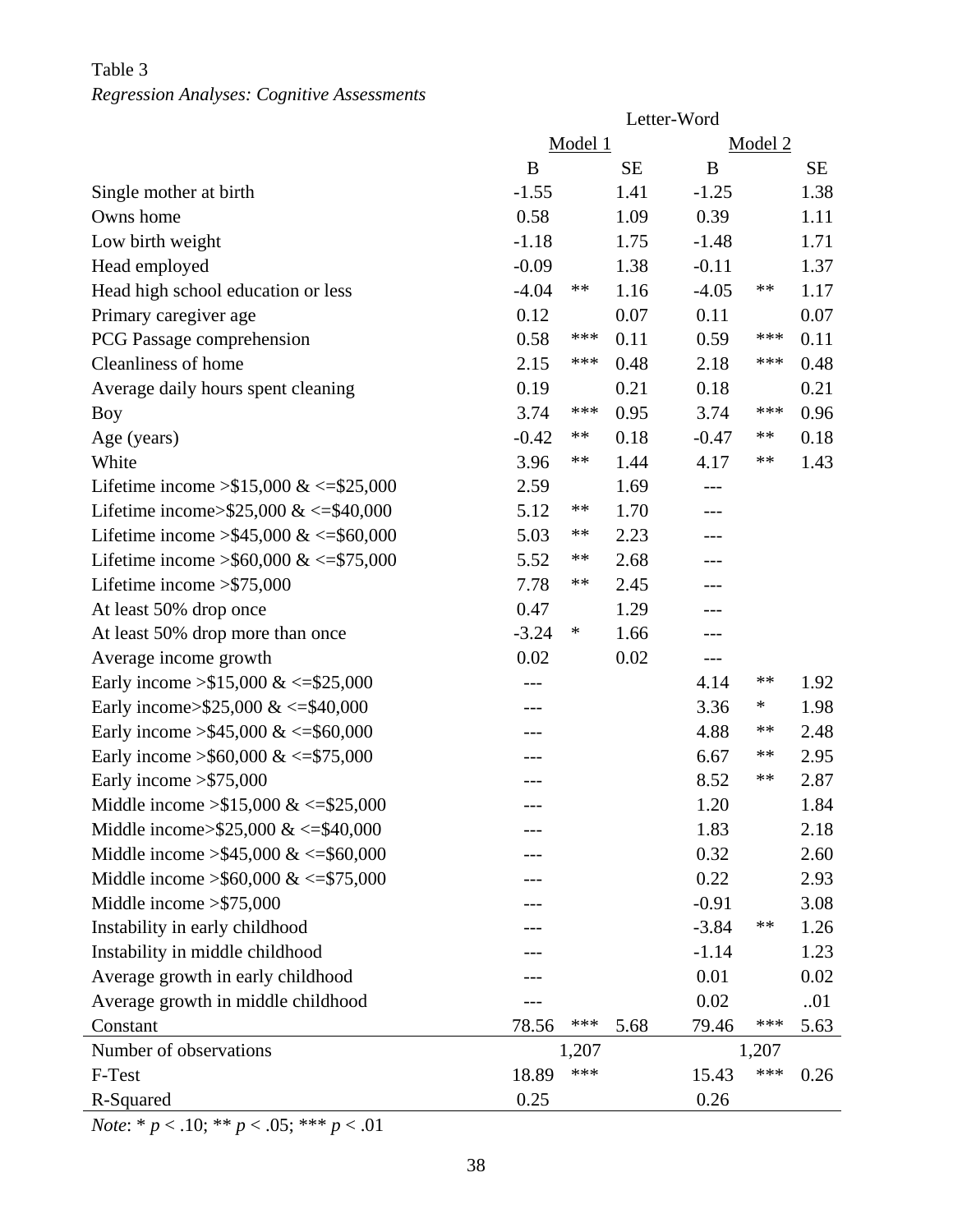# Table 3 cont.

|                                            | Passage Comprehension |         |           |         |         |           |
|--------------------------------------------|-----------------------|---------|-----------|---------|---------|-----------|
|                                            |                       | Model 1 |           |         | Model 2 |           |
|                                            | B                     |         | <b>SE</b> | B       |         | <b>SE</b> |
| Single mother at birth                     | $-3.63$               | **      | 1.16      | $-3.50$ | **      | 1.17      |
| Owns home                                  | 0.14                  |         | 0.82      | $-0.02$ |         | 0.84      |
| Low birth weight                           | $-1.05$               |         | 1.58      | $-1.03$ |         | 1.58      |
| Head employed                              | 0.15                  |         | 1.12      | 0.34    |         | 1.07      |
| Head high school education or less         | $-2.86$               | **      | 0.87      | $-2.86$ | **      | 0.88      |
| Primary caregiver age                      | 0.03                  |         | 0.06      | 0.03    |         | 0.06      |
| PCG Passage comprehension                  | 0.56                  | ***     | 0.09      | 0.56    | ***     | 0.09      |
| Cleanliness of home                        | 1.32                  | ***     | 0.39      | 1.22    | $***$   | 0.39      |
| Average daily hours spent cleaning         | 0.05                  |         | 0.15      | 0.03    |         | 0.15      |
| <b>Boy</b>                                 | 2.70                  | ***     | 0.75      | 2.82    | ***     | 0.75      |
| Age (years)                                | $-0.96$               | ***     | 0.14      | $-1.01$ | ***     | 0.14      |
| White                                      | 3.50                  | **      | 1.10      | 3.63    | **      | 1.11      |
| Lifetime income $> $15,000 \<= $25,000$    | 0.12                  |         | 1.48      | ---     |         |           |
| Lifetime income>\$25,000 & <= \$40,000     | 1.09                  |         | 1.73      | ---     |         |           |
| Lifetime income > \$45,000 & <= \$60,000   | $-0.63$               |         | 1.87      | ---     |         |           |
| Lifetime income > \$60,000 & <= \$75,000   | 0.30                  |         | 2.21      |         |         |           |
| Lifetime income $>\$ 575,000               | 2.60                  |         | 2.14      | ---     |         |           |
| At least 50% drop once                     | $-0.65$               |         | 0.95      | ---     |         |           |
| At least 50% drop more than once           | $-3.48$               | **      | 1.42      |         |         |           |
| Average income growth                      | 0.01                  |         | 0.02      | ---     |         |           |
| Early income $> $15,000 \<= $25,000$       |                       |         |           | 2.81    | $\ast$  | 1.56      |
| Early income>\$25,000 & <= \$40,000        |                       |         |           | 1.31    |         | 1.55      |
| Early income > \$45,000 & <= \$60,000      |                       |         |           | $-0.33$ |         | 1.90      |
| Early income > \$60,000 & <= \$75,000      |                       |         |           | 2.26    |         | 2.21      |
| Early income $>\$ 575,000                  |                       |         |           | 1.71    |         | 2.17      |
| Middle income $> $15,000 \<= $25,000$      |                       |         |           | $-0.02$ |         | 1.54      |
| Middle income> $$25,000 \<= $40,000$       |                       |         |           | $-0.81$ |         | 1.67      |
| Middle income $> $45,000 \<= $60,000$      |                       |         |           | $-1.02$ |         | 2.03      |
| Middle income $\geq$ \$60,000 & <=\$75,000 |                       |         |           | 0.80    |         | 2.67      |
| Middle income $>\$ 575,000                 |                       |         |           | 0.83    |         | 2.56      |
| Instability in early childhood             |                       |         |           | $-2.73$ | **      | 0.97      |
| Instability in middle childhood            |                       |         |           | $-2.09$ | **      | 0.92      |
| Average growth in early childhood          |                       |         |           | 0.01    |         | 0.01      |
| Average growth in middle childhood         |                       |         |           | 0.00    |         | 0.01      |
| Constant                                   | 93.41                 | ***     | 4.43      | 94.20   | ***     | 4.30      |
| Number of observations                     |                       | 1,199   |           |         | 1,199   |           |
| F-Test                                     | 25.23                 | ***     |           | 20.58   | ***     |           |
| R-Squared                                  | 0.29                  |         |           | 0.29    |         |           |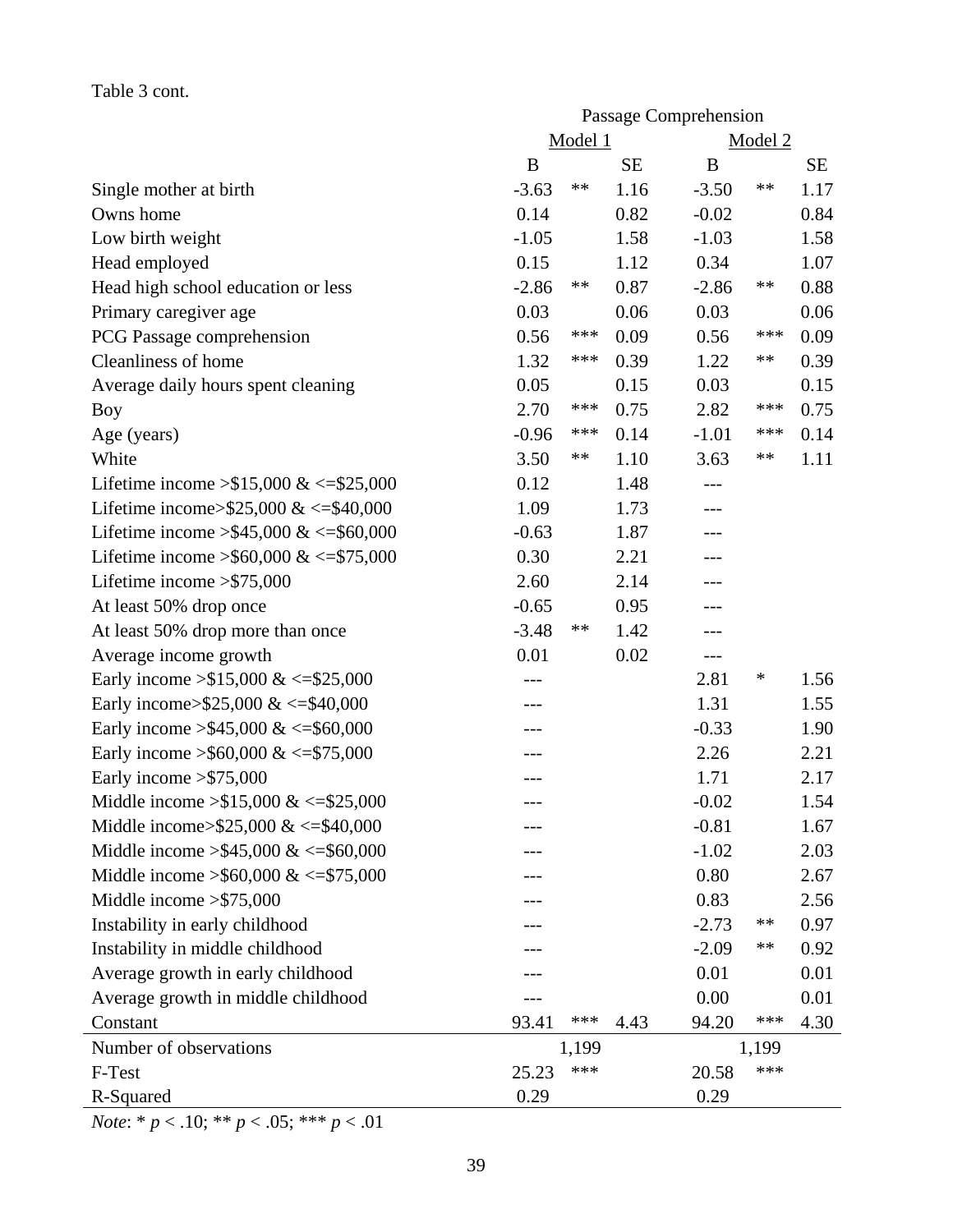## Table 3 cont.

|                                            | <b>Applied Problems</b> |         |           |         |         |           |  |
|--------------------------------------------|-------------------------|---------|-----------|---------|---------|-----------|--|
|                                            |                         | Model 1 |           |         | Model 2 |           |  |
|                                            | B                       |         | <b>SE</b> | B       |         | <b>SE</b> |  |
| Single mother at birth                     | $-1.97$                 | ∗       | 1.14      | $-1.85$ |         | 1.14      |  |
| Owns home                                  | $-0.71$                 |         | 0.86      | 0.39    |         | 0.87      |  |
| Low birth weight                           | $-2.00$                 |         | 1.55      | $-2.29$ |         | 1.57      |  |
| Head employed                              | $-1.28$                 |         | 1.16      | $-1.33$ |         | 1.14      |  |
| Head high school education or less         | $-2.89$                 | **      | 0.94      | $-2.64$ | **      | 0.91      |  |
| Primary caregiver age                      | 0.05                    |         | 0.08      | 0.04    |         | 0.07      |  |
| PCG Passage comprehension                  | 0.43                    | ***     | 0.10      | 0.42    | ***     | 0.10      |  |
| Cleanliness of home                        | 1.89                    | ***     | 0.43      | 1.83    | ***     | 0.43      |  |
| Average daily hours spent cleaning         | 0.10                    |         | 0.19      | 0.09    |         | 0.18      |  |
| Boy                                        | $-1.49$                 | $\ast$  | 0.76      | $-1.55$ | **      | 0.76      |  |
| Age (years)                                | $-1.13$                 | ***     | 0.16      | $-1.08$ | ***     | 0.16      |  |
| White                                      | 6.72                    | ***     | 1.12      | 6.85    | ***     | 1.12      |  |
| Lifetime income > \$15,000 & <= \$25,000   | 0.13                    |         | 1.57      | $---$   |         |           |  |
| Lifetime income>\$25,000 & <= \$40,000     | 2.20                    |         | 1.61      | ---     |         |           |  |
| Lifetime income > \$45,000 & <= \$60,000   | 1.78                    |         | 1.81      | ---     |         |           |  |
| Lifetime income > \$60,000 & <= \$75,000   | 2.43                    |         | 2.22      |         |         |           |  |
| Lifetime income $>$ \$75,000               | 6.08                    | **      | 2.12      | ---     |         |           |  |
| At least 50% drop once                     | 0.77                    |         | 1.07      | ---     |         |           |  |
| At least 50% drop more than once           | $-1.27$                 |         | 1.35      | ---     |         |           |  |
| Average income growth                      | 0.00                    |         | 0.01      | $---$   |         |           |  |
| Early income $> $15,000 \<= $25,000$       |                         |         |           | 1.25    |         | 1.71      |  |
| Early income>\$25,000 & <=\$40,000         |                         |         |           | 0.20    |         | 1.64      |  |
| Early income > \$45,000 & <= \$60,000      |                         |         |           | 1.05    |         | 2.06      |  |
| Early income > \$60,000 & <= \$75,000      |                         |         |           | 0.64    |         | 2.36      |  |
| Early income $>\$ 575,000                  | ---                     |         |           | 3.46    |         | 2.40      |  |
| Middle income $> $15,000 \<= $25,000$      |                         |         |           | 1.23    |         | 1.58      |  |
| Middle income> $$25,000 \<= $40,000$       |                         |         |           | 3.03    | ∗       | 1.78      |  |
| Middle income $> $45,000 \<= $60,000$      |                         |         |           | 1.11    |         | 1.92      |  |
| Middle income $\geq$ \$60,000 & <=\$75,000 |                         |         |           | 2.56    |         | 2.34      |  |
| Middle income $>\$ 575,000                 |                         |         |           | 5.41    | **      | 2.43      |  |
| Instability in early childhood             |                         |         |           | $-0.36$ |         | 1.09      |  |
| Instability in middle childhood            |                         |         |           | $-0.88$ |         | 0.96      |  |
| Average growth in early childhood          |                         |         |           | 0.00    |         | 0.01      |  |
| Average growth in middle childhood         |                         |         |           | $-0.01$ |         | 0.01      |  |
| Constant                                   | 99.37                   | ***     | 5.13      | 101.38  | ***     | 5.10      |  |
| Number of observations                     |                         | 1,200   |           |         | 1,200   |           |  |
| F-Test                                     | 28.86                   | ***     |           | 23.23   | ***     |           |  |
| R-Squared                                  | 0.33                    |         |           | 0.34    |         |           |  |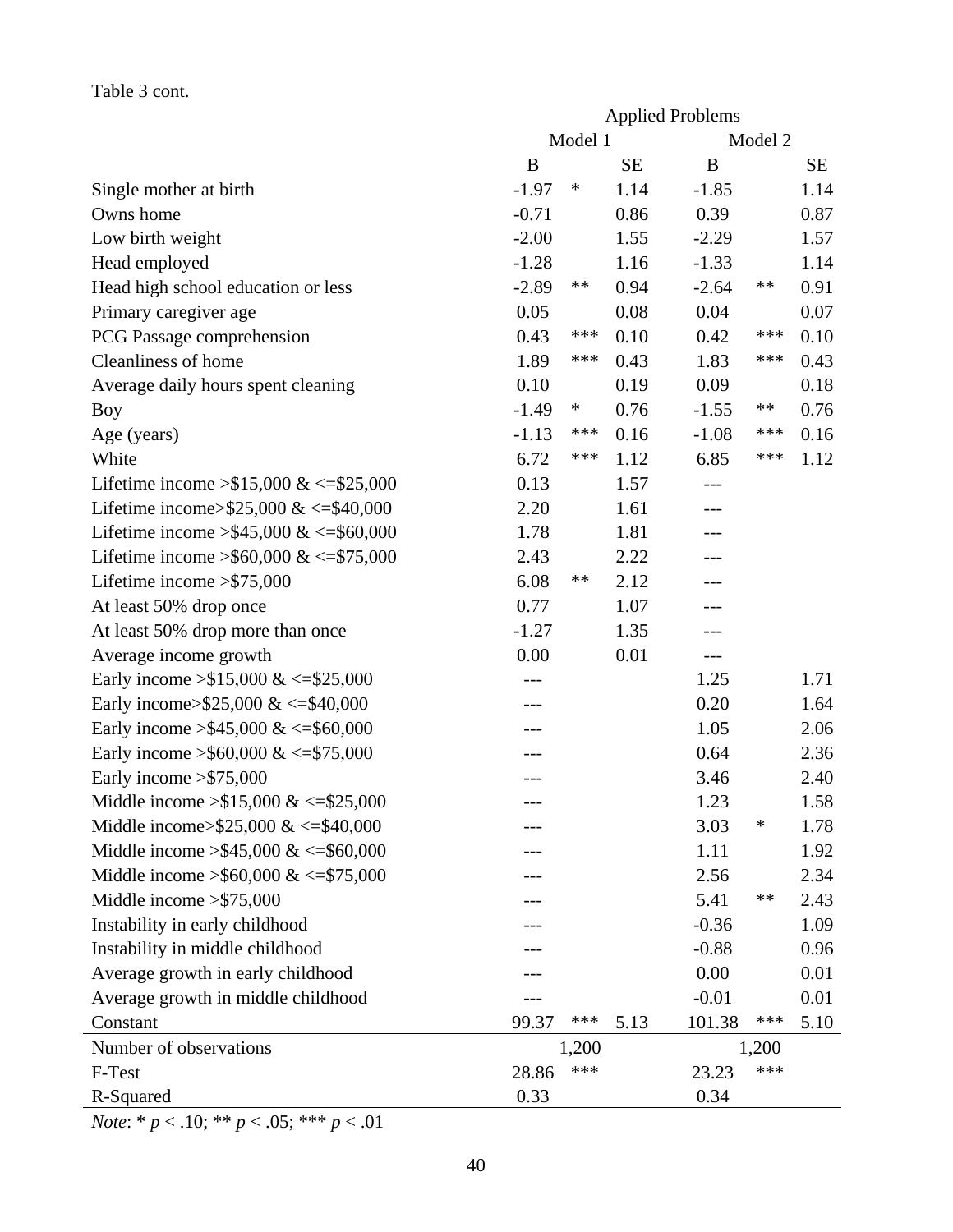# Table 3 cont.

|                                            | Digit Span       |         |           |         |         |           |
|--------------------------------------------|------------------|---------|-----------|---------|---------|-----------|
|                                            |                  | Model 1 |           |         | Model 2 |           |
|                                            | $\boldsymbol{B}$ |         | <b>SE</b> | B       |         | <b>SE</b> |
| Single mother at birth                     | $-0.64$          | $\ast$  | 0.34      | $-0.58$ | $\ast$  | 0.34      |
| Owns home                                  | $-0.15$          |         | 0.25      | $-0.15$ |         | 0.26      |
| Low birth weight                           | $-0.12$          |         | 0.43      | $-0.10$ |         | 0.43      |
| Head employed                              | $-0.10$          |         | 0.32      | $-0.10$ |         | 0.33      |
| Head high school education or less         | $-0.49$          |         | 0.29      | $-0.52$ | $\ast$  | 0.29      |
| Primary caregiver age                      | 0.02             |         | 0.02      | 0.03    |         | 0.02      |
| PCG Passage comprehension                  | 0.10             | ***     | 0.03      | 0.10    | ***     | 0.03      |
| Cleanliness of home                        | 0.21             | ∗       | 0.13      | 0.24    | ∗       | 0.13      |
| Average daily hours spent cleaning         | $-0.08$          |         | 0.05      | $-0.07$ |         | 0.06      |
| Boy                                        | 0.35             |         | 0.22      | 0.34    |         | 0.22      |
| Age (years)                                | 0.38             |         | 0.05      | 0.39    |         | 0.05      |
| White                                      | 0.04             |         | 0.32      | 0.08    |         | 0.33      |
| Lifetime income $> $15,000 \<= $25,000$    | 0.76             | $\ast$  | 0.45      | $---$   |         |           |
| Lifetime income>\$25,000 & <= \$40,000     | 0.32             |         | 0.46      | ---     |         |           |
| Lifetime income > \$45,000 & <= \$60,000   | 0.09             |         | 0.53      | ---     |         |           |
| Lifetime income > \$60,000 & <= \$75,000   | 0.75             |         | 0.65      | ---     |         |           |
| Lifetime income $>\$ 575,000               | 1.25             | **      | 0.61      | ---     |         |           |
| At least 50% drop once                     | $-0.45$          |         | 0.31      | ---     |         |           |
| At least 50% drop more than once           | 0.10             |         | 0.39      | ---     |         |           |
| Average income growth                      | 0.00             |         | 0.00      | $---$   |         |           |
| Early income $> $15,000 \<= $25,000$       |                  |         |           | 0.45    |         | 0.49      |
| Early income>\$25,000 & <=\$40,000         | ---              |         |           | $-0.17$ |         | 0.51      |
| Early income > \$45,000 & <= \$60,000      |                  |         |           | 0.18    |         | 0.62      |
| Early income > \$60,000 & <= \$75,000      |                  |         |           | 0.42    |         | 0.68      |
| Early income $>\$ 575,000                  | ---              |         |           | 0.57    |         | 0.70      |
| Middle income $> $15,000 \<= $25,000$      |                  |         |           | 0.35    |         | 0.46      |
| Middle income> $$25,000 \<= $40,000$       |                  |         |           | 0.30    |         | 0.47      |
| Middle income $> $45,000 \<= $60,000$      |                  |         |           | 0.14    |         | 0.55      |
| Middle income $\geq$ \$60,000 & <=\$75,000 |                  |         |           | 0.20    |         | 0.67      |
| Middle income $> $75,000$                  |                  |         |           | 0.56    |         | 0.67      |
| Instability in early childhood             |                  |         |           | 0.14    |         | 0.31      |
| Instability in middle childhood            |                  |         |           | $-0.09$ |         | 0.28      |
| Average growth in early childhood          |                  |         |           | 0.00    |         | 0.00      |
| Average growth in middle childhood         |                  |         |           | 0.00    |         | 0.00      |
| Constant                                   | 7.49             | ***     | 1.43      | 6.96    | ***     | 1.43      |
| Number of observations                     |                  | 1,201   |           |         | 1,201   |           |
| F-Test                                     | 12.38            | ***     |           | 9.14    | ***     |           |
| R-Squared                                  | 0.18             |         |           | 0.17    |         |           |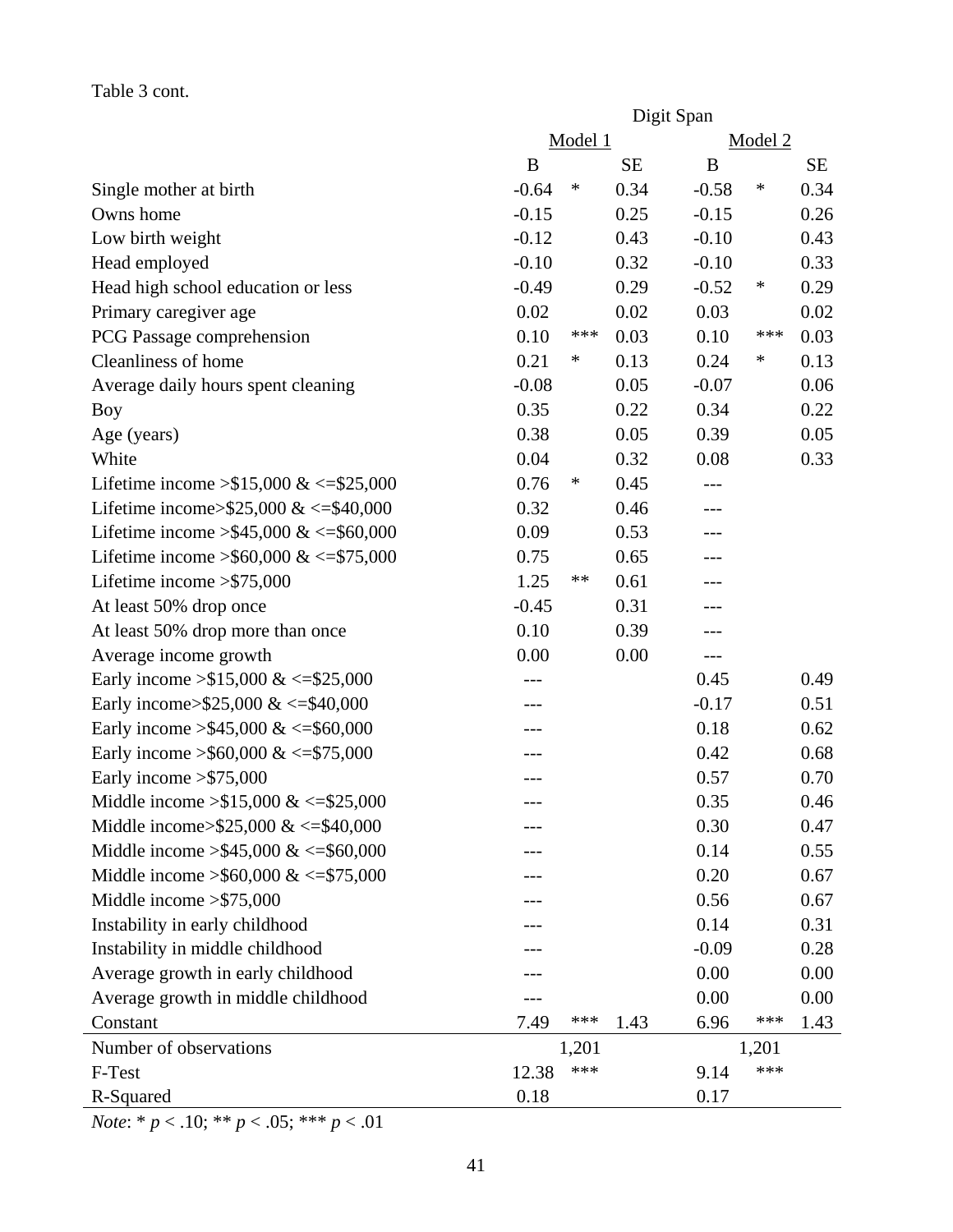# Table 4

## *Regression Analyses: Child Health Outcomes*

|                                          | Child Health |         |           |         |            |           |
|------------------------------------------|--------------|---------|-----------|---------|------------|-----------|
|                                          |              | Model 1 |           |         | Model 2    |           |
|                                          | B            |         | <b>SE</b> | B       |            | <b>SE</b> |
| Single mother at birth                   | $-0.02$      |         | 0.07      | $-0.02$ |            | 0.07      |
| Owns home                                | 0.02         |         | 0.05      | 0.02    |            | 0.05      |
| Low birth weight                         | 0.22         | **      | 0.08      | 0.23    | **         | 0.08      |
| Head employed                            | 0.12         | $\ast$  | 0.07      | 0.13    | $\ast$     | 0.07      |
| Head high school education or less       | 0.13         | **      | 0.05      | 0.14    | **         | 0.05      |
| Primary caregiver age                    | 0.01         | ∗       | 0.00      | 0.01    | $\ast$     | 0.00      |
| PCG Passage comprehension                | 0.00         |         | 0.01      | 0.00    |            | 0.01      |
| Cleanliness of home                      | $-0.06$      | **      | 0.03      | $-0.07$ | **         | 0.03      |
| Average daily hours spent cleaning       | 0.00         |         | 0.01      | 0.00    |            | 0.01      |
| <b>Boy</b>                               | 0.06         |         | 0.04      | 0.06    |            | 0.04      |
| Age (years)                              | 0.00         |         | 0.01      | 0.00    |            | 0.01      |
| White                                    | $-0.08$      |         | 0.06      | $-0.08$ |            | 0.06      |
| Lifetime income $> $15,000 \<= $25,000$  | $-0.20$      | $\ast$  | 0.11      |         |            |           |
| Lifetime income>\$25,000 & <= \$40,000   | $-0.31$      | **      | 0.11      |         |            |           |
| Lifetime income > \$45,000 & <= \$60,000 | $-0.40$      | ***     | 0.12      | ---     |            |           |
| Lifetime income > \$60,000 & <= \$75,000 | $-0.51$      | ***     | 0.13      | ---     |            |           |
| Lifetime income $>\$ 575,000             | $-0.53$      | ***     | 0.13      |         |            |           |
| At least 50% drop once                   | 0.04         |         | 0.06      |         |            |           |
| At least 50% drop more than once         | 0.13         | $\ast$  | 0.08      | ---     |            |           |
| Average income growth                    | 0.00         |         | 0.00      | $---$   |            |           |
| Early income $>15,000 \<=15,000$         |              |         |           | $-0.19$ | **         | 0.10      |
| Early income>\$25,000 & <=\$40,000       | ---          |         |           | $-0.18$ | **         | 0.11      |
| Early income > \$45,000 & <= \$60,000    |              |         |           | $-0.31$ | **         | 0.12      |
| Early income > \$60,000 & <= \$75,000    |              |         |           | $-0.33$ | $\ast\ast$ | 0.13      |
| Early income $>\$ 575,000                |              |         |           | $-0.31$ |            | 0.14      |
| Middle income $> $15,000 \<= $25,000$    |              |         |           | $-0.11$ |            | 0.10      |
| Middle income> $$25,000 \<= $40,000$     |              |         |           | $-0.11$ |            | 0.11      |
| Middle income $> $45,000 \<= $60,000$    |              |         |           | $-0.18$ |            | 0.12      |
| Middle income > \$60,000 & <= \$75,000   |              |         |           | $-0.11$ |            | 0.13      |
| Middle income $>\$ 575,000               |              |         |           | $-0.25$ | $\ast$     | 0.14      |
| Instability in early childhood           |              |         |           | 0.08    |            | 0.07      |
| Instability in middle childhood          |              |         |           | 0.01    |            | 0.06      |
| Average growth in early childhood        |              |         |           | 0.00    |            | 0.00      |
| Average growth in middle childhood       |              |         |           | 0.00    |            | 0.00      |
| Constant                                 | 1.36         | ***     | 0.29      | 1.39    | ***        | 0.29      |
| Number of observations                   |              | 1,305   |           |         | 1,305      |           |
| F-Test                                   | 6.38         | ***     |           | 5.13    | ***        |           |
| R-Squared                                | 0.11         |         |           | 0.11    |            |           |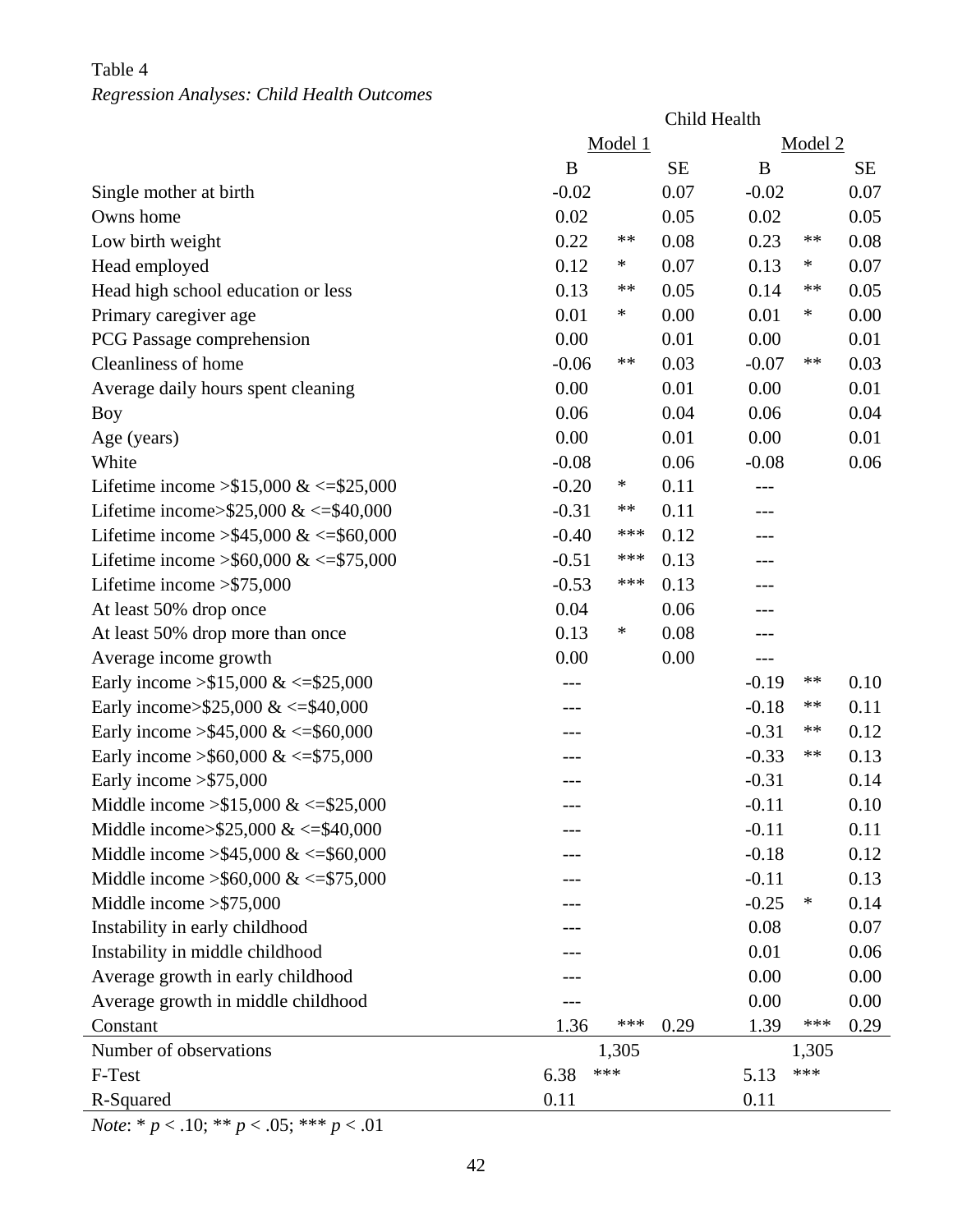## Table 4 cont.

|                                            | Poor Child Health |         |           |         |         |           |
|--------------------------------------------|-------------------|---------|-----------|---------|---------|-----------|
|                                            |                   | Model 1 |           |         | Model 2 |           |
|                                            | $\bf{B}$          |         | <b>SE</b> | B       |         | <b>SE</b> |
| Single mother at birth                     | $-0.02$           |         | 0.03      | $-0.01$ |         | 0.30      |
| Owns home                                  | 0.02              |         | 0.02      | 0.02    |         | 0.02      |
| Low birth weight                           | 0.12              | **      | 0.04      | 0.13    | **      | 0.04      |
| Head employed                              | 0.05              |         | 0.03      | 0.05    |         | 0.03      |
| Head high school education or less         | 0.07              | **      | 0.02      | 0.08    | **      | 0.02      |
| Primary caregiver age                      | 0.00              |         | 0.00      | 0.00    |         | 0.00      |
| PCG Passage comprehension                  | 0.00              |         | 0.00      | 0.00    |         | 0.00      |
| Cleanliness of home                        | $-0.03$           | **      | 0.01      | $-0.04$ | **      | 0.01      |
| Average daily hours spent cleaning         | 0.00              |         | 0.00      | 0.00    |         | 0.00      |
| Boy                                        | 0.01              |         | 0.02      | 0.01    |         | 0.02      |
| Age (years)                                | 0.00              |         | 0.00      | 0.00    |         | 0.00      |
| White                                      | $-0.01$           |         | 0.03      | $-0.01$ |         | 0.03      |
| Lifetime income $> $15,000 \<= $25,000$    | $-0.10$           | $\ast$  | 0.05      |         |         |           |
| Lifetime income>\$25,000 & <= \$40,000     | $-0.11$           | **      | 0.05      | ---     |         |           |
| Lifetime income > \$45,000 & <= \$60,000   | $-0.17$           | **      | 0.06      | ---     |         |           |
| Lifetime income > \$60,000 & <= \$75,000   | $-0.17$           | **      | 0.06      |         |         |           |
| Lifetime income $>\$ 575,000               | $-0.17$           | **      | 0.06      | ---     |         |           |
| At least 50% drop once                     | 0.00              |         | 0.03      | ---     |         |           |
| At least 50% drop more than once           | 0.04              |         | 0.04      | ---     |         |           |
| Average income growth                      | 0.00              |         | 0.00      | ---     |         |           |
| Early income $> $15,000 \<= $25,000$       |                   |         |           | $-0.05$ |         | 0.05      |
| Early income>\$25,000 & <=\$40,000         |                   |         |           | $-0.09$ | ∗       | 0.05      |
| Early income > \$45,000 & <= \$60,000      |                   |         |           | $-0.14$ | **      | 0.06      |
| Early income > \$60,000 & <= \$75,000      |                   |         |           | $-0.13$ | **      | 0.06      |
| Early income $>\$ 575,000                  |                   |         |           | $-0.10$ | ∗       | 0.06      |
| Middle income $> $15,000 \<= $25,000$      |                   |         |           | $-0.04$ |         | 0.05      |
| Middle income> $$25,000 \<= $40,000$       |                   |         |           | 0.01    |         | 0.05      |
| Middle income $> $45,000 \<= $60,000$      |                   |         |           | $-0.03$ |         | 0.05      |
| Middle income $\geq$ \$60,000 & <=\$75,000 |                   |         |           | 0.02    |         | 0.06      |
| Middle income $>\$ 575,000                 |                   |         |           | $-0.04$ |         | 0.06      |
| Instability in early childhood             |                   |         |           | 0.05    |         | 0.03      |
| Instability in middle childhood            |                   |         |           | $-0.02$ |         | 0.03      |
| Average growth in early childhood          |                   |         |           | 0.00    |         | 0.00      |
| Average growth in middle childhood         |                   |         |           | 0.00    |         | 0.00      |
| Constant                                   | 0.14              |         | 0.13      | 0.16    |         | 0.13      |
| Number of observations                     |                   | 1,305   |           |         | 1,305   |           |
| F-Test                                     | 4.22              | ***     |           | 3.78    | ***     |           |
| R-Squared                                  | 0.08              |         |           | 0.09    |         |           |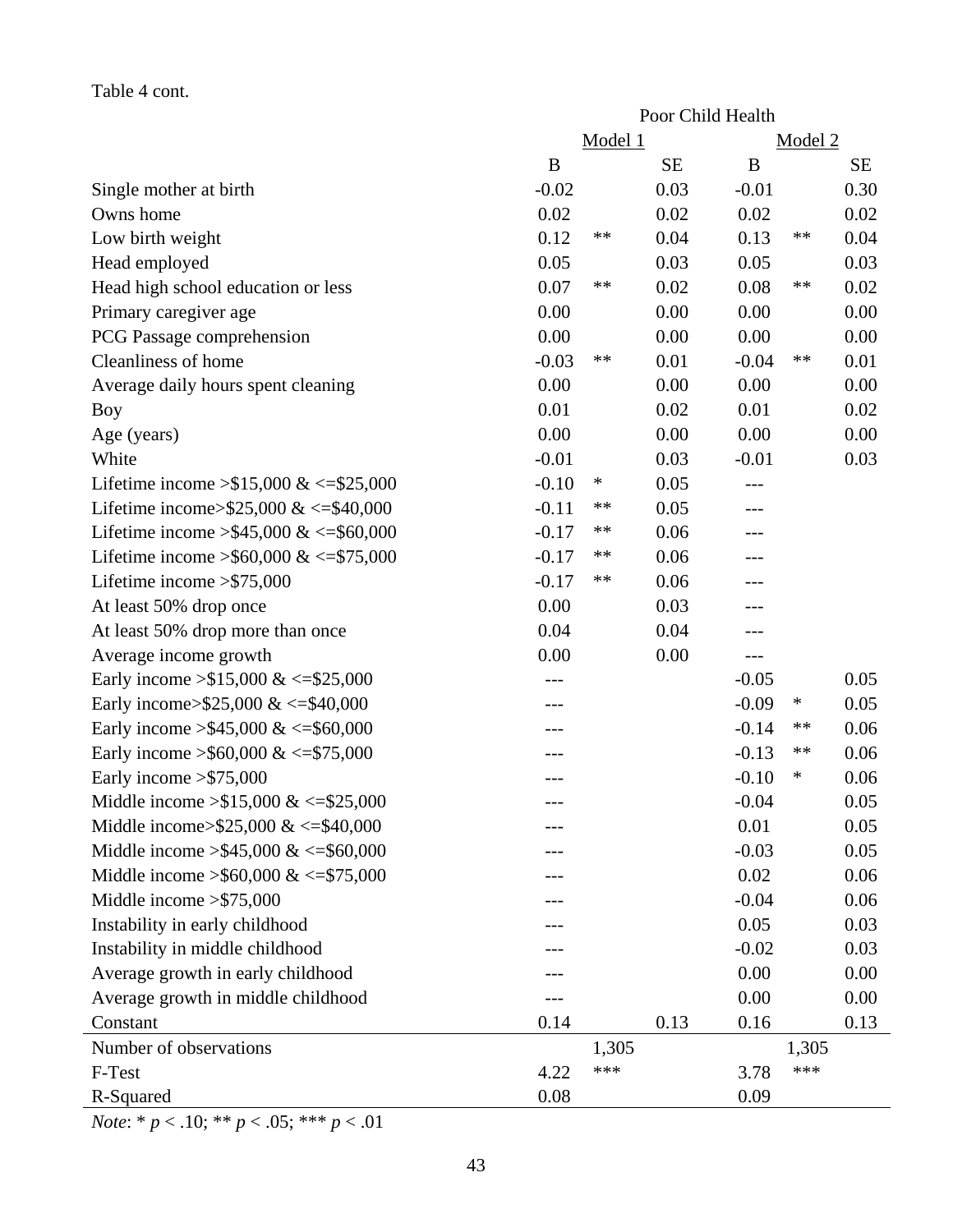# Appendix

*Lowest income groups* 

|                                    |               |               | Letter- | Passage | Applied | Digit |        | Poor   |
|------------------------------------|---------------|---------------|---------|---------|---------|-------|--------|--------|
|                                    | Externalizing | Internalizing | Word    | Comp    | Prob    | Span  | Health | health |
| Model 1                            |               |               |         |         |         |       |        |        |
| More than 50% drop once            |               |               |         |         |         |       |        |        |
| More than 50% drop more than once  |               | 1.49          | $-4.90$ | $-4.07$ |         |       | 0.26   | 0.11   |
| Average income growth              |               |               |         |         |         |       |        |        |
| Model 2                            |               |               |         |         |         |       |        |        |
| Instability in early childhood     |               | 1.11          | $-4.24$ | $-2.95$ |         |       |        |        |
| Instability in middle childhood    |               |               |         |         |         |       |        |        |
| Average growth in early childhood  |               |               |         |         |         |       |        |        |
| Average growth in middle childhood |               |               |         | $-0.03$ | $-0.05$ |       |        |        |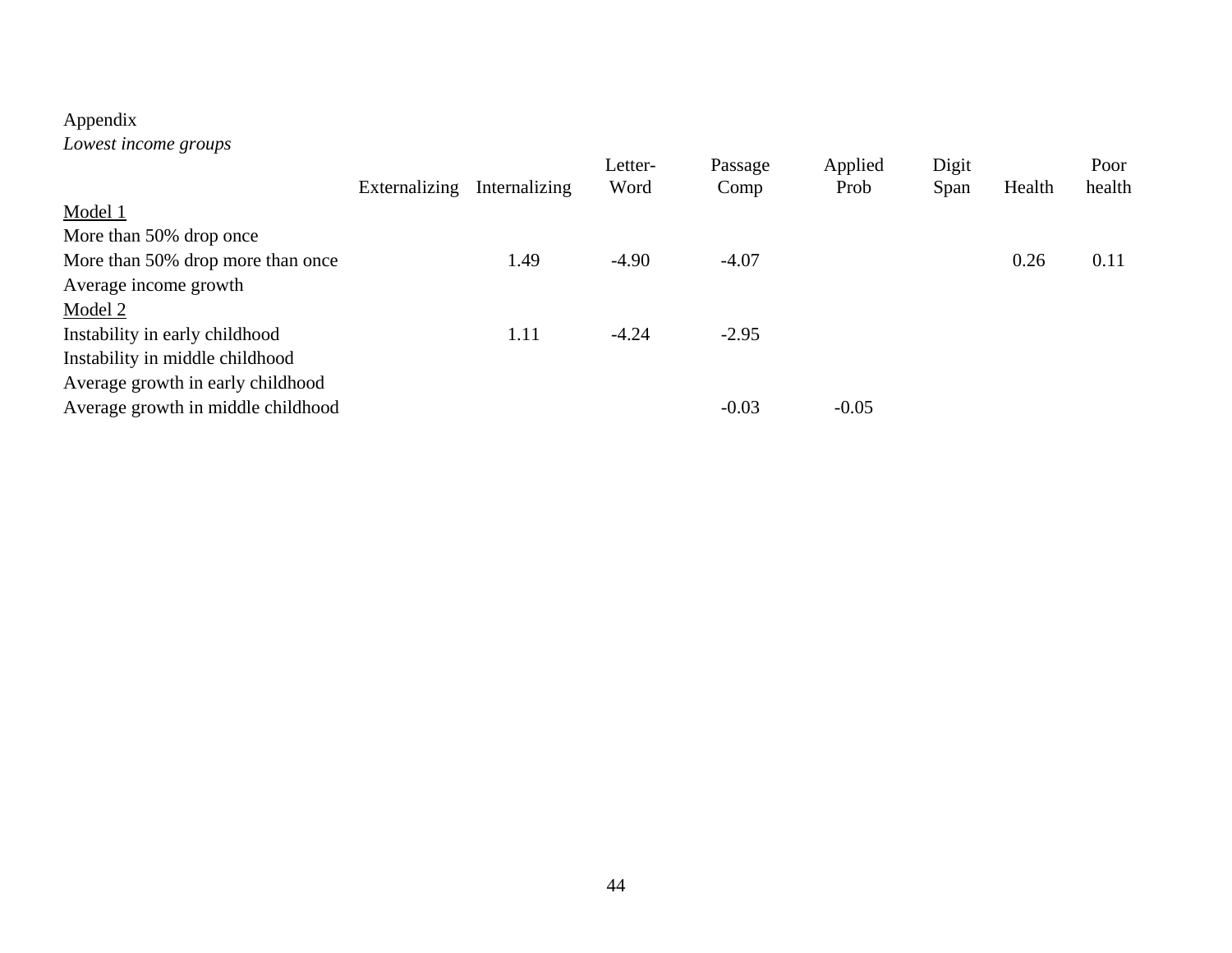| Middle income groups               |               |               |         |         |         |       |        |        |
|------------------------------------|---------------|---------------|---------|---------|---------|-------|--------|--------|
|                                    |               |               | Letter- | Passage | Applied | Digit |        | Poor   |
|                                    | Externalizing | Internalizing | Word    | Comp    | Prob    | Span  | Health | health |
| Model 1                            |               |               |         |         |         |       |        |        |
| More than 50% drop once            |               |               |         |         |         |       |        |        |
| More than 50% drop more than once  |               |               |         |         |         |       |        |        |
| Average income growth              |               |               |         |         |         |       |        |        |
| Model 2                            |               |               |         |         |         |       |        |        |
| Instability in early childhood     |               |               |         |         |         |       |        |        |
| Instability in middle childhood    |               |               |         | $-2.95$ |         |       |        |        |
| Average growth in early childhood  |               |               |         |         |         |       |        |        |
| Average growth in middle childhood |               |               | 0.05    |         |         |       |        |        |